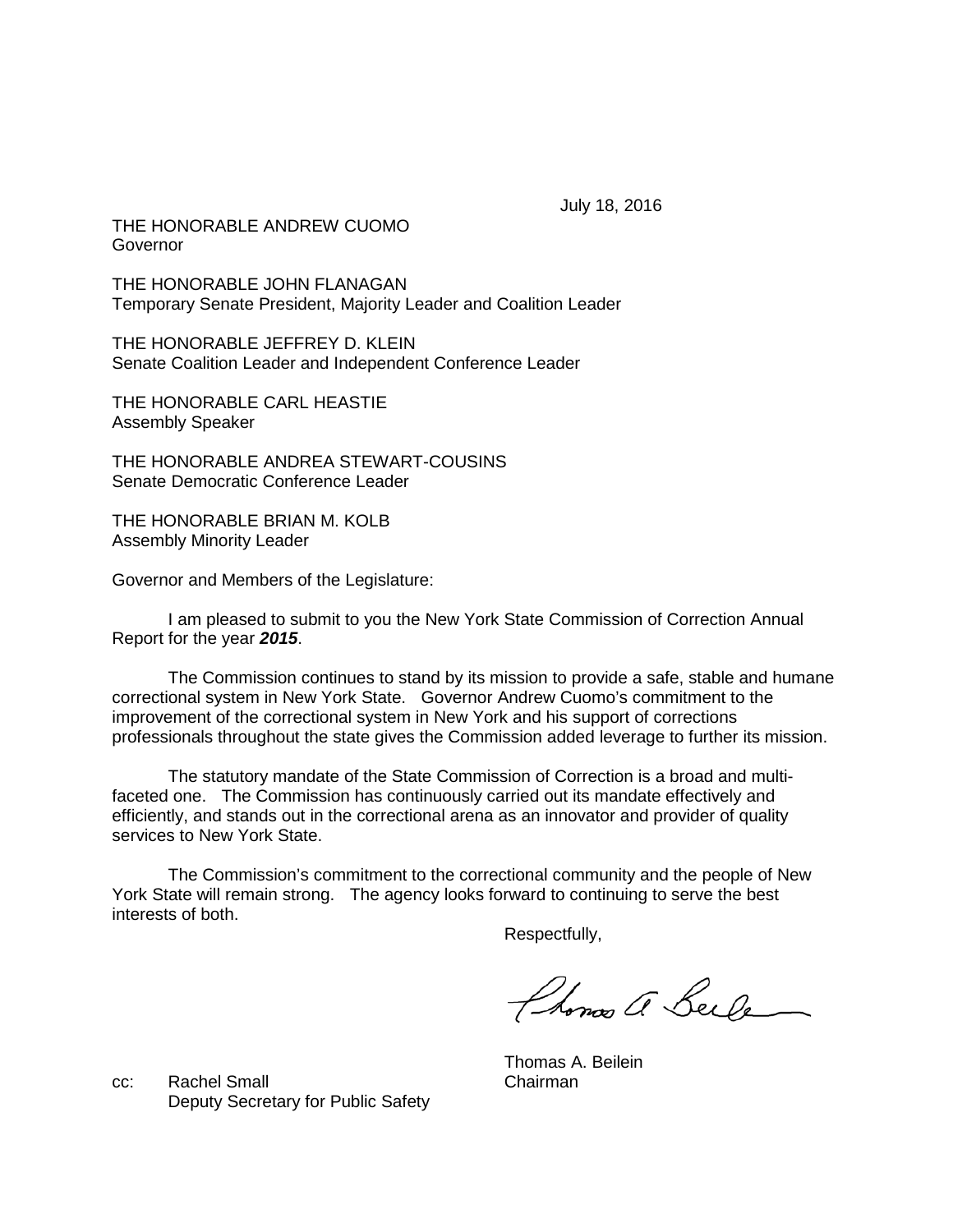# **HISTORY**

The State Commission of Correction is the current-day embodiment of the New York State Commission of Prisons, which was established in July of 1895. The Commission of Prisons was meant to function as an autonomous body for the sole purpose of monitoring all detention and correctional facilities within the State.

While the State Commission of Correction essentially functioned in its original capacity for almost eighty years, in the 1970's, the Commission underwent a series of administrative and legal changes that significantly affected its mission in the correctional field.

As the State Commission of Correction's autonomy and mission were expanded and made more credible, the Governor and Legislature also restructured the agency's administration. A full-time, three member Commission was established, appointed by the Governor with the advice and consent of the Senate. The Citizen's Policy and Complaint Review Council (CPCRC), consisting of nine gubernatorial appointed positions was also established, and the Medical Review Board was reorganized.

# **CORRECTIONAL OVERSIGHT LEGAL AUTHORITY**

Correctional facilities in New York State operate pursuant to a body of carefully formulated constitutional and statutory law and regulations. The State Commission of Correction's legal authority is derived from the following:

- County Law, Article 5, Section 217: "Each county shall continue to maintain a county jail as prescribed by law."
- Correction Law, Article 6: Management of state correctional facilities.
- Correction Law, Article 20: Statutory provisions governing New York State penitentiaries and jails.
- Article XVII, Section 5 of the New York State Constitution provides that there shall be a State Commission of Correction, which shall visit and inspect all institutions used for the detention of sane adults charged with or convicted of crime.
- Correction Law, Article 3: establishes the Commission and its oversight and regulatory powers. Section 45(6) of the Correction Law provides for the State Commission of Correction to promulgate rules and regulations establishing minimum standards for the care, custody, correction, treatment, supervision, discipline, and other correctional programs for all persons confined in correctional facilities for adults and correctional facilities for juvenile offenders.
- Title 9, Subtitle AA of the Official Compilation of Codes, Rules and Regulations of the State of New York contains the minimum standards and regulations for the management of correctional facilities, as promulgated by the State Commission of Correction.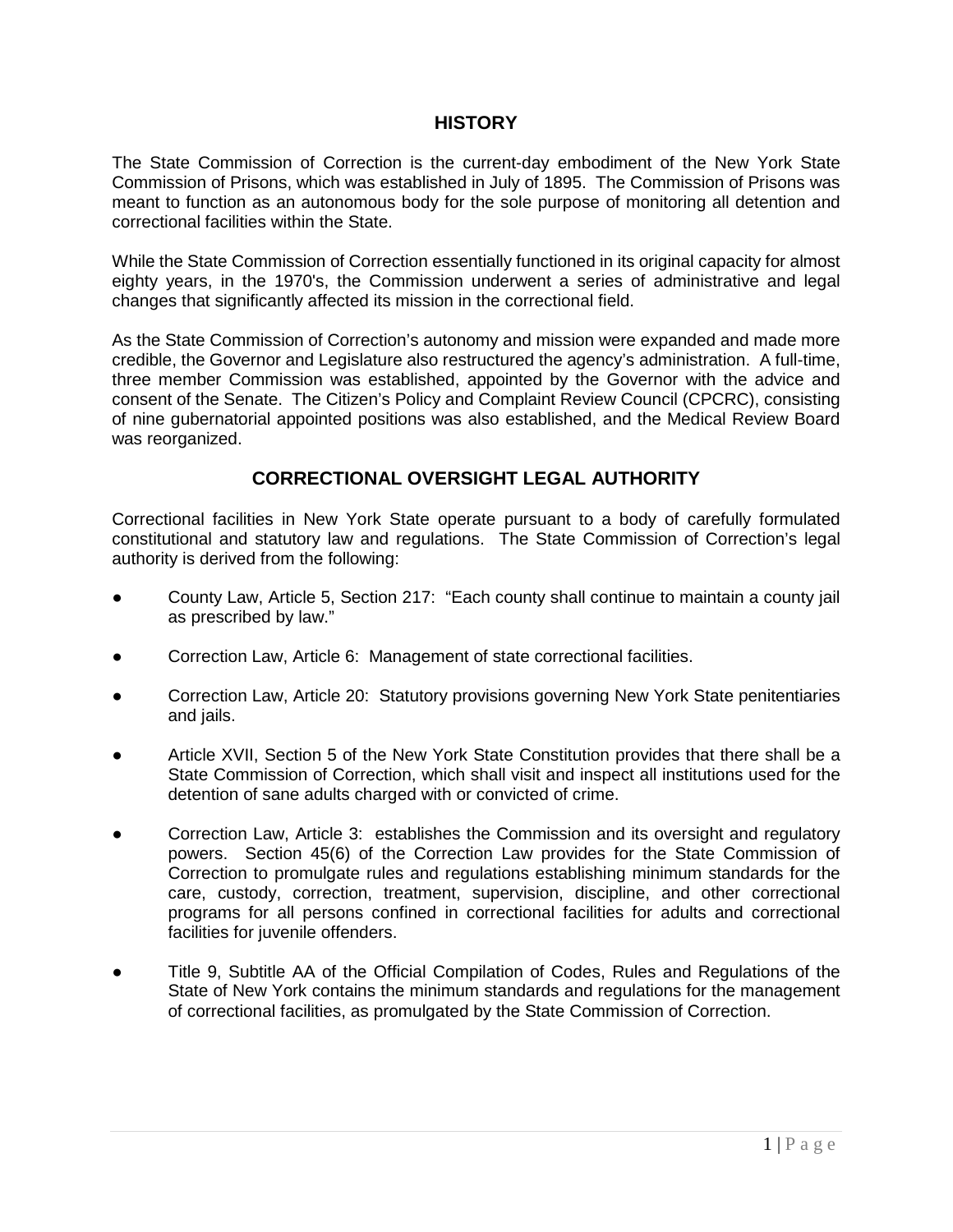# **ORGANIZATIONAL AND STATUTORY AUTHORITY**

The New York State Commission of Correction is an Executive Department correctional oversight and technical services agency first established in the New York State Constitution (Article XVII) in 1895. The Commission's services are delivered to all state and county correctional facilities, police department detention and facilities in New York City. Its organization, functions, powers and duties are set forth in New York State Correction Law, Article 3.

The Commission's duties include:

- advising the Governor on correctional policy;
- promulgation of rules and regulations establishing minimum standards for the care, custody, treatment, supervision and discipline for all persons confined in correctional facilities;
- ensuring compliance with minimum standards;
- monitoring, adjusting, and enhancing prison and jail population capacity;
- reviewing all inmate grievances, complaints, and reportable incidents;
- overseeing new correctional facility development;
- providing staffing services;
- assisting in the implementation of new correctional technologies;
- review of inmate mortality;
- evaluation and development of health and mental health services; and
- overseeing secure juvenile centers operated by the NYS Office of Children and Family Services.

The Commission's mission is to provide for a safe, stable, and humane correctional system and for the delivery of essential services therein. The three deliberative members of the Commission are appointed by the Governor to statutory terms with the advice and consent of the New York State Senate. One commissioner serves as chair and chief executive officer. The other two commissioners are assigned to head the Medical Review Board and Citizen's Policy and Complaint Review Council respectively, members of which are also appointed to terms by the Governor.

The Commission is primarily a field services agency with 20 Correctional Facility Specialists in its Field Operations Bureau and Forensic Medical Unit. Legal, executive and support services complete the agency's present staff complement of 30. Commission field and forensic units are on occasion subject to reorganization based upon staffing level fluctuation and the continuous effort to maximize deployment efficiency.

In summary, the Commission is a small, specialized criminal justice service agency supporting the statewide correctional community, working on behalf of the Governor to professionalize and enhance the quality of corrections in New York.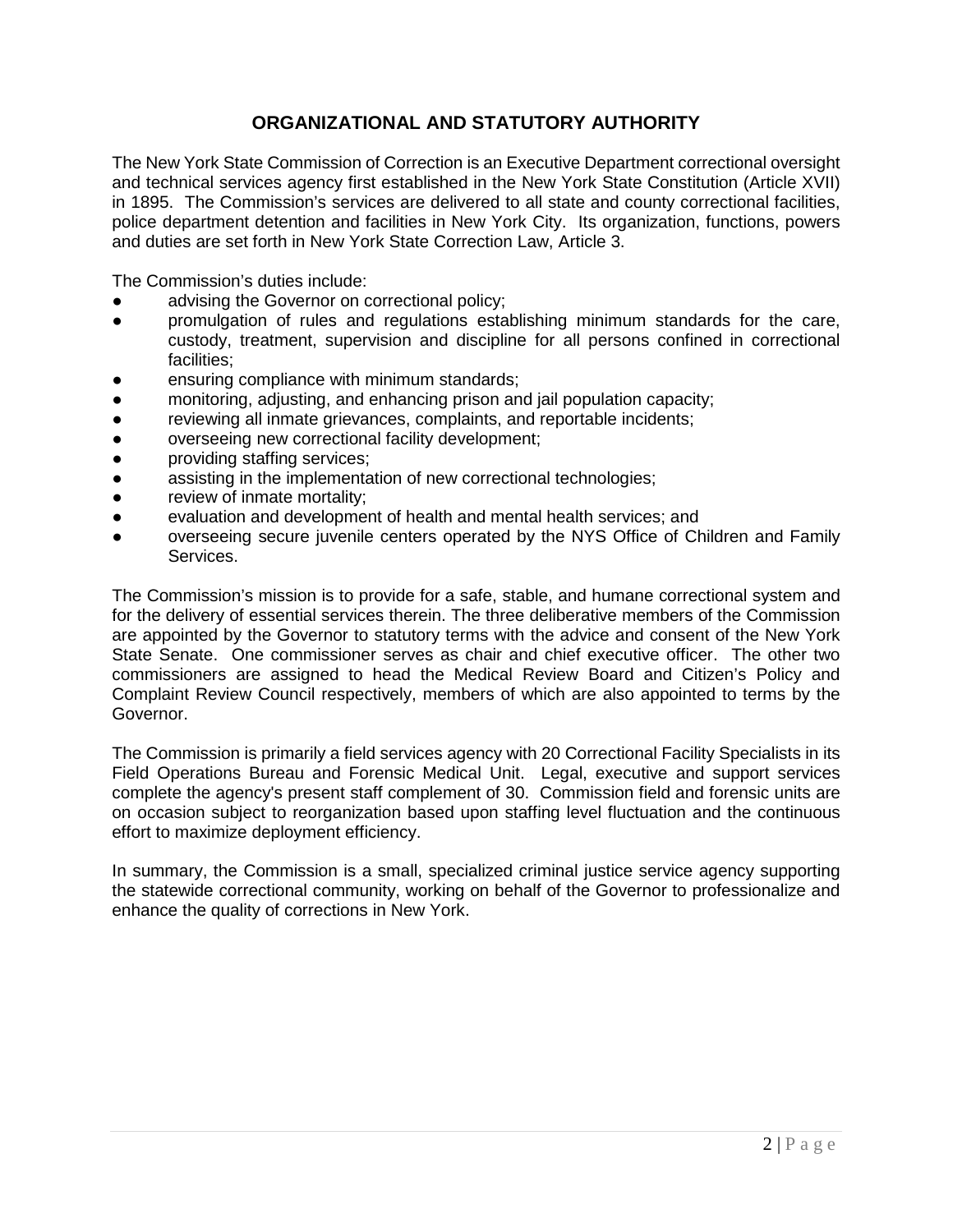# **MEDICAL REVIEW BOARD**

The Medical Review Board (MRB) was established by the Legislature in 1972 to investigate deaths in correctional facilities within the state and to make recommendations for improving the delivery of health care to detainees and sentenced offenders.

Section 46 of the Correction Law provides for an organized Correction Medical Review Board within the State Commission of Correction. The Board must consist of two physicians who are board certified respectively in forensic pathology and forensic psychiatry, another physician, an attorney admitted to the New York Bar, and two at-large members, all appointed by the Governor to statutory terms with advice and consent of the Senate.

Section 47 of the Correction Law empowers the Board to:

"(1.) (a) Investigate and review the cause and circumstances of the death of any inmate of a correctional facility and,

(1.) (e) Investigate and report to the Commission on the condition of systems for the delivery of medical care to inmates of correctional facilities and where appropriate, recommend such changes as it shall deem necessary and proper to improve the quality and availability of such medical care."

The Commission and the Medical Review Board pursue the following objectives:

- Conduct timely and thorough investigations of all mortality and serious incident cases in the correctional system;
- Develop and administer cost-effective plans, projects, and programs to address identified problems in the health care delivery of all correctional facilities; and
- Maintain continuous oversight of correctional health care trends by substantive response to inmate health care grievances and review of Medical Review Board recommendations.

The Medical Review Board meets on a quarterly basis. The 2015 MRB members included:

Phyllis Harrison-Ross, M.D., Chairperson Michael Baden, M.D. Allison Bishop, Esq Marjorie Blieka, M.D Scott S. Coyne, M.D Bruce David, M.D. Robert Kurtz, M.D. .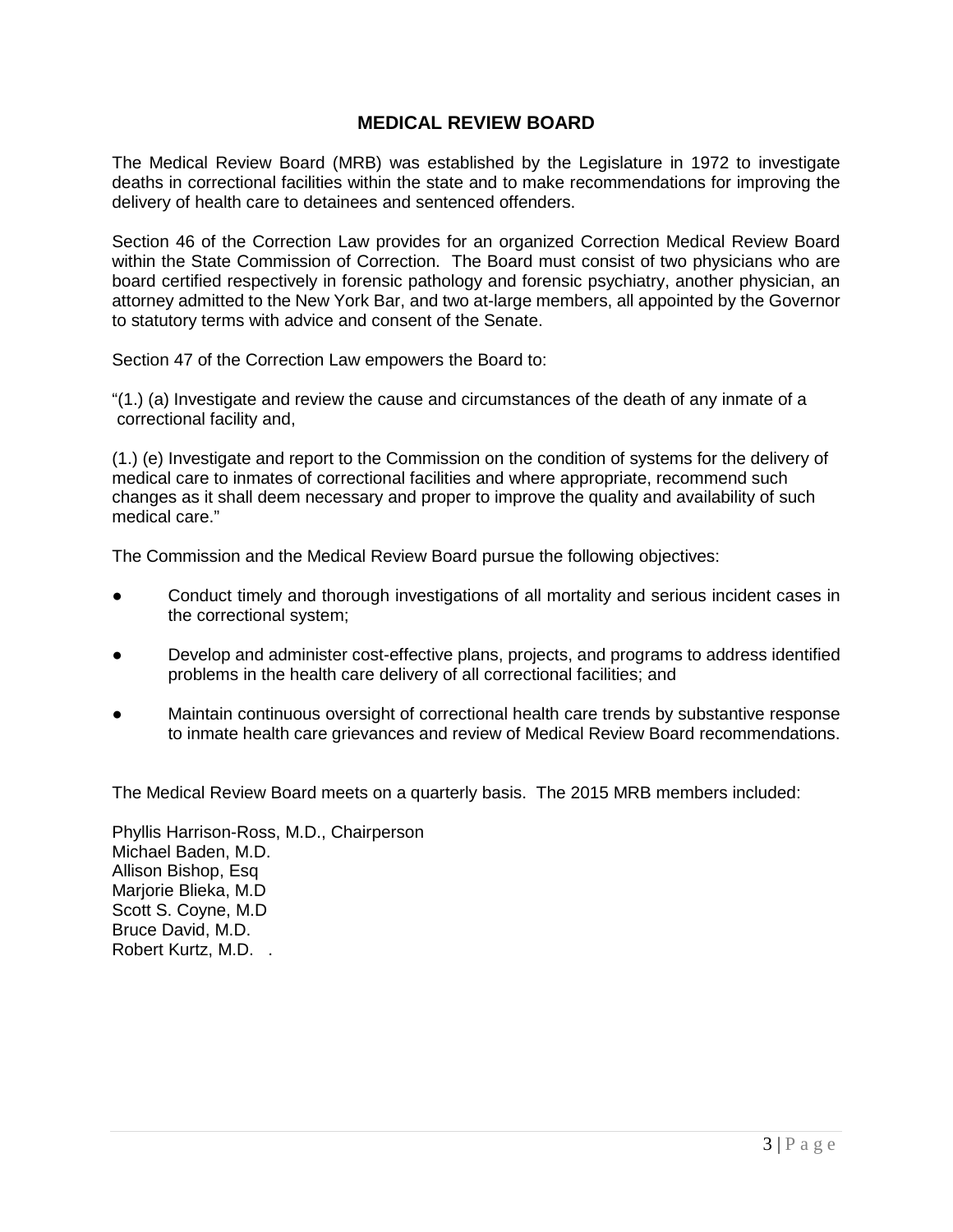# **CITIZENS' POLICY AND COMPLAINT REVIEW COUNCIL**

The Council was established by the Legislature to address the need for increased public participation in the oversight and regulation of local correctional facilities. Its mandate includes: improving conditions in local correctional facilities, overseeing the inmate complaint and grievance process, and advising the Commission.

The Council is comprised of nine members appointed by the Governor with advice and consent of the Senate. The statute requires that one member shall have been a Vietnam veteran, or a licensed mental health professional with expertise in Post-Traumatic Stress Disorder, an attorney, a former inmate of a correctional facility, a former Office of Children and Family Services (OCFS) resident, and a former OCFS employee.

The Citizen's Policy and Complaint Review Council (CPCRC) convenes monthly. The 2015 CPCRC members included:

Thomas Loughren, Chair Charles Burke Hernan Carvente Thomas Cross Nicholas LaBella, Jr Douglas Landon, Esq. Donald Nadler Julie Scalione Martin Stanton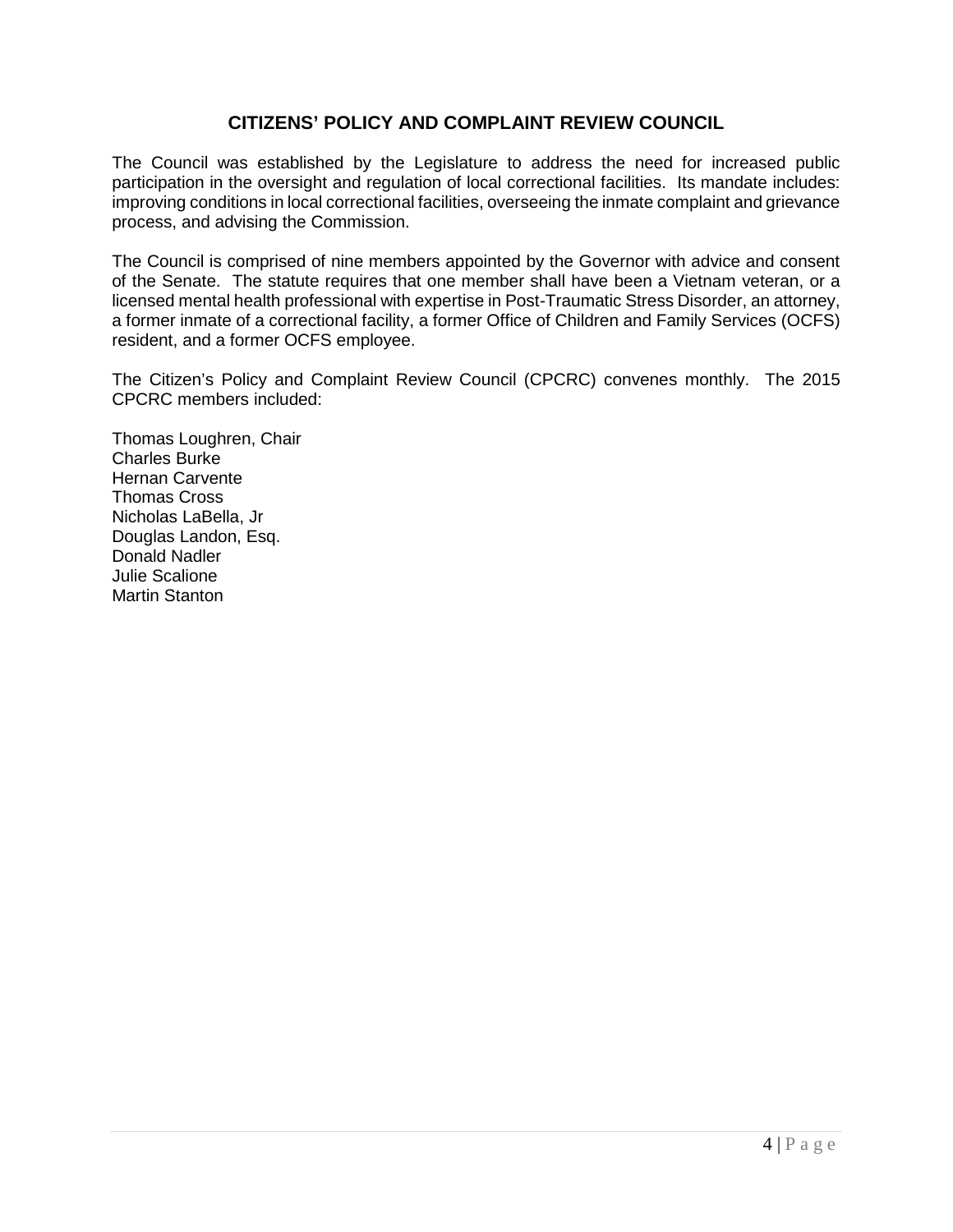# **FIELD OPERATIONS MANAGEMENT AND SUPERVISORY STAFF 2015**

RICHARD KINNEY Director of Operations

BILL BENJAMIN STEVE SAVOY Field Supervisor **Field Supervisor** Field Supervisor Hudson-Lakes Region **Metro Region** Metro Region

Field Supervisor<br>Forensics Unit

CHRIS OST<br>
Field Supervisor<br>
Field Supervisor<br>
Field Supervisor Capital-West Region

# **FIELD OPERATIONS MISSION DIRECTED PROGRAMS**

Facility Monitoring and Evaluations

Facility Reportable Incidents

Healthcare, Mental Health, and Suicide Prevention

Inmate Complaints and Grievances

Capacity Management, Staffing Services Technical Assistance

Facilities Development and Operational Transition (NITAP)

Compliance Monitoring for the Handling and Processing of Juveniles *(Juvenile Justice Delinquency Prevention Act 2002)*

Regulatory Oversight of Secure Facilities Operated by Office of Children and Family Services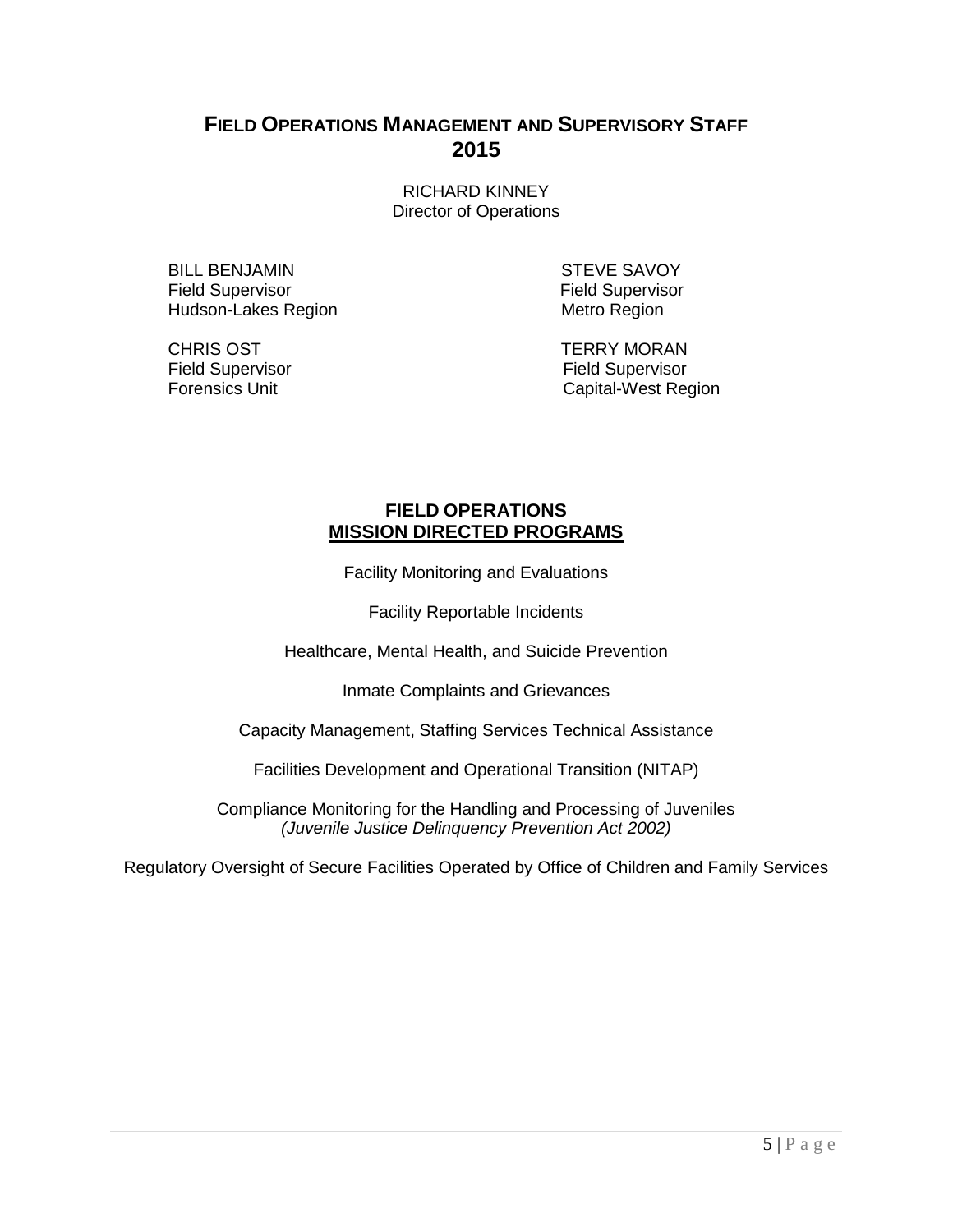# **BUREAU OF FIELD OPERATIONS**

The Bureau of Field Operations has primary responsibility for performing the Commission's agency functions. Among them are local correctional facility compliance assessments, incident reviews and investigations, mortality investigations, inmate grievance and complaint reviews, facility planning and a variety of technical assistance.

The Bureau of Field Operations operates throughout the correctional systems of New York State. These systems include all state, county, and New York City correctional facilities, as well as local police department lockups and those secure facilities operated by the New York State Office of Children of Family Services. In 2015 the Bureau of Field Operations was organized into four distinct units: Hudson Lakes, Capital West, and Metro and Central. This organizational structure continued into 2016.

### **Assessment/Monitoring Field Work, Incidents, Complaints and Grievances**

Field staff based in both Albany and New York City conducted on-site visits primarily to local correctional facilities and police managed lockups. This fieldwork included assessing facility operational compliance with the Commission's minimum standards, monitoring unusual conditions (e.g. disturbances, strikes, job actions, and unstable conditions), evaluating management practices, preparing comprehensive reports, and providing technical assistance to facility administrators, including state operated correctional facilities. In the event that staff findings of non-compliance with minimum standards, or in other Commission regulated areas remain unresolved, the agency has recourse through the courts.

# **Facility Compliance Assessment: Minimum Standards Compliance Assessment**

At the beginning of 2016, Commission field staff launched a four-year compliance auditing schedule. Over this period, staff will audit the level of compliance for each one of the thirty-three minimum standards at every county jail. Those standards identified as being essential to the jail's safe and secure operation (e.g. Security and Supervision, Sanitation and Inmate Grievances) will be assessed on a more frequent basis, in some cases every other year. Issues of non-compliance with a specific standard that cannot be satisfactorily resolved at the end of the calendar year is carried-over to the next audit cycle.

The Commission's current contingent of field staff are each assigned between eight to ten local county facilities. Each county facility is subject to a compliance assessment (audit) annually. Throughout the year staff may be responsible for a number of police lockups to audit, in addition to their county jail assignments. Field staff normally schedule at least one county facility assessment a month. The four-year schedule now in place identifies the ten to twelve standards subject to being assessed for each year. It typically requires between eight to ten days on-site for an experienced field staff member to complete a single facility audit.

On occasion, unanticipated events occur that require the redeployment of field staff in order to address an unanticipated, unscheduled emergency situation. Such a situation took place in 2015 when two Clinton Correctional Facility inmates escaped, thus disrupting the planned scheduling of field work, as Commission staff were assigned to monitor ongoing conditions within Clinton Correctional Facility for the two weeks immediately following the escape.

At the conclusion of the onsite work, Commission staff will schedule an exit briefing, preferably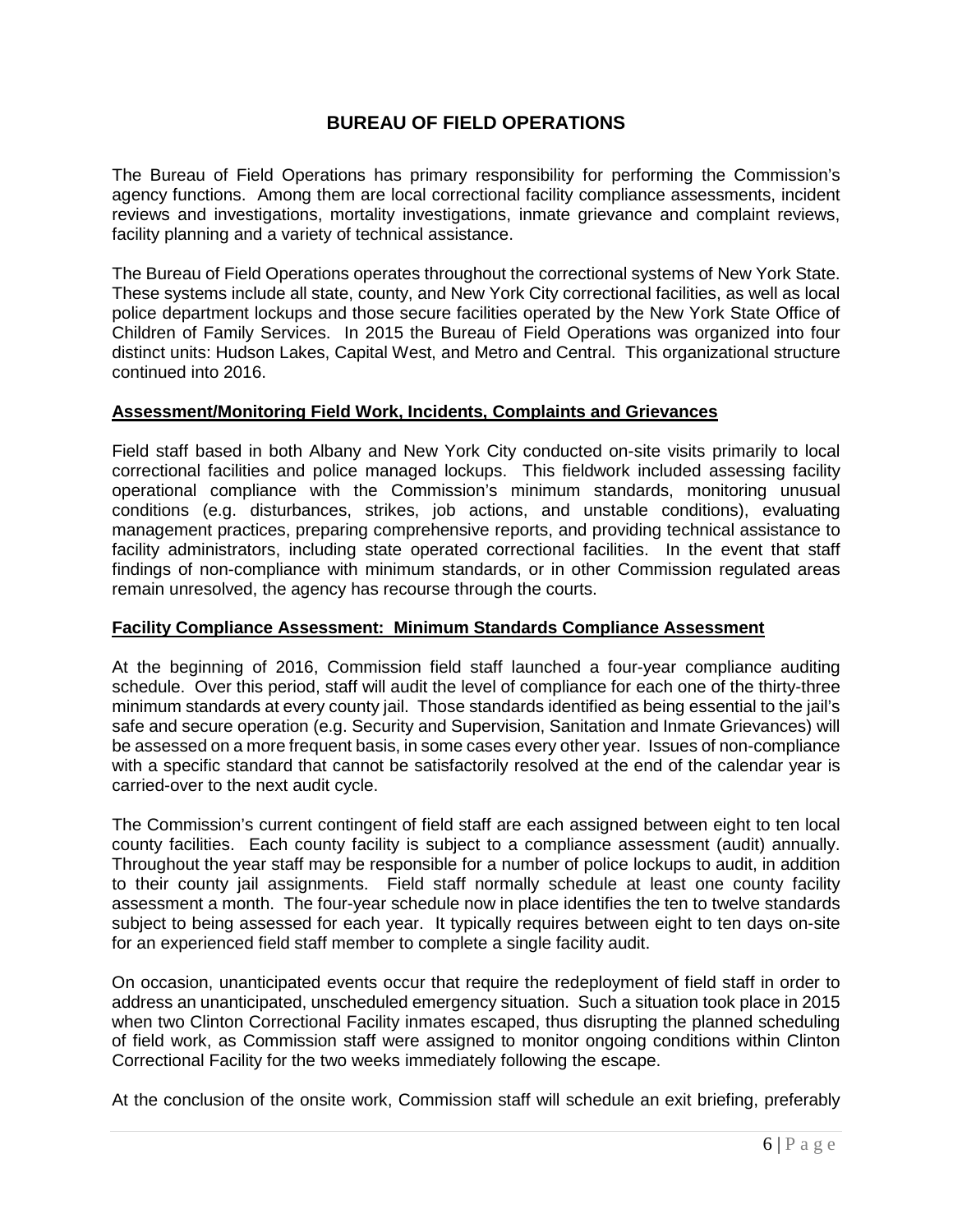with the sheriff and jail administrator, to present and discuss their findings as it applies to each standard covered. The discussion will include a preliminary explanation of any non-compliance finding. Upon their return to the office, Commission staff are responsible for preparing a detailed report that outlines all findings, as well as an explanation of the remedial action(s) necessary for meeting compliance. Commission staff schedule subsequent follow-up site visits throughout the year in order to assess the remedial steps taken by the facility. Once an issue of non-compliance has been fully addressed and the facility is declared to be in compliance, Commission staff will officially close-out the violation.

Commission field staff periodically conduct unannounced site visits to one of their assigned facilities. Such unscheduled "walk-throughs" often provide an opportunity to better assess a facility's overall working climate and morale.

The following list represents the New York State Minimum Standards (9 NYCRR) pertaining to the management of county correctional facilities:

- Part 7002, Admissions
- Part 7003, Security and Supervision
- Part 7004, Correspondence
- Part 7005, Prisoner Personal Hygiene
- Part 7006, Discipline
- Part 7007, Good Behavior Allowances Against Definite Sentences and Certain Civil Commitments
- Part 7008, Visitation
- Part 7009, Food Services
- Part 7010, Health Services
- Part 7013, Classification
- Part 7015, Sanitation
- Part 7016, Commissary and Inmate **Accounts**
- Part 7017, Personnel Standards
- Part 7019, Gifts and Gratuities
- Part 7022, Reportable Incidents
- Part 7023, Access to Media
- Part 7024, Religion Part 7025, Packages Part 7026, Printed Materials and **Publications** Part 7028, Exercise Part 7030, Nondiscriminatory Treatment Part 7031, Legal Services Part 7032, Grievance Program Part 7033, Transfer of Records Part 7039, Fire Prevention and Safety Part 7040, Maximum Facility Capacity Part 7041, Staffing Requirements Part 7050, Variances Part 7051, Funeral and Deathbed Visits Part 7063, Chemical Agents Part 7064, Human Immunodeficiency Virus and AIDS-Related Information **Confidentiality**
- Part 7070, Educational Services for Youth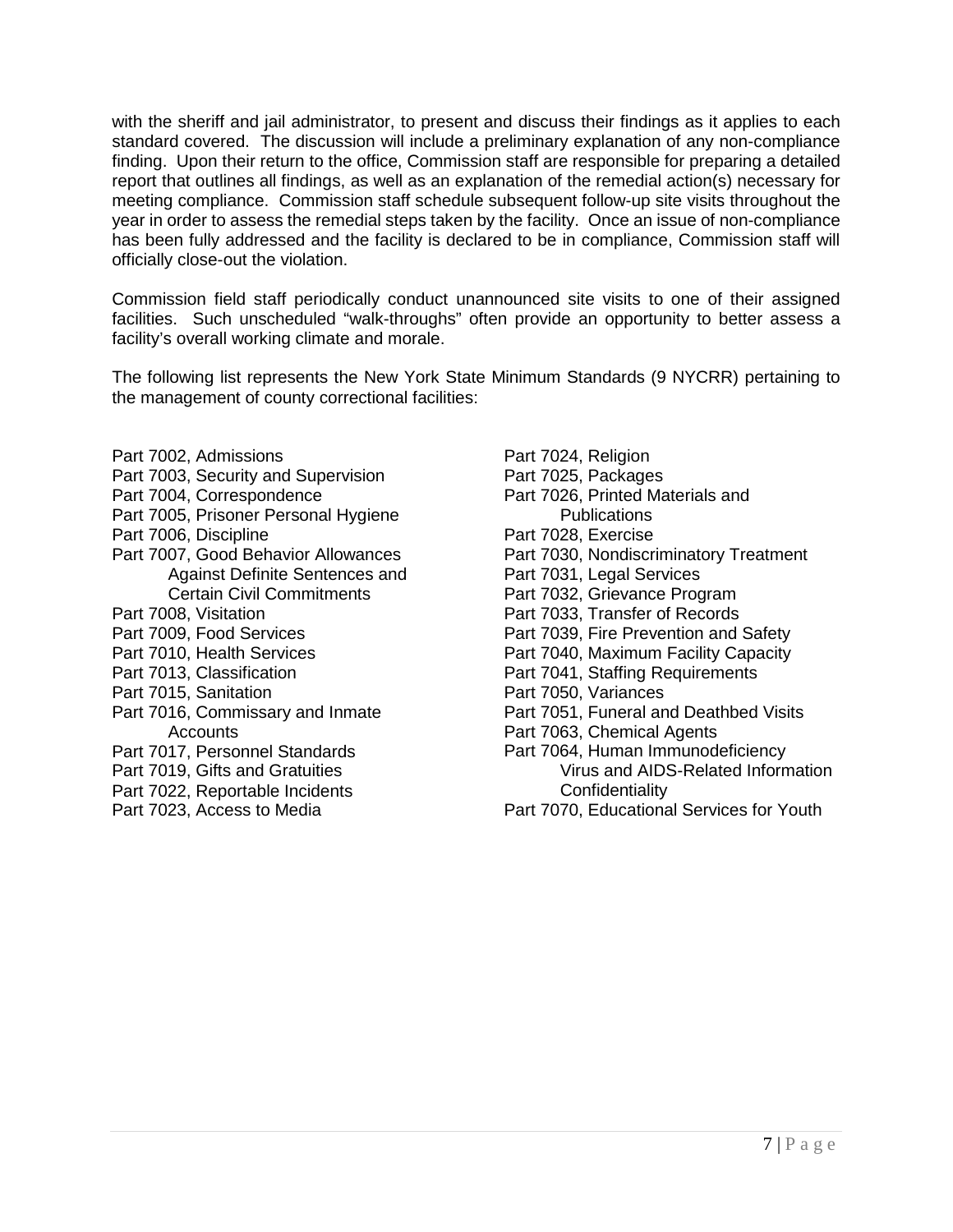The following is a list of the all New York State county jails. After each are the specific standards that were assessed, or where follow-up assessment was conducted onsite in 2015. Also listed are additional compliance activity performed such issued notifications of violation and court directives issued. These actions are typically the result of significant and chronic noncompliance with a specific standard(s) over an extended period.

#### **Albany County Jail**

#### **Compliance assessment conducted for the following:**

Part 7004, Correspondence Part 7005, Prisoner Personal Hygiene Part 7017, Personnel Standards Part 7024, Religion Part 7025, Packages Part 7026, Printed Materials and Publications Part 7031, Legal Services Part 7039, Fire Prevention and Safety Part 7051, Funeral and Deathbed Visits

#### **Follow up compliance status assessment conducted for the following:**  None

#### **Other Compliance Activity:**  Juvenile Justice and Delinquency Prevention Act Compliance Assessment.

#### **Allegany County Jail**

**Compliance assessment conducted for the following:** None

**Follow up compliance status assessment conducted for the following:**  None

# **Other Compliance Activity:**

None

#### **Broome County Jail**

# **Compliance assessment conducted for the following:**

Part 7003, Security and Supervision Part 7007, Good Behavior Allowances Against Definite Sentences and Certain Civilian **Commitments** Part 7022, Reportable Incidents Part 7033, Transfer of Records

Part 7040, Maximum Facility Capacity

Part 7070, Educational Services for Youth

#### **Follow up compliance status assessment conducted for the following:**

Part 7003, Security and Supervision Part 7013, Classification Part 7041, Staffing

#### **Other Compliance Activity:**

Notice of Violation 2010 Staffing Analysis Issued August 4, 2015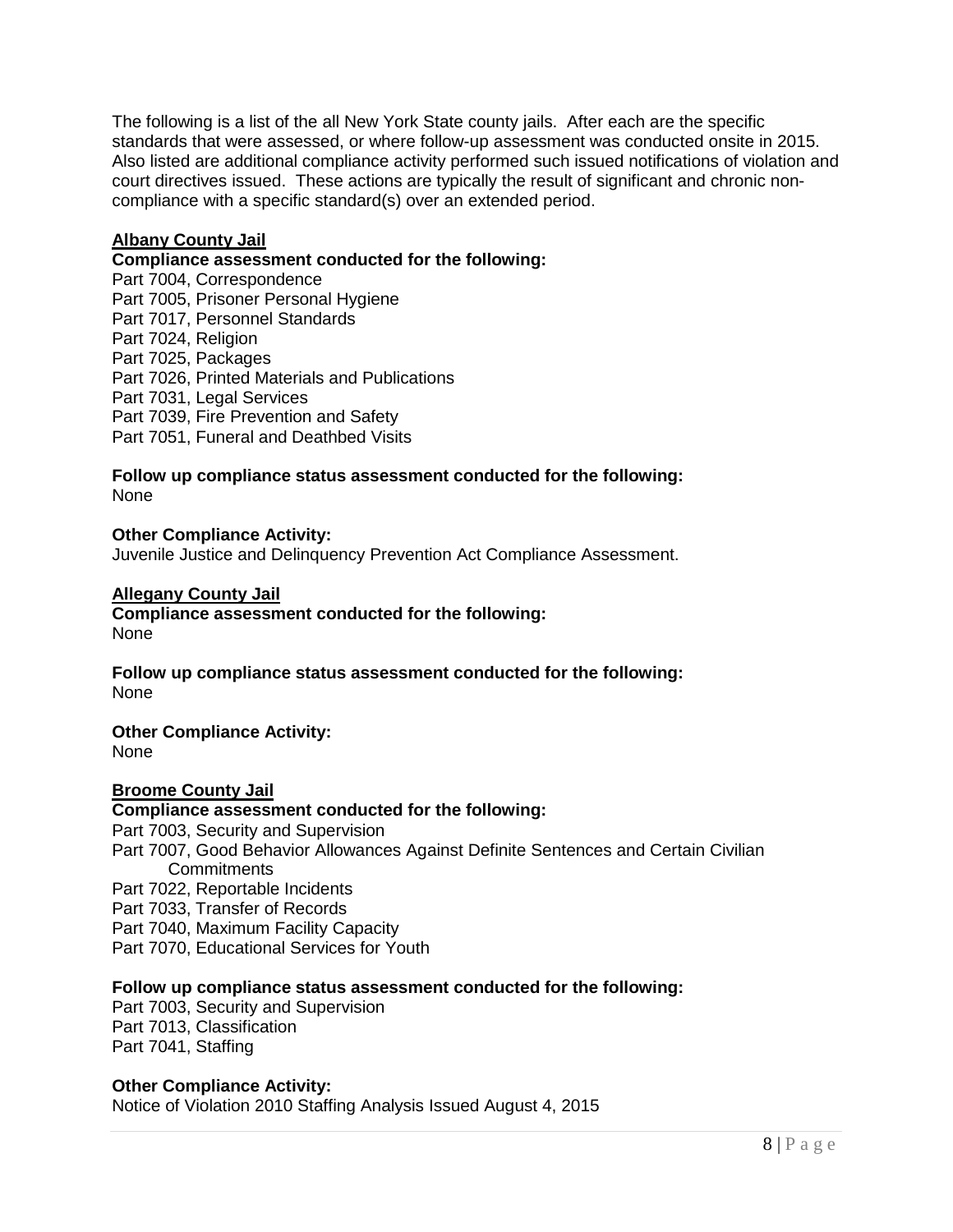# **Cattaraugus County Jail**

# **Compliance assessment conducted for the following:**

Part 7006, Discipline Part 7008, Visitation Part 7009, Food Services Part 7015, Sanitation Part 7025, Packages Part 7028, Exercise Part 7039, Fire Prevention and Safety Part 7070, Educational Services for Youth

**Follow up compliance status assessment conducted for the following:** None

### **Other Compliance Activity:**

500-b Approval 1st Occurrence - 10/15 500-b Approval 2nd Occurrence - 12/15

#### **Cayuga County Jail**

**Compliance assessment conducted for the following:** Part 7002, Admissions Part 7007, Good Behavior Allowances Against Definite Sentences and Certain Civilian **Commitments** Part 7009, Food Services Part 7016, Commissary and Inmate Accounts Part 7017, Personnel Standards Part 7019, Gifts and Gratuities Part 7022, Reportable Incidents Part 7024, Religion Part 7031, Legal Services Part 7039, Fire Prevention and Safety Part 7051, Funeral and Deathbed Visits Part 7063, Chemical Agents

### **Follow up compliance status assessment conducted for the following:** None

#### **Other Compliance Activity:**

Notice of Violation 9NYCRR, Part 7008, Inmate Visitation – 1/15

#### **Chautauqua County Jail**

**Compliance assessment conducted for the following:** None

**Follow-up compliance status assessment conducted for the following:** None

# **Other Compliance Activity:**

None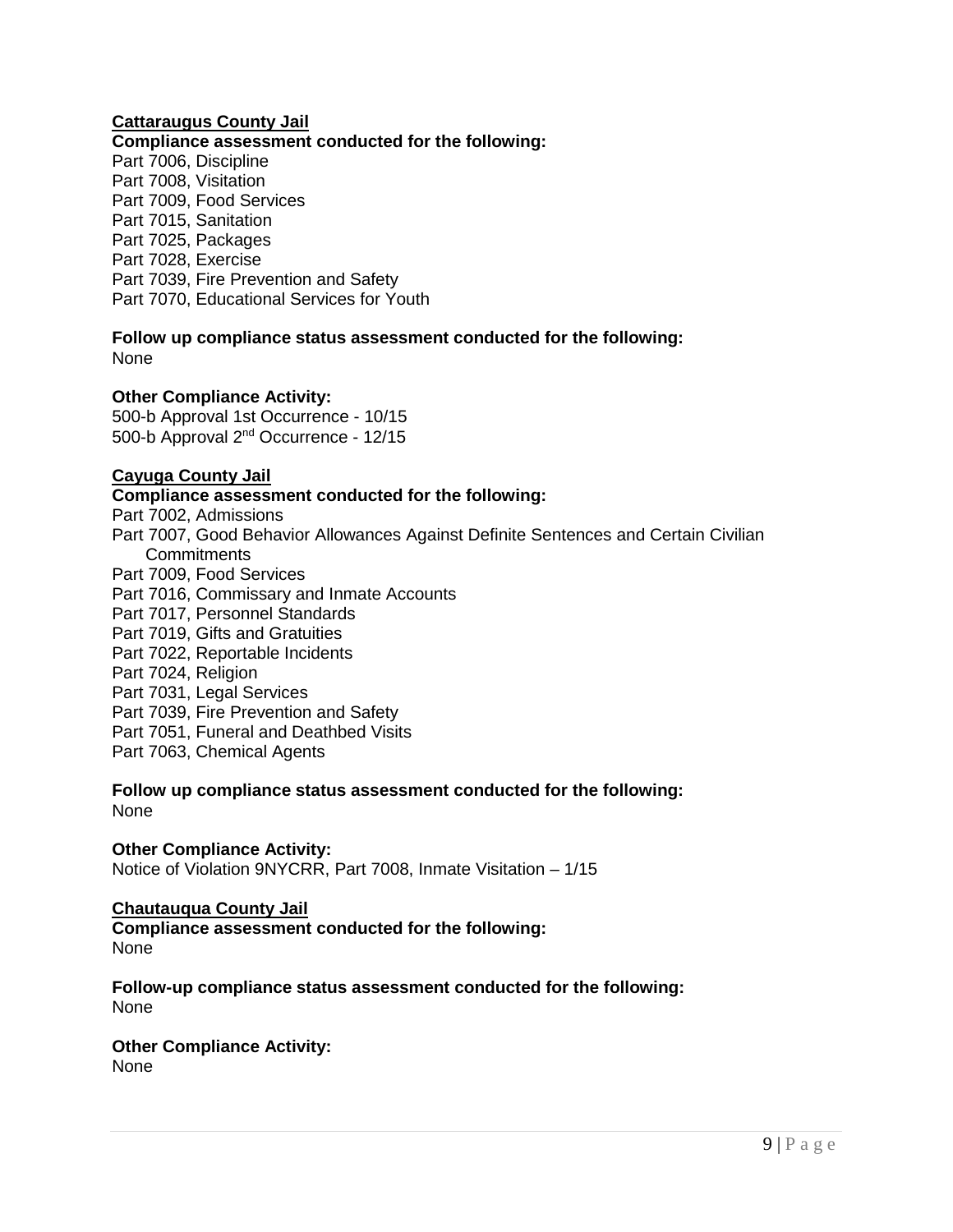# **Chemung County Jail**

# **Compliance assessment conducted for the following:**

Part 7003, Security and Supervision Part 7005, Prisoner Personal Hygiene Part 7007, Good Behavior Allowances Against Definite Sentences and Certain Civilian **Commitments** Part 7009, Food Services Part 7015, Sanitation Part 7019, Gifts and Gratuities Part 7031, Legal Services Part 7039, Fire Prevention and Safety

**Follow up compliance status assessment conducted for the following:** None

**Other Compliance Activity:**

None

### **Chenango County Jail**

**Compliance Assessment conducted for the following:** 

Part 7003, Security and Supervision Part 7015, Sanitation Part 7016, Commissary and Inmate Accounts Part 7019, Gifts and Gratuities Part 7023, Access to Media Part 7030, Nondiscriminatory Treatment Part 7070, Educational Services for Youth

#### **Follow up compliance status assessment conducted for the following:** None

# **Other Activities:**

Juvenile Justice and Delinquency Prevention Act Compliance Assessment. See Capacity Management.

#### **Clinton County Jail**

# **Compliance Assessment conducted for the following:**

Part 7003, Security and Supervision

Part 7007, Good Behavior Allowances Against Definite Sentences and Certain Civilian **Commitments** 

Part 7015, Sanitation

Part 7016, Commissary and Inmate Accounts

Part 7030, Nondiscriminatory Treatment

Part 7032, Grievance Program

Part 7033, Transfer of Records

Part 7050, Variances

#### **Follow up compliance status assessment conducted for the following:**

Part 7003, Security and Supervision Part 7005, Prisoner Personal Hygiene Part 7008, Visitation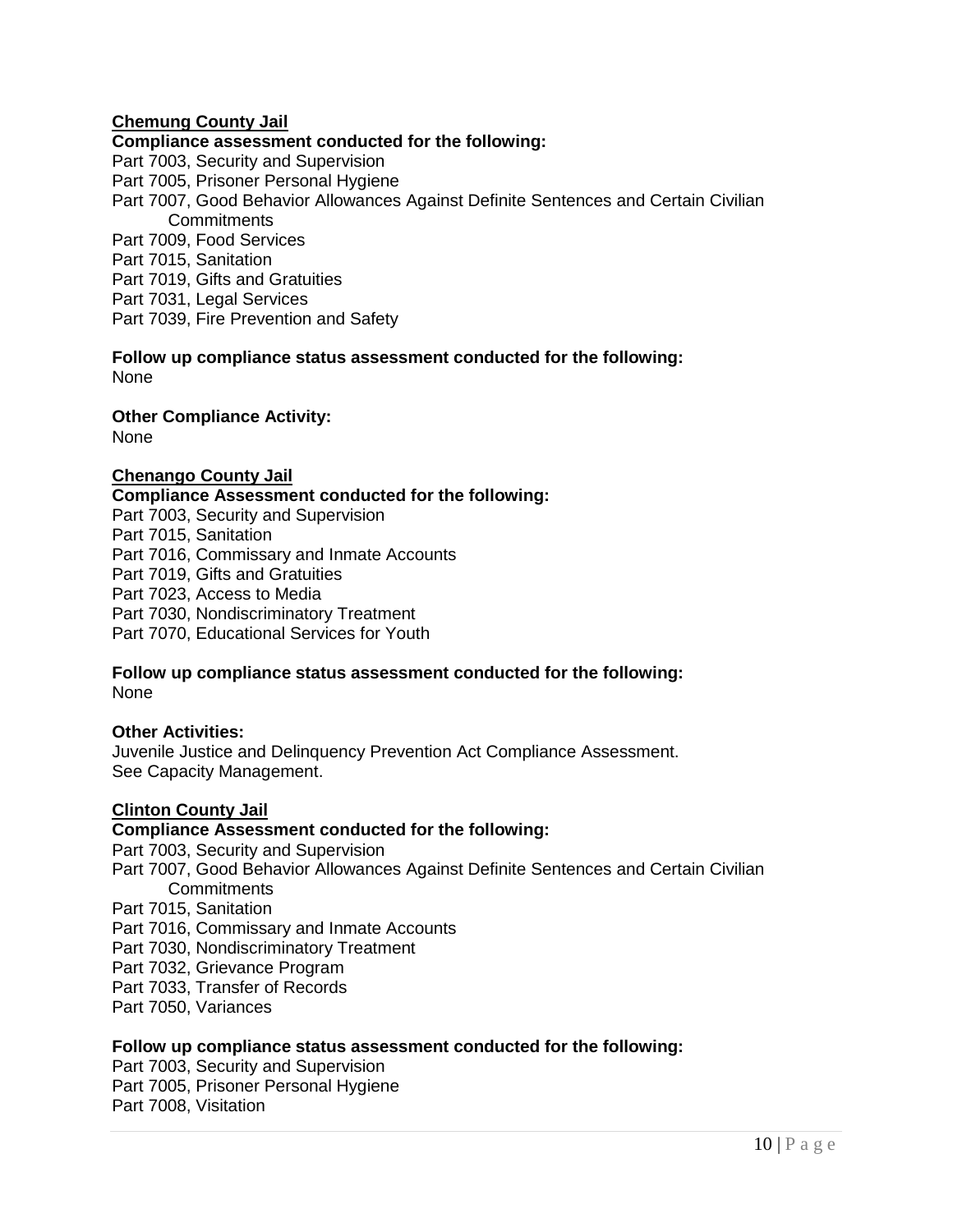Part 7016, Commissary and Inmate Accounts Part 7031, Legal Services Part 7032, Grievance Program Part 7041, Staffing Requirements Part 7051, Funeral and Deathbed Visits

### **Other Compliance Activity:**

Delinquent Quarterly Classification Report

#### **Columbia County Jail**

#### **Compliance Assessment conducted for the following:**

Part 7003, Security and Supervision Part 7007, Good Behavior Allowances Against Definite Sentences and Certain Civilian **Commitments** Part 7009, Food Services Part 7015, Sanitation Part 7017, Prisoner Personnel Standards Part 7039, Fire Prevention and Safety

Part 7063, Chemical Agents

#### **Follow up compliance status assessment conducted for the following:**

Part 7003, Security and Supervision Part 7008, Visitation Part 7028, Exercise

#### **Other Compliance Activity:**

Juvenile Justice and Delinquency Prevention Act Compliance Assessment

#### **Cortland County Jail**

# **Compliance Assessment conducted for the following:**

Part 7002, Admissions Part 7007, Good Behavior Allowances Against Definite Sentences and Certain Civilian **Commitments** Part 7017, Personnel Standards Part 7022, Reportable Incidents

#### **Follow up compliance status assessment conducted for the following:**

Part 7003, Security and Supervision Part 7009, Food Services Part 7063, Chemical Agents

#### **Other Compliance Activity:**

None

#### **Delaware County Jail**

**Compliance Assessment conducted for the following:**  Part 7003, Security and Supervision

Part 7009, Food Services Part 7015, Sanitation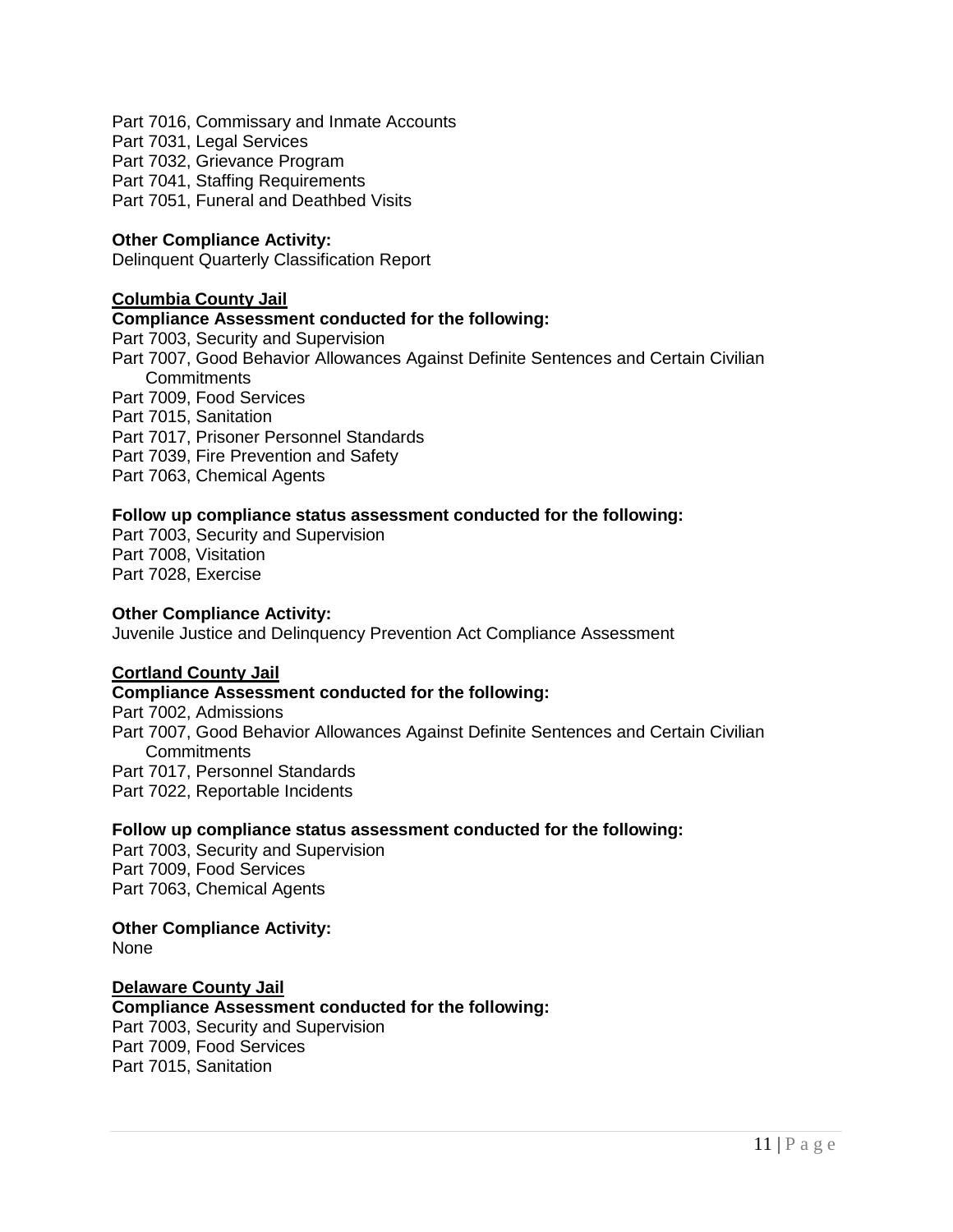#### **Follow up compliance status assessment conducted for the following:**

Part 7002, Admissions Part 7006, Discipline Part 7009, Food Services Part 7013, Classification Part 7015, Sanitation Part 7024, Religion Part 7025, Packages Part 7033, Transfer of Records Part 7041, Staffing Requirements

#### **Other Compliance Activity:**

Part 7040, Maximum Facility Capacity Double Celling Review

#### **Dutchess County Jail**

#### **Compliance assessment conducted for the following:**

Part 7002, Admissions Part 7005, Prisoner Personal Hygiene Part 7009, Food Services Part 7015, Sanitation Part 7019, Gifts and Gratuities Part 7033, Transfer of Records Part 7039, Fire Prevention and Safety Part 7051, Funeral and Deathbed Visits

#### **Follow up compliance status assessment conducted for the following:**

Part 7003, Security and Supervision Part 7023, Access to Media

#### **Additional Compliance Issues:**

See NITAP See Variances

#### **Erie County Holding Center**

### **Compliance Assessment conducted for the following:**

- Part 7002, Admissions
- Part 7004, Correspondence
- Part 7005, Prisoner Personal Hygiene
- Part 7007, Good Behavior Allowances Against Definite Sentences and Certain Civil **Commitments**
- Part 7016, Commissary and Inmate Accounts
- Part 7019, Gifts and Gratuities
- Part 7024, Religion
- Part 7025, Packages
- Part 7026, Printed Materials and Publications
- Part 7028, Exercise
- Part 7030, Nondiscriminatory Treatment
- Part 7039, Fire Prevention and Safety
- Part 7040, Maximum Facility Capacity
- Part 7051, Funeral and Deathbed Visits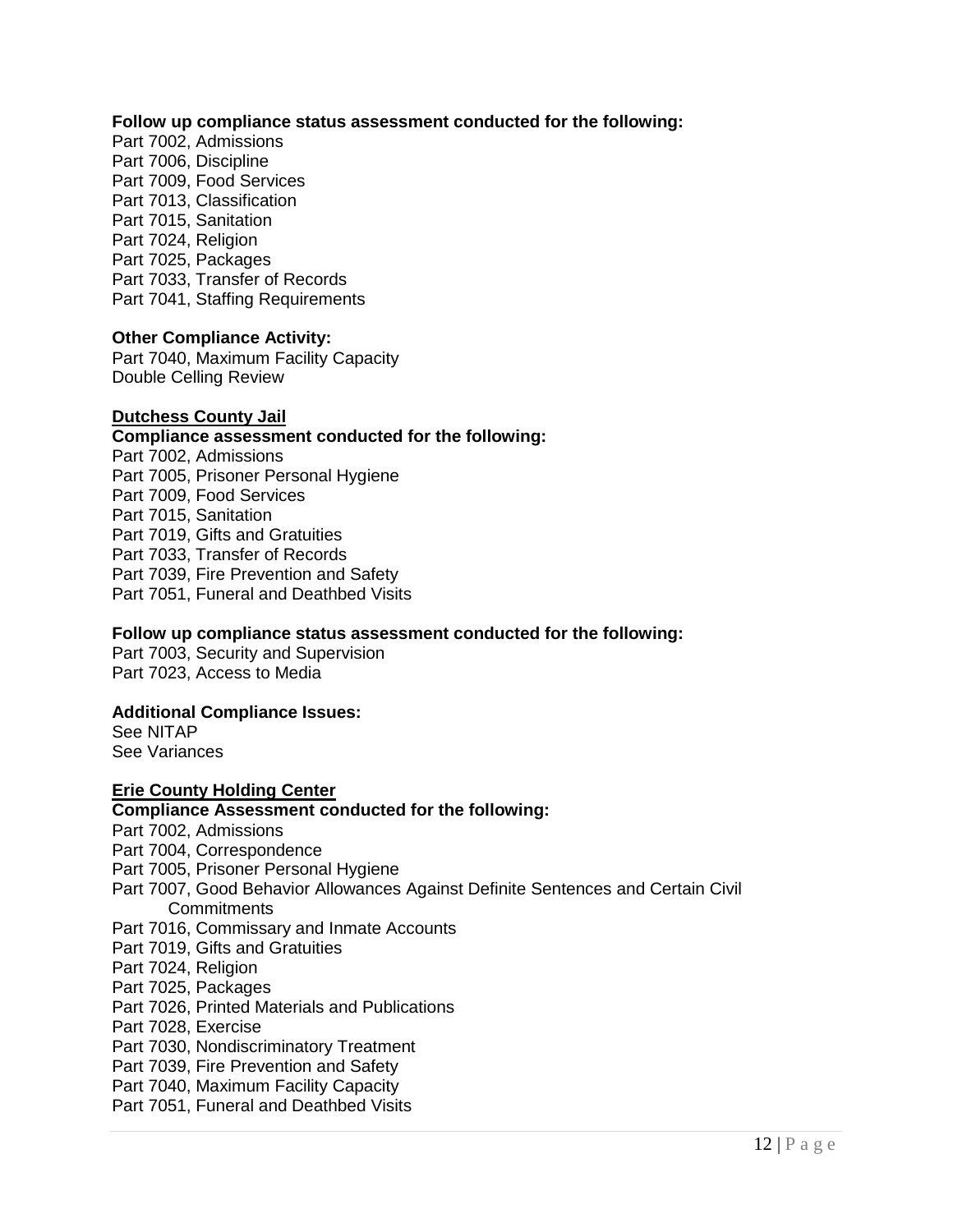Part 7040, Maximum Facility Capacity Part 7050, Variances Part 7063, Chemical Agents Part 7070, Educational Services for Youth

#### **Follow up compliance status assessment conducted for the following:**

No follow-up compliance activity

#### **Other Compliance Activity:**

Walsh Escape Investigation and Report See NITAP Inmate Surrender of Good Time Visitation Partition Discontinuation of Daily Reporting

### **Erie County Correctional Facility**

Part 7002, Admissions Part 7004, Correspondence Part 7005, Prisoner Personal Hygiene Part 7007, Good Behavior Allowances Against Definite Sentences and Certain Civil **Commitments** Part 7016, Commissary and Inmate Accounts Part 7019, Gifts and Gratuities Part 7024, Religion Part 7025, Packages Part 7026, Printed Materials and Publications Part 7028, Exercise Part 7030, Nondiscriminatory Treatment Part 7039, Fire Prevention and Safety Part 7040, Maximum Facility Capacity Part 7050, Variances Part 7051, Funeral and Deathbed Visits Part 7070, Educational Services for Youth

### **Follow up compliance status assessment conducted for the following:**

No follow-up compliance activity

#### **Other Compliance Activity:**

None

#### **Essex County Jail**

# **Compliance Assessment conducted for the following:** Part 7003, Security and Supervision Part 7005, Prisoner Personal Hygiene

Part 7006, Discipline

Part 7022, Reportable Incidents Part 7024, Religion

Part 7031, Legal Services

Part 7032, Grievance Program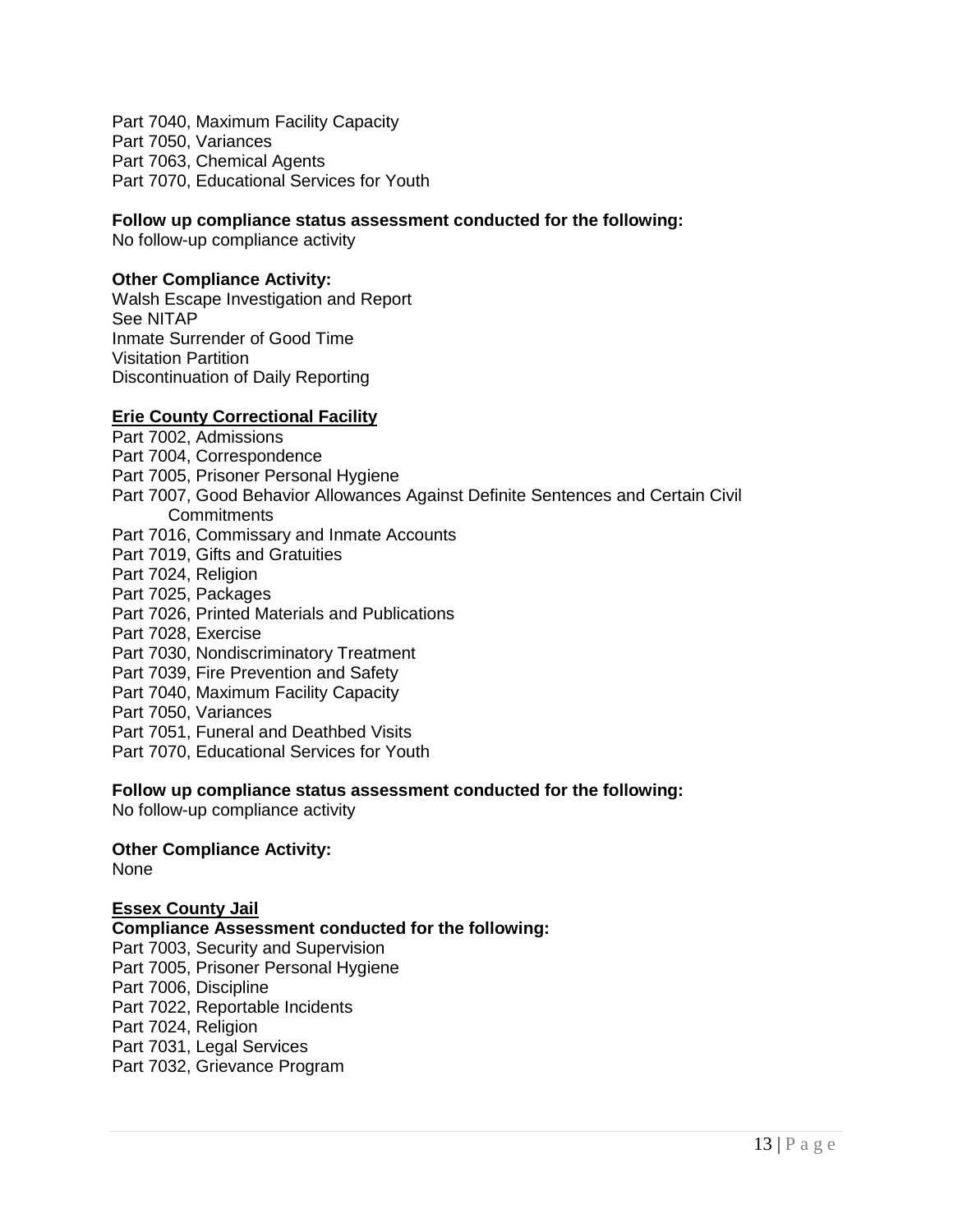#### **Follow up compliance status assessment conducted for the following:**

Part 7039, Fire Prevention and Safety

#### **Other Compliance Activity:**

Juvenile Justice and Delinquency Prevention Act Compliance Assessment

#### **Franklin County Jail**

**Compliance Assessment conducted for the following:**

Part 7002, Admissions Part 7003, Security and Supervision Part 7004, Correspondence Part 7005, Prisoner Personal Hygiene Part 7015, Sanitation Part 7016, Commissary and Inmate Accounts Part 7017, Personnel Standards Part 7019, Gifts and Gratuities Part 7023, Access to Media Part 7025, Packages Part 7028, Exercise Part 7070, Educational Services for Youth

### **Follow up compliance status assessment conducted for the following:** None

### **Other Compliance Activity:**

Juvenile Justice and Delinquency Prevention Act Compliance Assessment 500-b Approval 1<sup>st</sup> Occurrence See NITAP Physician Hire

#### **Fulton County Jail**

#### **Compliance Assessment conducted for the following:**

Part 7002, Admissions Part 7003, Security and Supervision Part 7013, Classification Part 7015, Sanitation Part 7031, Legal Services Part 7032, Grievance Program Part 7070, Educational Services for Youth

#### **Follow up compliance status assessment conducted for the following:** None

# **Other Compliance Activity:**

None

### **Genesee County Jail**

**Compliance Assessment conducted for the following:** None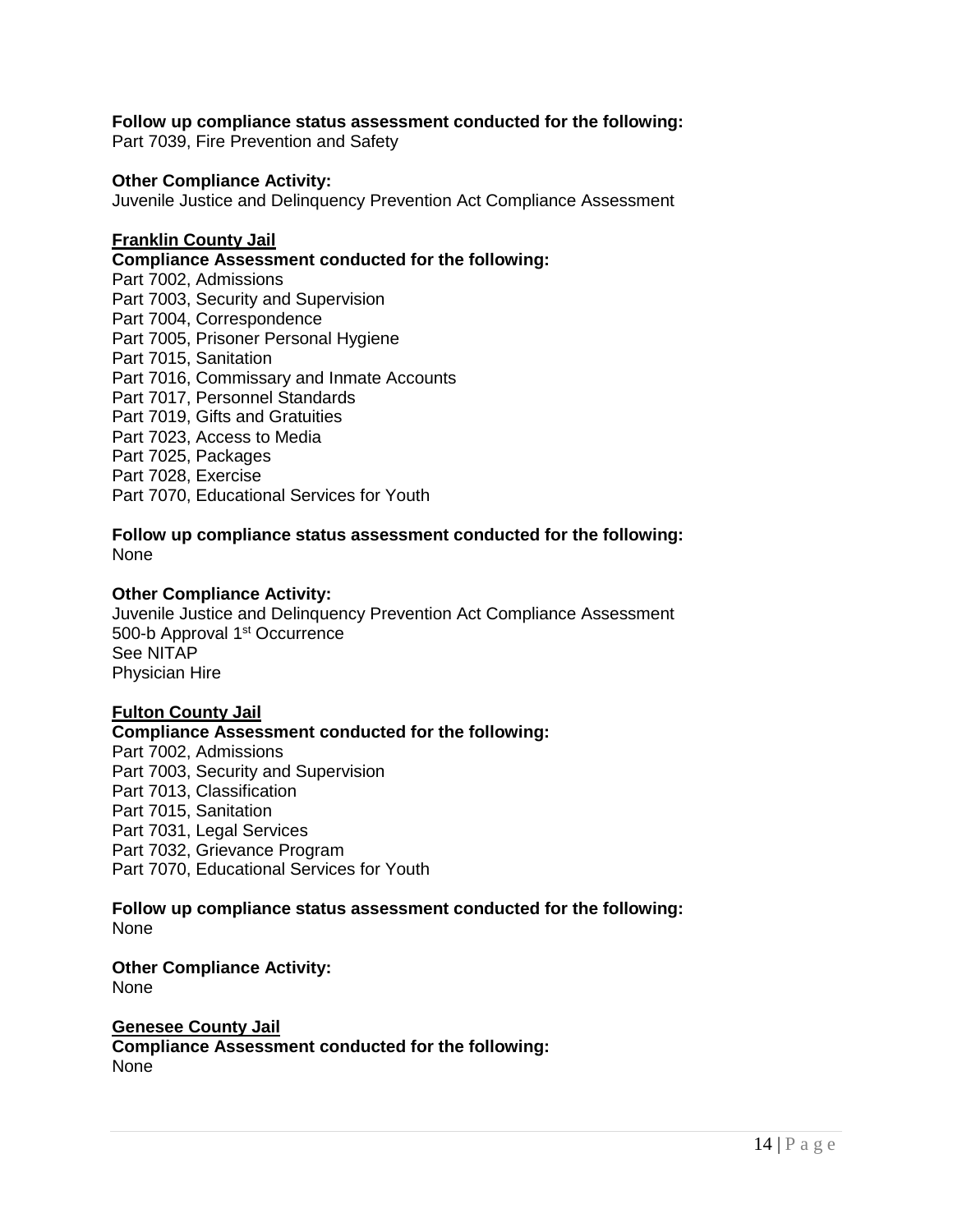**Follow up compliance status assessment conducted for the following:** None

**Other Compliance Activity:**  None

**Greene County Jail** 

**Compliance Assessment conducted for the following:** None

**Follow up compliance status assessment conducted for the following:** None

**Other Activity** See NITAP Part 7032, Classification - Technical Assistance

#### **Hamilton County Jail**

**Compliance Assessment conducted for the following:**  Part 7003, Security and Supervision Part 7009, Food Services Part 7015, Sanitation

**Follow up compliance status assessment conducted for the following:** None

**Other Compliance Activity:** 

Juvenile Justice and Delinquency Prevention Act Compliance Assessment

#### **Herkimer County Jail**

**Compliance Assessment conducted for the following:**  None

#### **Follow up compliance status assessment conducted for the following:**

Part 7002, Admissions Part 7003, Security and Supervision Part 7004, Correspondence

**Other Compliance Activity:**  None

# **Jefferson County Jail**

**Compliance Assessment conducted for the following:**  None

**Follow up compliance status assessment conducted for the following:** None

#### **Other Activity:**

Juvenile Justice and Delinquency Prevention Act Compliance Assessment See NITAP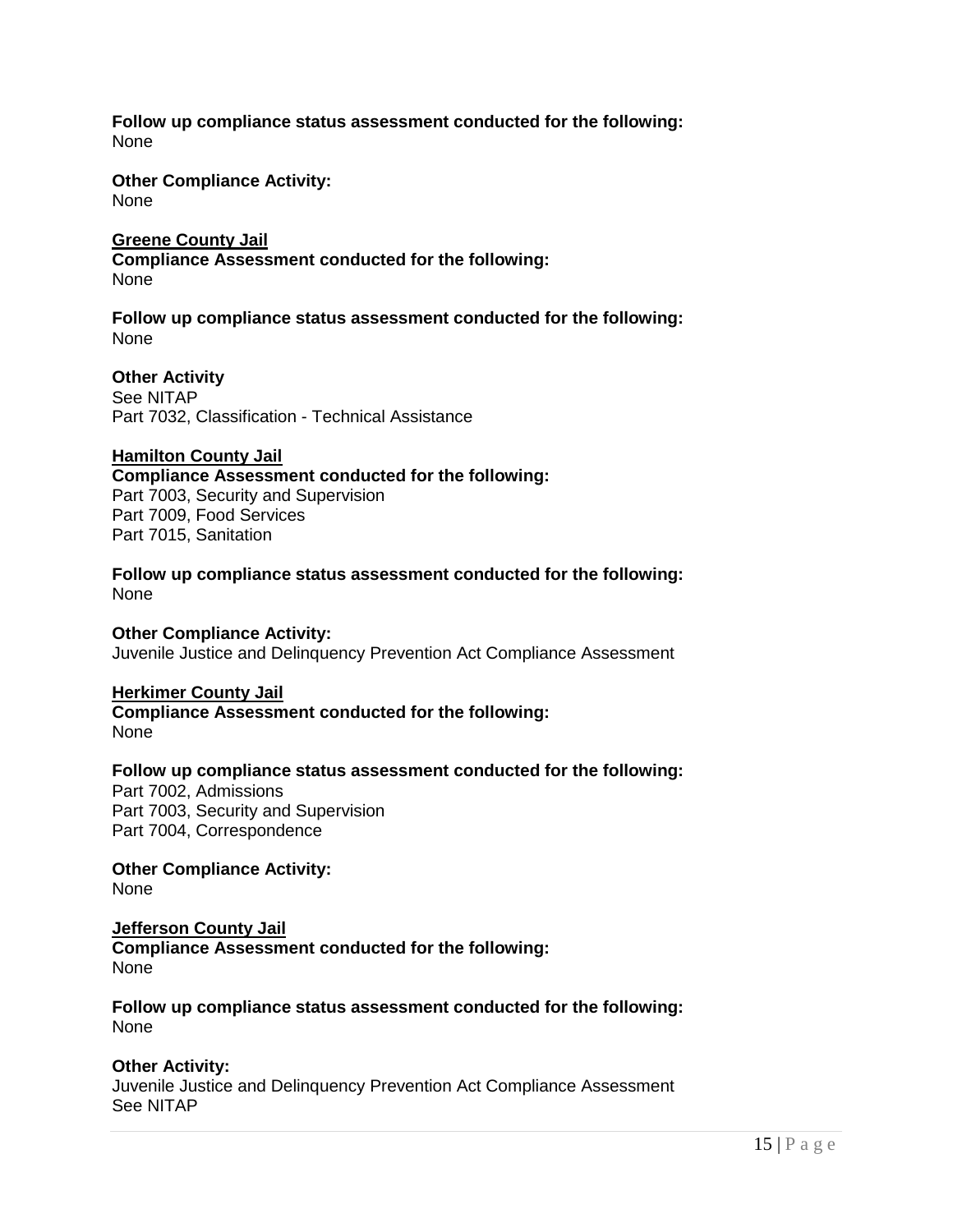See Capacity Management See Staffing

#### **Lewis County Jail Compliance Assessment conducted for the following:** None

#### **Follow up compliance status assessment conducted for the following:**

Part 7003, Security and Supervision Part 7004, Correspondence Part 7006, Discipline Part 7013, Classification Part 7022, Reportable Incidents Part 7025, Packages Part 7039, Fire Prevention and Safety Part 7040, Maximum Facility Capacity Part 7041, Staffing Requirements

#### **Other Activity:**

500-b Approval 1st Occurrence - 3/15 500-b Approval 2nd Occurrence - 4/15 See NITAP

**Livingston County Jail Compliance Assessment conducted for the following:**  None

**Follow up compliance status assessment conducted for the following:** None

#### **Other Compliance Activity:**

Part 7013, Classification Technical Assistance See Capacity Management See NITAP

#### **Madison County Jail**

#### **Compliance Assessment conducted for the following:**

Part 7003, Security and Supervision Part 7004, Correspondence Part 7005, Prisoner Personal Hygiene Part 7006, Discipline Part 7009, Food Services Part 7015, Sanitation Part 7016, Commissary and Inmate Accounts Part 7024, Religion Part 7026, Printed Materials and Publications Part 7030, Nondiscriminatory Treatment Part 7031, Legal Services Part 7033, Transfer of Records Part 7039, Fire Prevention and Safety Part 7040, Maximum Facility Capacity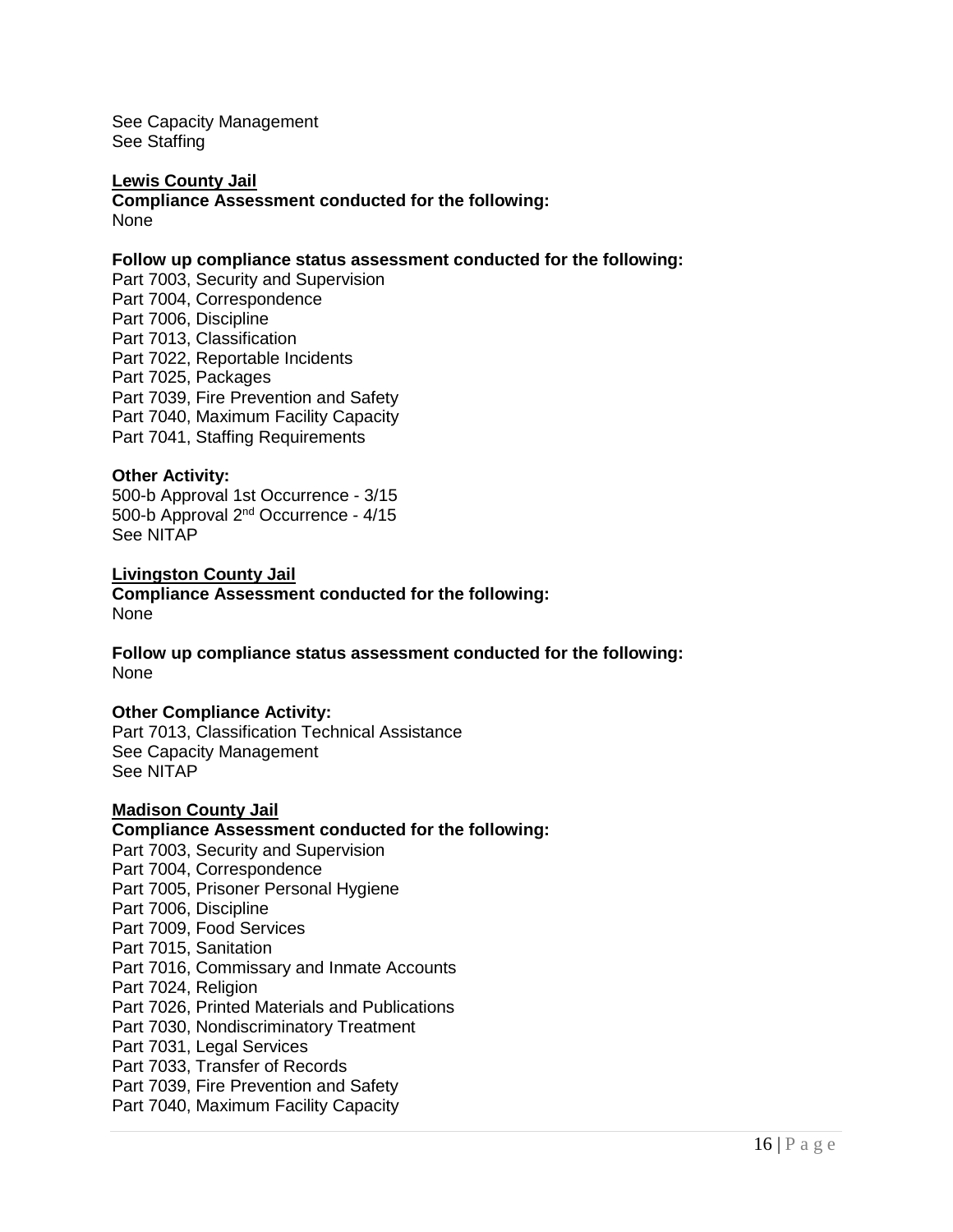Part 7051, Funeral and Deathbed Visits Part 7063, Chemical Agents Part 7070, Educational Services for Youth

**Follow up compliance status assessment conducted for the following:** None

#### **Other Activity:**

See Staffing

#### **Monroe County Jail**

#### **Compliance Assessment conducted for the following:**

Part 7002, Admissions Part 7003, Security and Supervision Part 7008, Visitation Part 7009, Food Services Part 7016, Commissary and Inmate Accounts Part 7024, Religion Part 7025, Packages Part 7026, Printed Materials and Publications Part 7028, Exercise Part 7033, Transfer of Records

**Follow up compliance status assessment conducted for the following:** Part 7051, Funeral and Deathbed Visits

#### **Other Compliance Activity:**

None

#### **Monroe County Penitentiary**

**Compliance Assessment conducted for the following:** 

Part 7002, Admissions Part 7003, Security and Supervision Part 7008, Visitation Part 7009, Food Services Part 7016, Commissary and Inmate Accounts Part 7024, Religion Part 7025, Packages Part 7026, Printed Materials and Publications Part 7028, Exercise Part 7033, Transfer of Records

#### **Follow up compliance status assessment conducted for the following:**

Part 7051, Funeral and Deathbed Visits

**Other Activity:** None

**Montgomery County Jail**

**Compliance Assessment conducted for the following**: None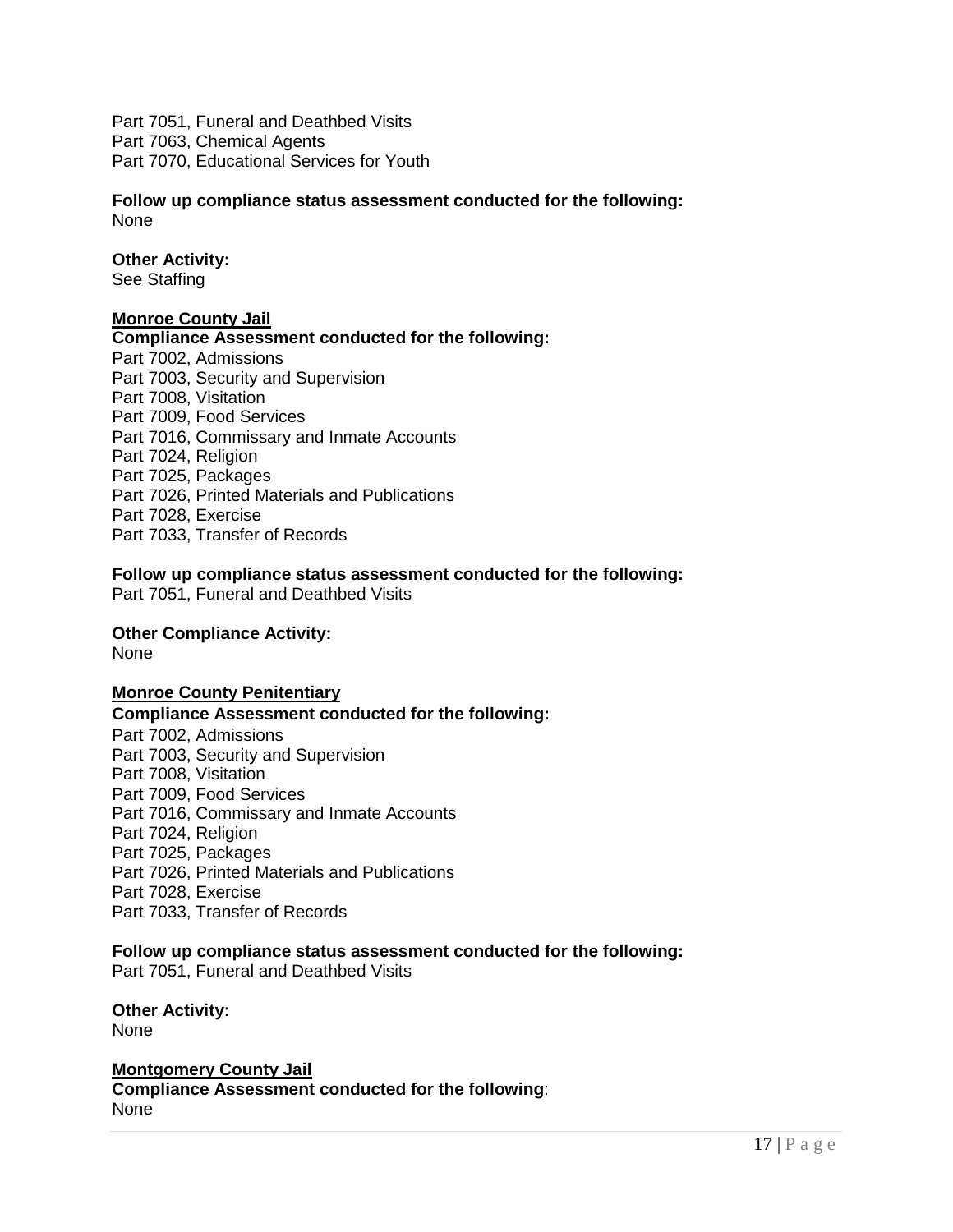**Follow up compliance status assessment conducted for the following:** None

**Other Compliance Activity:**  See NITAP

#### **Nassau County Correctional Facility**

**Compliance Assessment conducted for the following:**  Part 7003, Security and Supervision Part 7009, Food Services Part 7015, Sanitation Part 7032, Grievance Program Part 7039, Fire Prevention and Safety

**Follow up compliance status assessment conducted for the following:** None

**Other Compliance Activity:**  See Capacity Management

#### **Niagara County Jail**

#### **Compliance Assessment conducted for the following:**

Part 7002, Admissions Part 7003, Security and Supervision Part 7004, Correspondence Part 7005, Prisoner Personal Hygiene Part 7009, Food Services Part 7015, Sanitation Part 7016, Commissary and Inmate Accounts

**Follow up compliance status assessment conducted for the following:** None

**Other Compliance Activity:**  None

#### **Oneida County Jail**

**Compliance Assessment conducted for the following:** 

Part 7002, Admissions Part 7003, Security and Supervision Part 7015, Sanitation Part 7030, Non-discriminatory Treatment Part 7050, Variances

#### **Follow up compliance status assessment conducted for the following**:

Part 7002, Admissions Part 7003, Security and Supervision

**Other Compliance Activity:**  None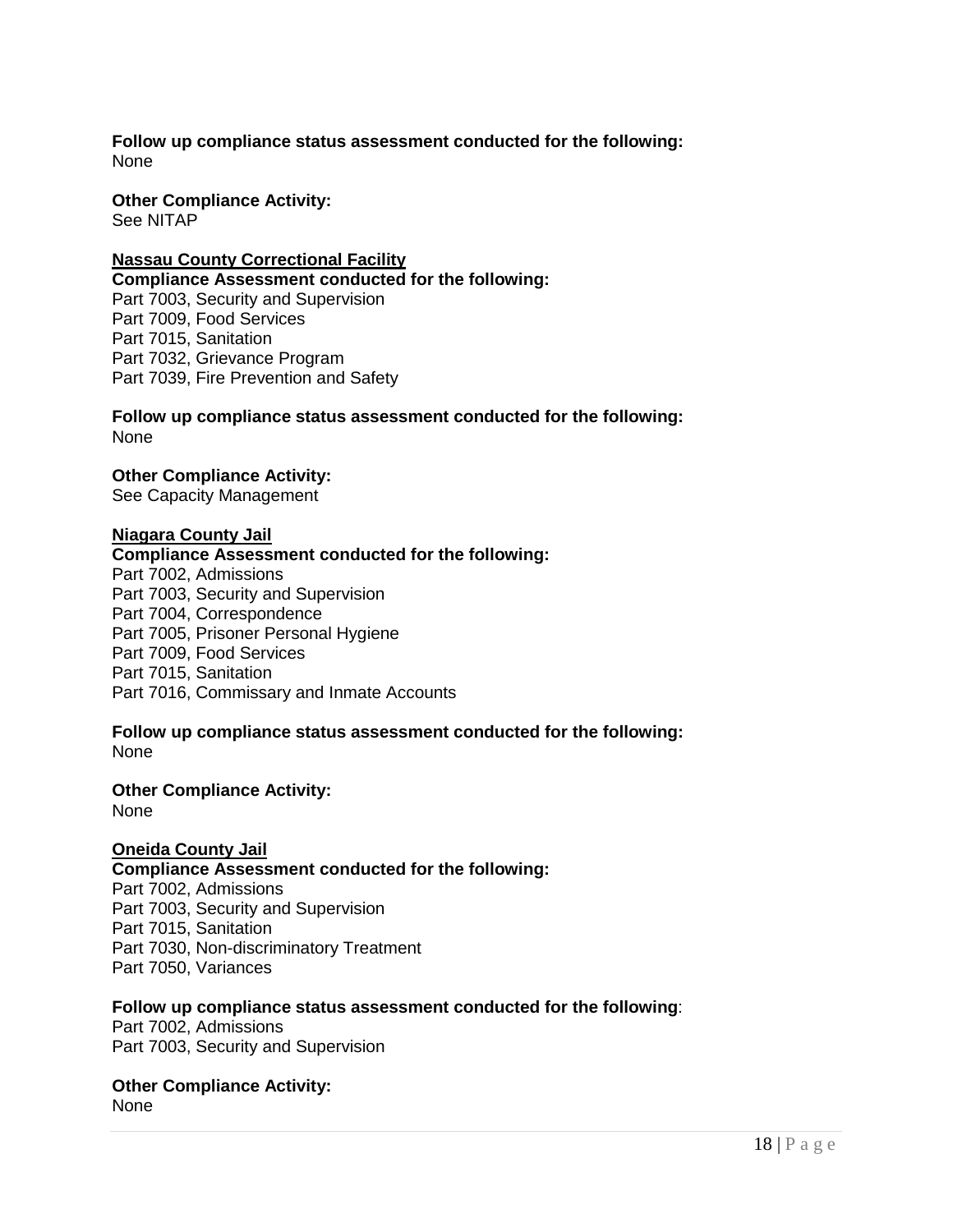### **Onondaga Justice Center Compliance Assessment conducted for the following**: None

**Follow up compliance status assessment conducted for the following:** None

### **Other Compliance Activity:**

Juvenile Justice and Delinquency Prevention Act Compliance Assessment Section 7032.4(f), Insufficient Grievance Investigations Constant Supervision Approval Admission Processing – Timeframes Overcrowding Admissions Area

#### **Onondaga County Penitentiary Compliance Assessment conducted for the following:** Part 7003, Security and Supervision Part 7015, Sanitation Part 7050, Variances

**Follow up compliance status assessment conducted for the following:** None

**Other Compliance Activity:**  None

# **Ontario County Jail**

**Compliance Assessment conducted for the following**: None

**Follow up compliance status assessment conducted for the following:** None

#### **Other Compliance Activity:**

500-b Approval 1<sup>st</sup> Occurrence 2/15 500-b Approval 2nd Occurrence 4/15 500-b Approval 3rd Occurrence 10/15 See Capacity Management See NITAP See Staffing Constant Supervision Approval County Court Holding Cell Approval

# **Orange County Jail**

**Compliance assessment conducted for the following:**  None

**Follow up compliance status assessment conducted for the following:** None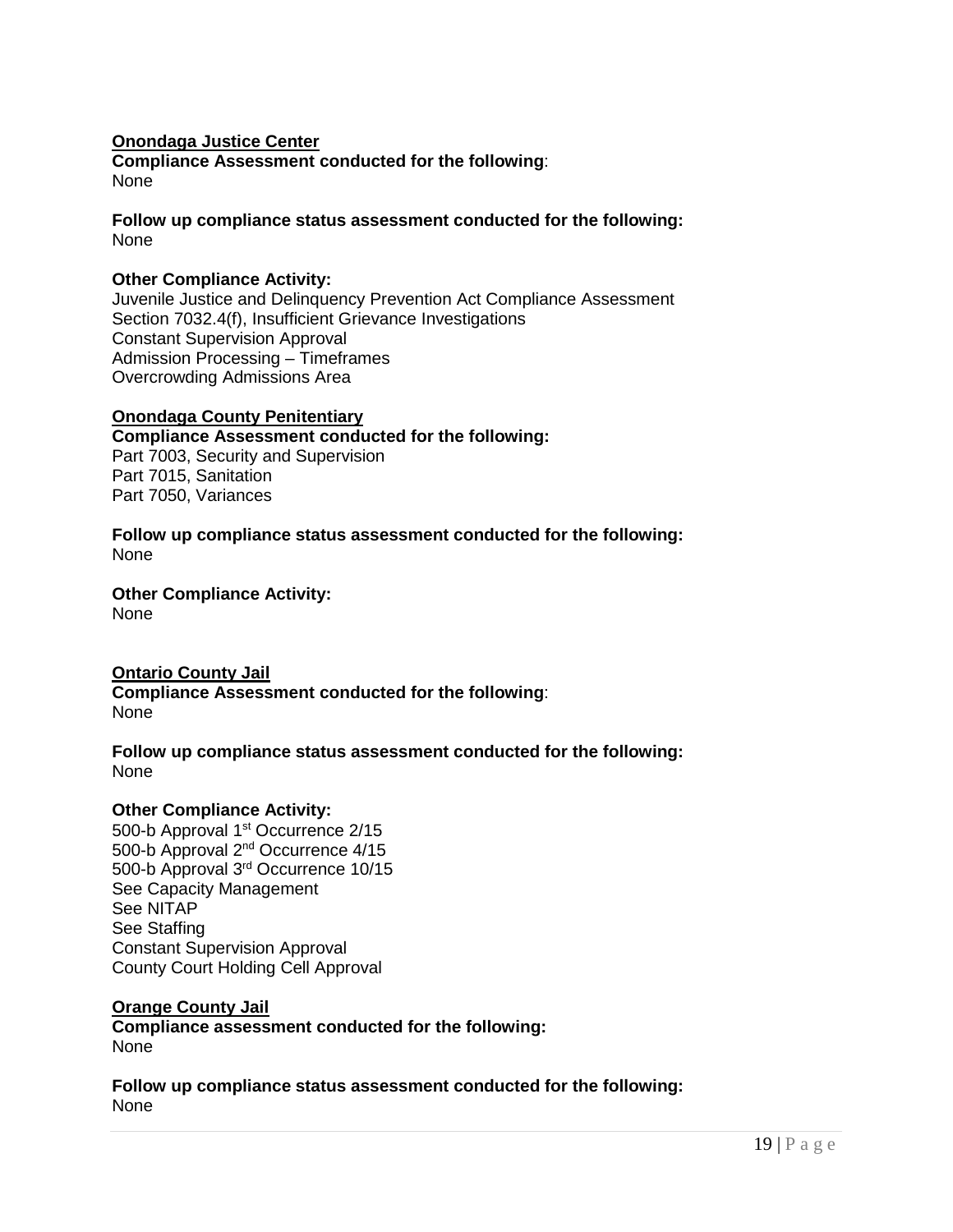# **Other Compliance Activity:**

See NITAP See Staffing Constant Supervision Approval Medical Housing Approval County Court Holding Cell Approval Medical Unit Exercise Yard

#### **Orleans County Jail**

# **Compliance assessment conducted for the following:**  Part 7005, Prisoner Personal Hygiene Part 7016, Commissary and Inmate Accounts Part 7026, Printed Materials and Publications Part 7032, Grievance Program Part 7041, Staffing Requirements

### **Follow up compliance status assessment conducted for the following**: None

#### **Other Activity:**

Notice of Violation, Part 7041, Staffing (Officer-In-Charge) See Staffing

### **Oswego County Jail**

**Compliance Assessment conducted for the following**: None

**Follow up compliance status assessment conducted for the following:** None

#### **Other Compliance Activity:**

Legal Opinion Gender Specific Supervision Requirements

#### **Otsego County Jail**

**Compliance Assessment conducted for the following:** Part 7002, Admission Part 7003, Security and Supervision Part 7009, Food Services Part 7015, Sanitation Part 7017, Personnel Standards Part 7022, Reportable Incidents Part 7050, Variances

**Follow up compliance status assessment conducted for the following:** None

### **Other Compliance Activity:**  None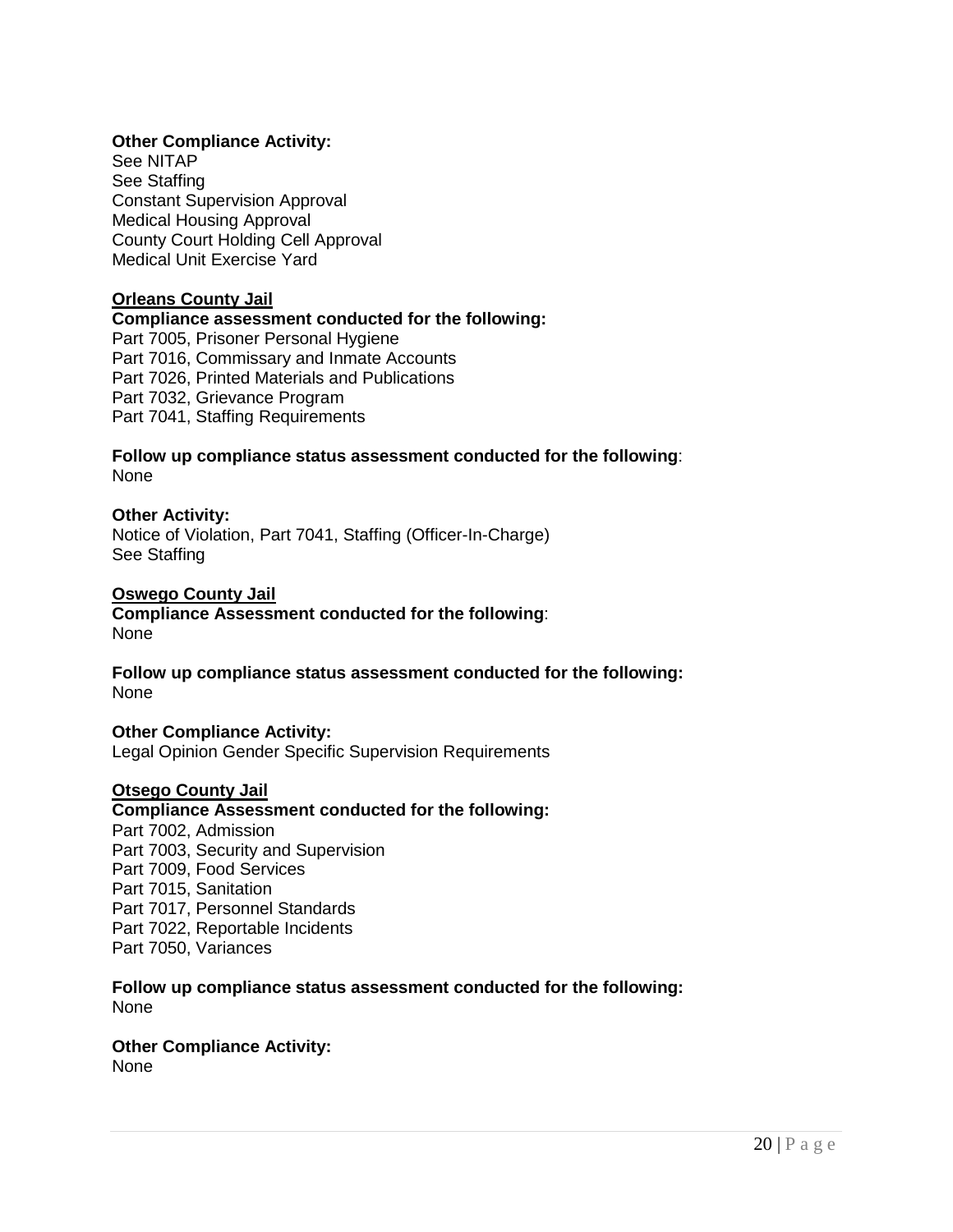### **Putnam County Jail**

**Compliance Assessment conducted for the following:** None

**Follow up compliance status assessment conducted for the following:** None

# **Other Compliance Activity:**

See Legal

#### **Rensselaer County Jail**

**Compliance Assessment conducted for the following:** None

**Follow up compliance status assessment conducted for the following:** None

**Other Compliance Activity:**  None

### **Rockland County Jail**

**Compliance Assessment conducted for the following**: None

**Follow up compliance status assessment conducted for the following:** None

# **Other Compliance Activity:**

None

# **St. Lawrence County Jail**

# **Compliance Assessment conducted for the following:**

*(Assessment completed in December 2014)* 

Part 7003, Security and Supervision

- Part 7007, Good Behavior Allowances Against Definite Sentences and Certain Civil **Commitments**
- Part 7015, Sanitation
- Part 7019, Gifts and Gratuities

Part 7033, Transfer of Records

Part 7051, Funeral and Deathbed Visits

# **Follow up compliance status assessment conducted for the following**:

Part 7002, Admissions Part 7003, Security and Supervision Part 7005, Prisoner Personal Hygiene Part 7013, Classification

#### **Other Compliance Activity:**

Juvenile Justice and Delinquency Prevention Act Compliance Assessment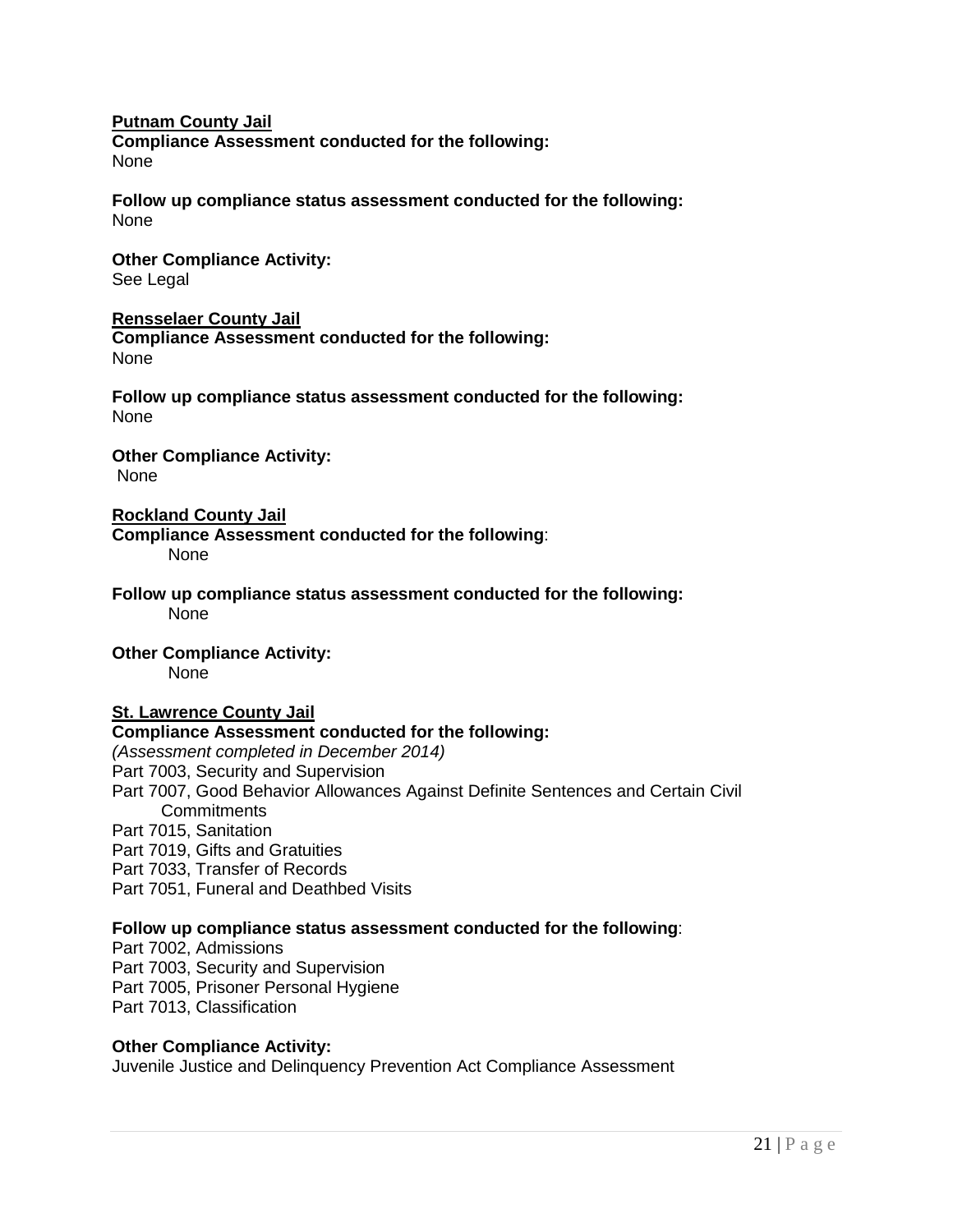### **Saratoga County Jail**

**Compliance Assessment conducted for the following:** Part 7002, Admissions

Part 7004, Correspondence Part 7013, Classification Part 7022, Reportable Incidents Part 7026, Printed Materials and Publications Part 7028, Exercise Part 7070, Educational Services for Youth

**Follow up compliance status assessment conducted for the following**: None

**Other Compliance Activity:**  See Capacity Management

**Schenectady County Jail Compliance Assessment conducted for the following:** None

**Follow up compliance status assessment conducted for the following**: None

**Other Compliance Activity:**  Medical pre-screening shed request

**Schoharie County Jail Compliance Assessment conducted for the following:** Part 7041, Staffing Requirements

**Follow up compliance status assessment conducted for the following**: Part 7041, Staffing Requirements

**Other Compliance Activity:**  See NITAP

**Schuyler County Jail Compliance Assessment conducted for the following**: None

#### **Follow up compliance status assessment conducted for the following**: None

**Other Compliance Activity:**  None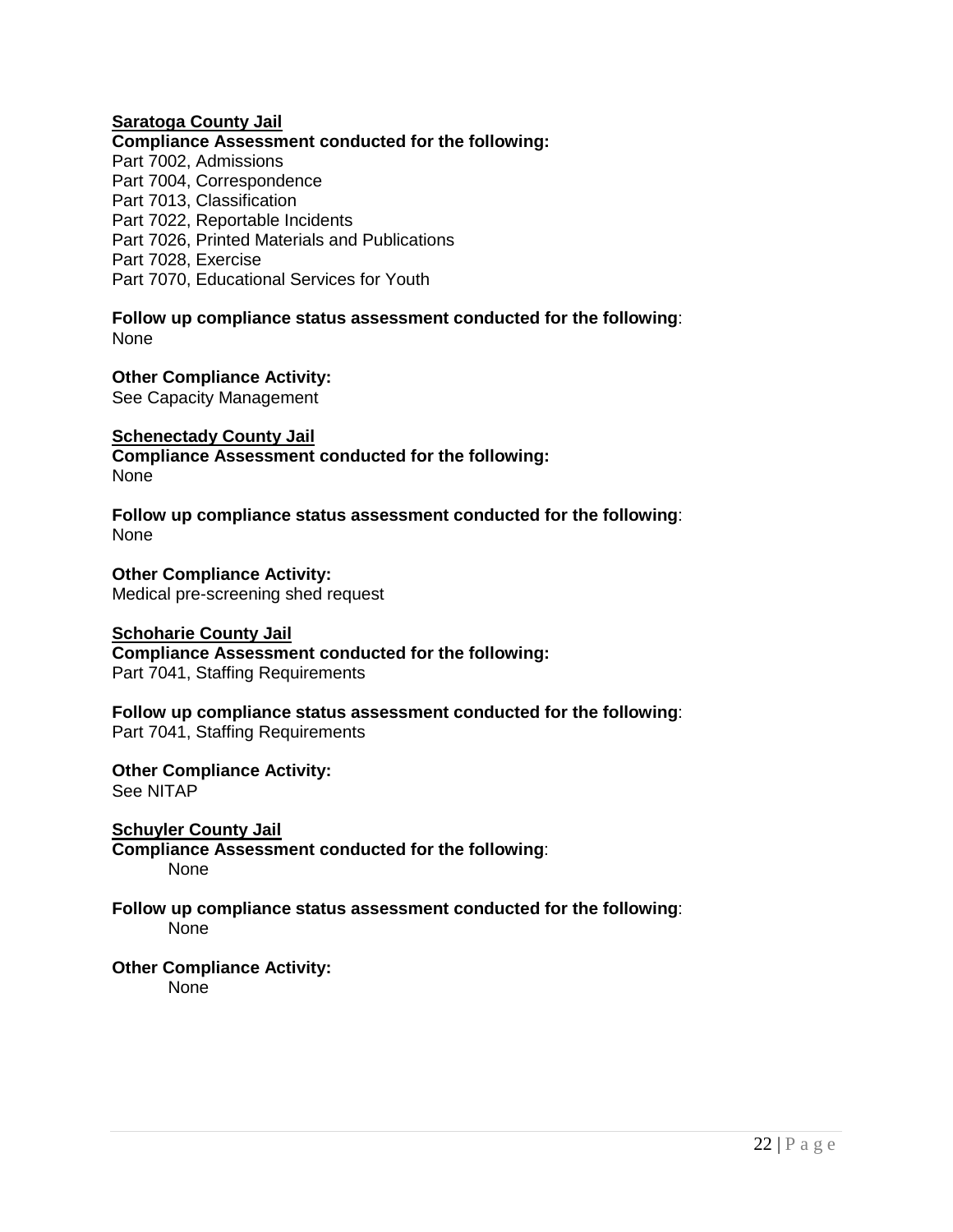#### **Seneca County Jail**

**Compliance Assessment conducted for the following:** Part 7002, Admissions Part 7003, Security and Supervision Part 7004, Correspondence Part 7006, Discipline Part 7008, Visitation Part 7009, Food Services Part 7015, Sanitation Part 7016, Commissary and Inmate Accounts Part 7019, Gifts and Gratuities Part 7022, Reportable Incidents Part 7031, Legal Services Part 7041, Staffing Requirements Part 7063, Chemical Agents Part 7070, Educational Services for Youth

**Follow up compliance status assessment conducted for the following**: None

**Other Compliance Activity:** 

None

# **Steuben County Jail**

**Compliance Assessment conducted for the following**: None

**Follow up compliance status assessment conducted for the following**: None

#### **Other Compliance Activity:**

500-b Approval 1<sup>st</sup> Occurrence 5/15 500-b Approval 2nd Occurrence 6/15

#### **Suffolk County Jail (Riverhead & Yaphank)**

**Compliance Assessment conducted for the following:** None

#### **Follow up compliance status assessment conducted for the following**:

Part 7002, Admissions Part 7003, Security and Supervision Part 7015, Sanitation Part 7016, Commissary and Inmate Accounts Part 7022, Reportable Incidents Part 7032, Grievance Program Part 7039, Fire Prevention and Safety

#### **Other Compliance Activity:**

See Capacity Management See NITAP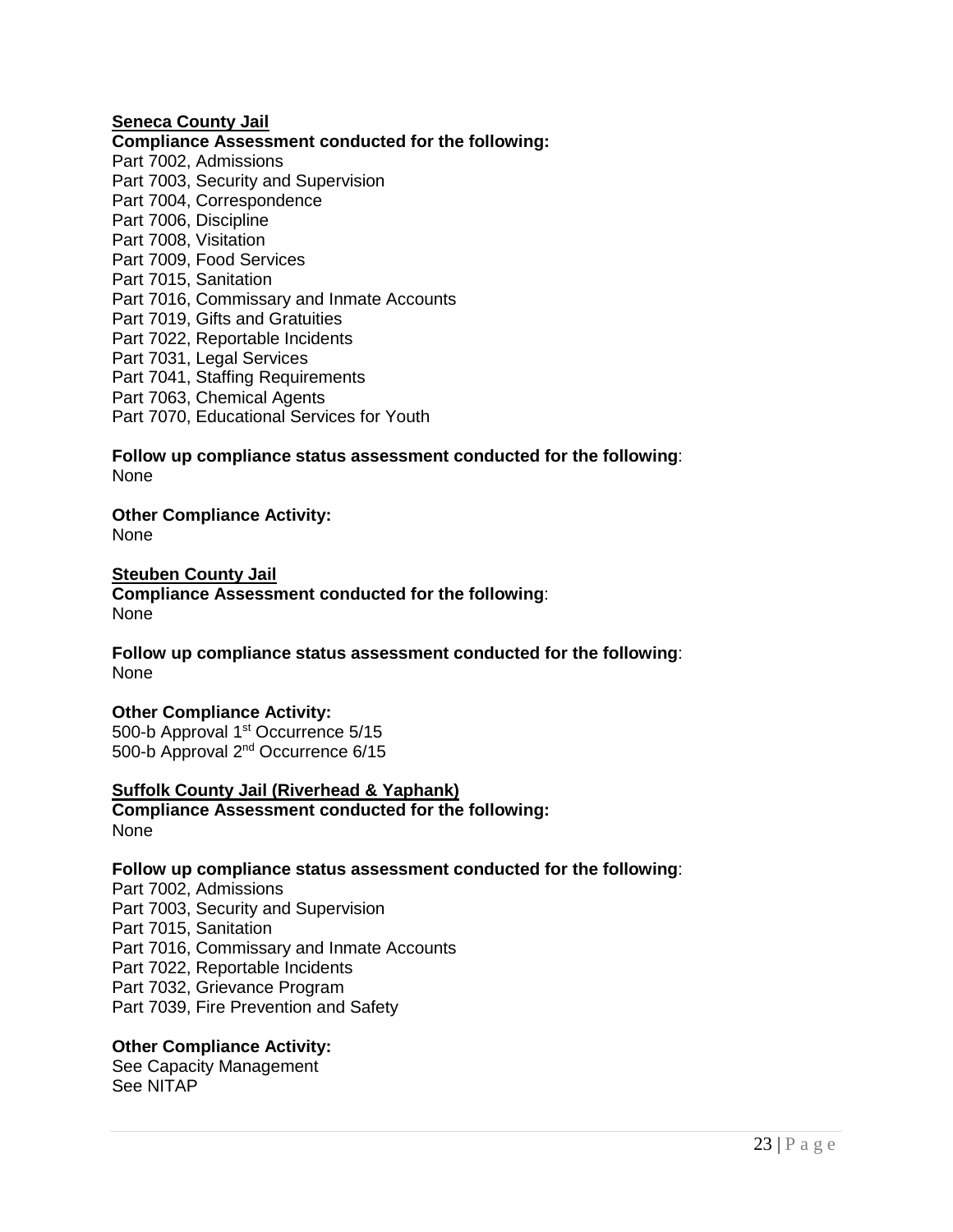# **Sullivan County Jail**

# **Compliance Assessment conducted for the following:**

Part 7006, Discipline Part 7009, Food Services Part 7023, Access to Media Part 7039, Fire Prevention and Safety Part 7063, Chemical Agents Part 7070, Educational Services for Youth

#### **Follow up compliance status assessment conducted for the following**: None

**Other Compliance Activity:** 

See NITAP

### **Tioga County Jail**

#### **Compliance Assessment conducted for the following:** Part 7003, Security and Supervision Part 7004, Correspondence Part 7009, Food Services Part 7015, Sanitation Part 7023, Access to Media Part 7025, Packages Part 7026, Printed Materials and Publications Part 7039, Fire Prevention and Safety

### **Follow up compliance status assessment conducted for the following**: None

# **Other Compliance Activity:**

See Capacity Management

#### **Tompkins County Jail**

### **Compliance Assessment conducted for the following:**

Part 7005, Prisoner Personal Hygiene Part 7007, Good Behavior Allowances Against Definite Sentences and Certain Civil **Commitment** Part 7015, Sanitation Part 7019, Gifts and Gratuities Part 7022, Reportable Incidents Part 7024, Religion Part 7033, Transfer of Records Part 7040, Maximum Facility Capacity Part 7063, Chemical Agents

#### **Follow up compliance status assessment conducted for the following**: None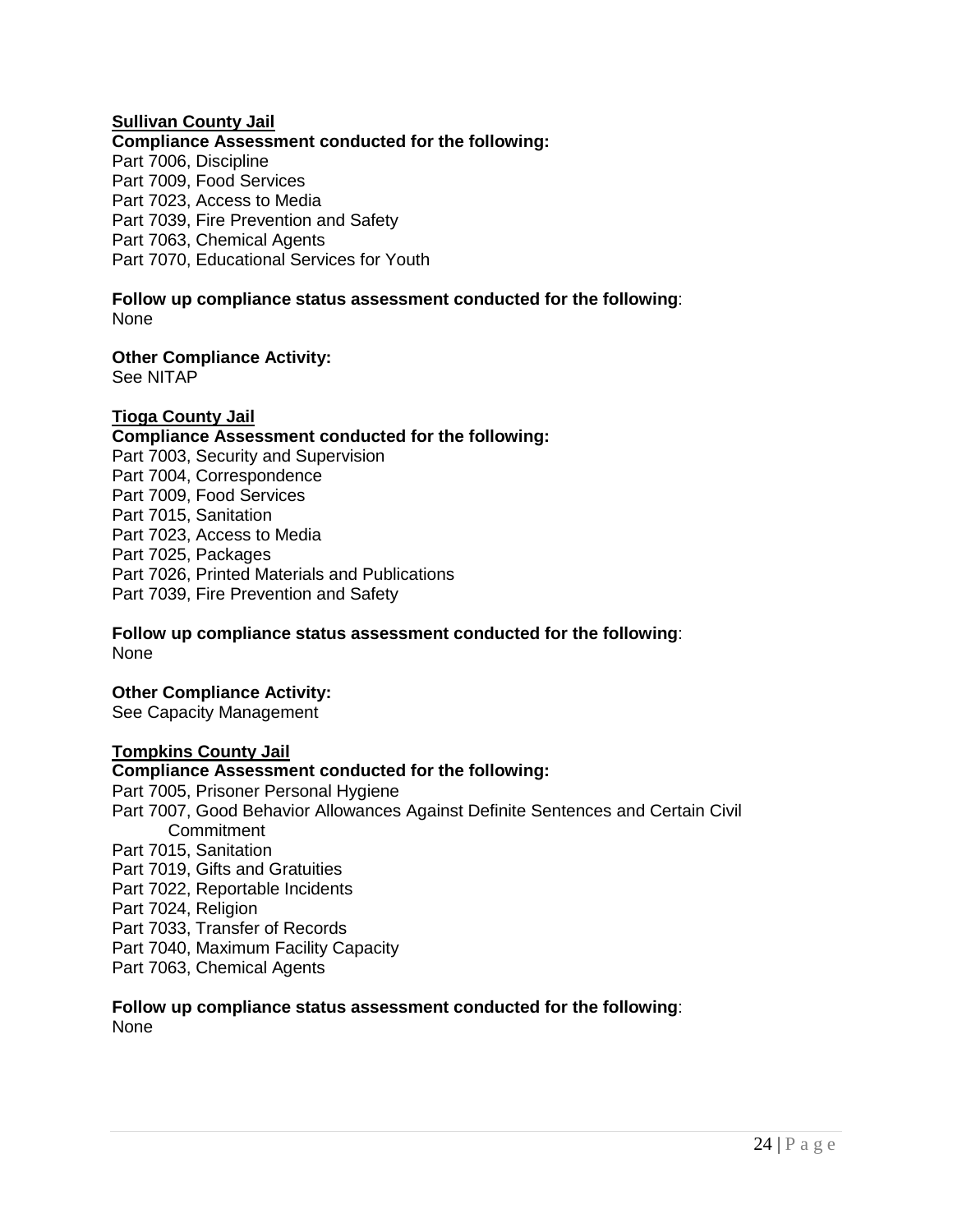# **Other Compliance Activity:**

See Construction See Capacity Management Juvenile Justice and Delinquency Prevention Act Compliance Assessment

#### **Ulster County Jail**

**Compliance Assessment conducted for the following:** None

**Follow up compliance status assessment conducted for the following**: None

**Other Compliance Activity:** 

None

### **Warren County Jail**

#### **Compliance Assessment conducted for the following**: Part 7003, Security and Supervision Part 7004, Correspondence Part 7023, Access to Media Part 7026, Printed Materials and Publications Part 7028, Exercise Part 7030, Nondiscriminatory Treatment Part 7032, Grievance Program Part 7051, Funeral and Deathbed Visits Part 7070, Educational Services for Youth

### **Follow up compliance status assessment conducted for the following**: None

#### **Other Compliance Activity:**

See Staffing Family Court Construction Juvenile Justice and Delinquency Prevention Act Compliance Assessment

#### **Washington County Jail**

#### **Compliance Assessment conducted for the following**:

Part 7003, Security and Supervision Part 7009, Food Services Part 7015, Sanitation Part 7022, Reportable Incidents

**Follow up compliance status assessment conducted for the following**: None

**Other Activity:** None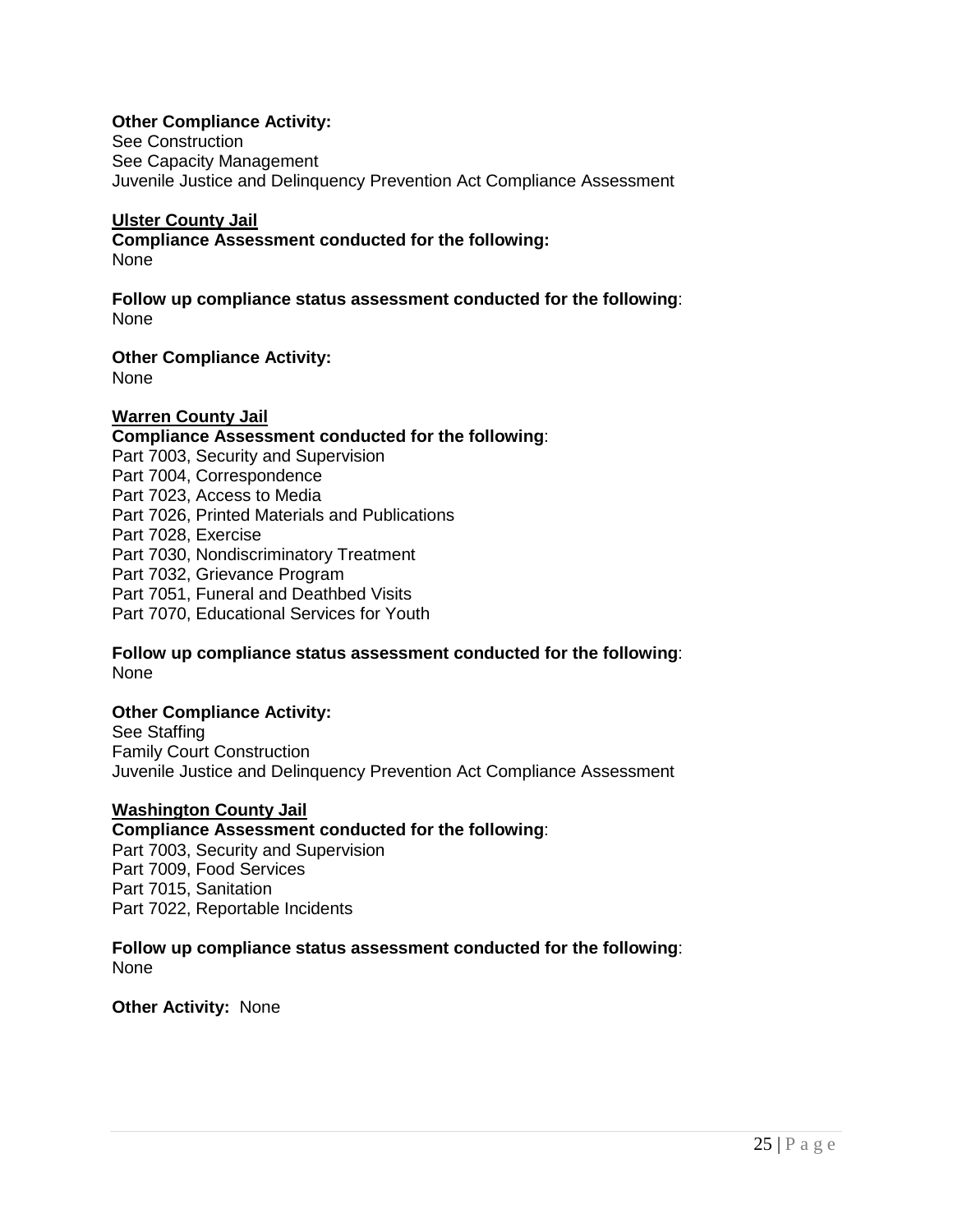# **Wayne County Jail**

#### **Compliance Assessment conducted for the following:**

- Part 7003, Security and Supervision
- Part 7004, Correspondence
- Part 7008, Visitation
- Part 7009, Food Services
- Part 7015, Sanitation
- Part 7016, Commissary and Inmate Accounts
- Part 7017, Personnel Standards
- Part 7019, Gifts and Gratuities
- Part 7025, Packages
- Part 7026, Printed Materials and Publications
- Part 7051, Funeral and Deathbed Visits

#### **Follow up compliance status assessment conducted for the following:** None

### **Other Compliance Activity:**

See Capacity Management

### **Westchester DOC/Westchester Penitentiary**

#### **Compliance Assessment conducted for the following:**

- Part 7002, Admissions
- Part 7003, Security and Supervision
- Part 7004, Correspondence
- Part 7007, Good Behavior Allowance Against Definite Sentences and Certain Civil **Commitments**
- Part 7008, Visitation
- Part 7009, Food Services
- Part 7010, Health Services
- Part 7013, Classification
- Part 7015, Sanitation
- Part 7016, Commissary and Inmate Accounts
- Part 7017, Personnel Standards
- Part 7022, Reportable Incidents
- Part 7024, Religion
- Part 7025, Packages
- Part 7028, Exercise
- Part 7031, Legal Services
- Part 7051, Funeral and Deathbed Visits
- Part 7063, Chemical Agents

#### **Follow up compliance status assessment conducted for the following**: None

#### **Other Compliance Activity:**

See Staffing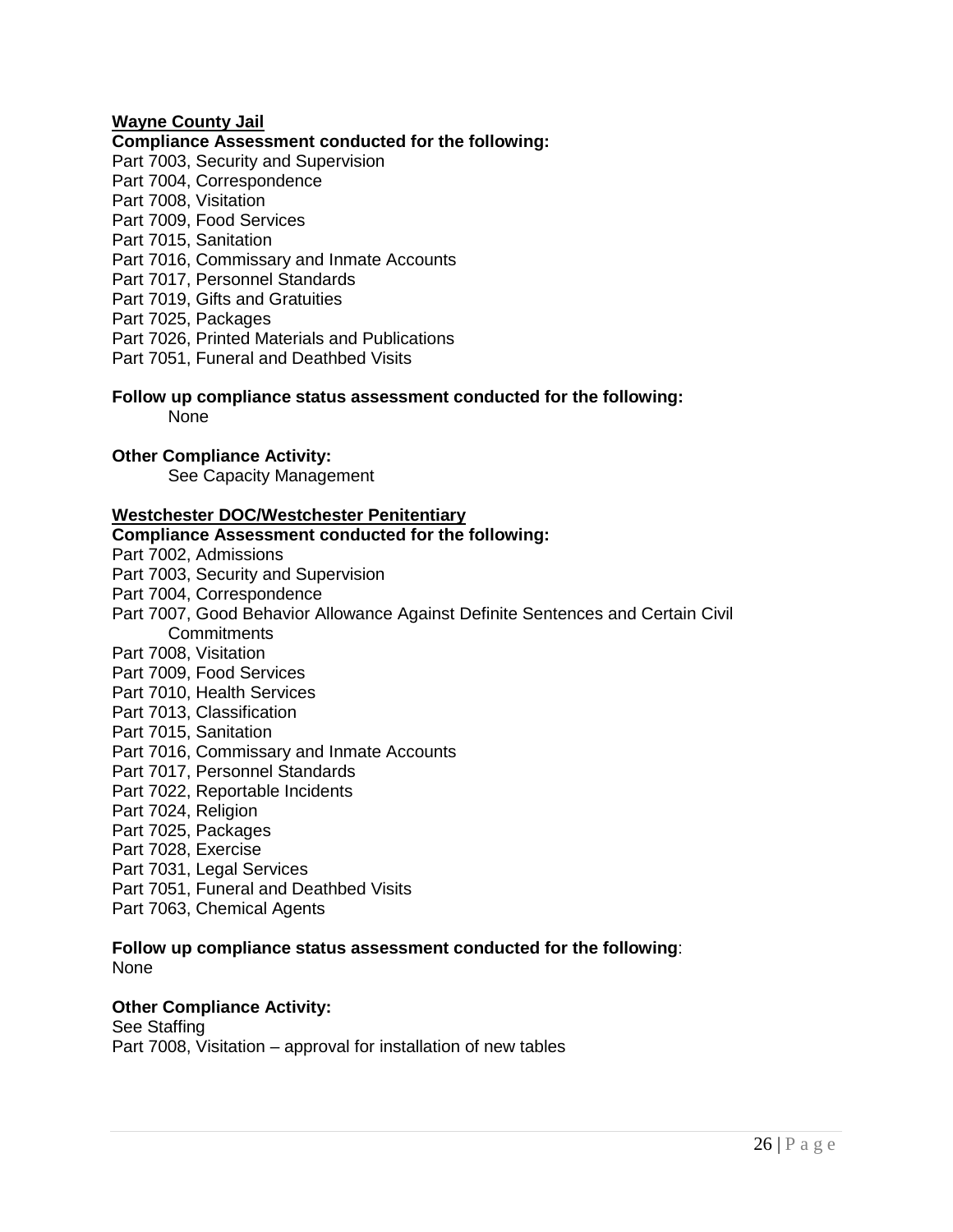# **Wyoming County Jail**

**Compliance Assessment conducted for the following:**

Part 7003, Security and Supervision Part 7009, Food Services Part 7015, Sanitation Part 7032, Grievance Program

#### **Follow up compliance status assessment conducted for the following:** None

#### **Other Compliance Activity:**

Juvenile Justice and Delinquency Prevention Act Compliance Assessment

### **Yates County Jail**

**Compliance Assessment conducted for the following:**  Part 7003, Security and Supervision Part 7009, Food Services Part 7015, Sanitation

**Follow up compliance status assessment conducted for the following:** None

#### **Other Activity:**

Juvenile Justice and Delinquency Prevention Act Compliance Assessment See Staffing

### **New York City Department of Correction**

#### **Department-Wide Notice of Violation**

#### **Anna M. Kross Center Compliance Assessment conducted for the following:**  Part 7003, Security and Supervision Part 7009, Food Services Part 7015, Sanitation

**Follow up compliance status assessment conducted for the following:** None

**Other Compliance Activity:**  See Construction

**Brooklyn House of Detention Compliance Assessment conducted for the following:**  None

**Follow up compliance status assessment conducted for the following:** None

**Other Compliance Activity:**  See Construction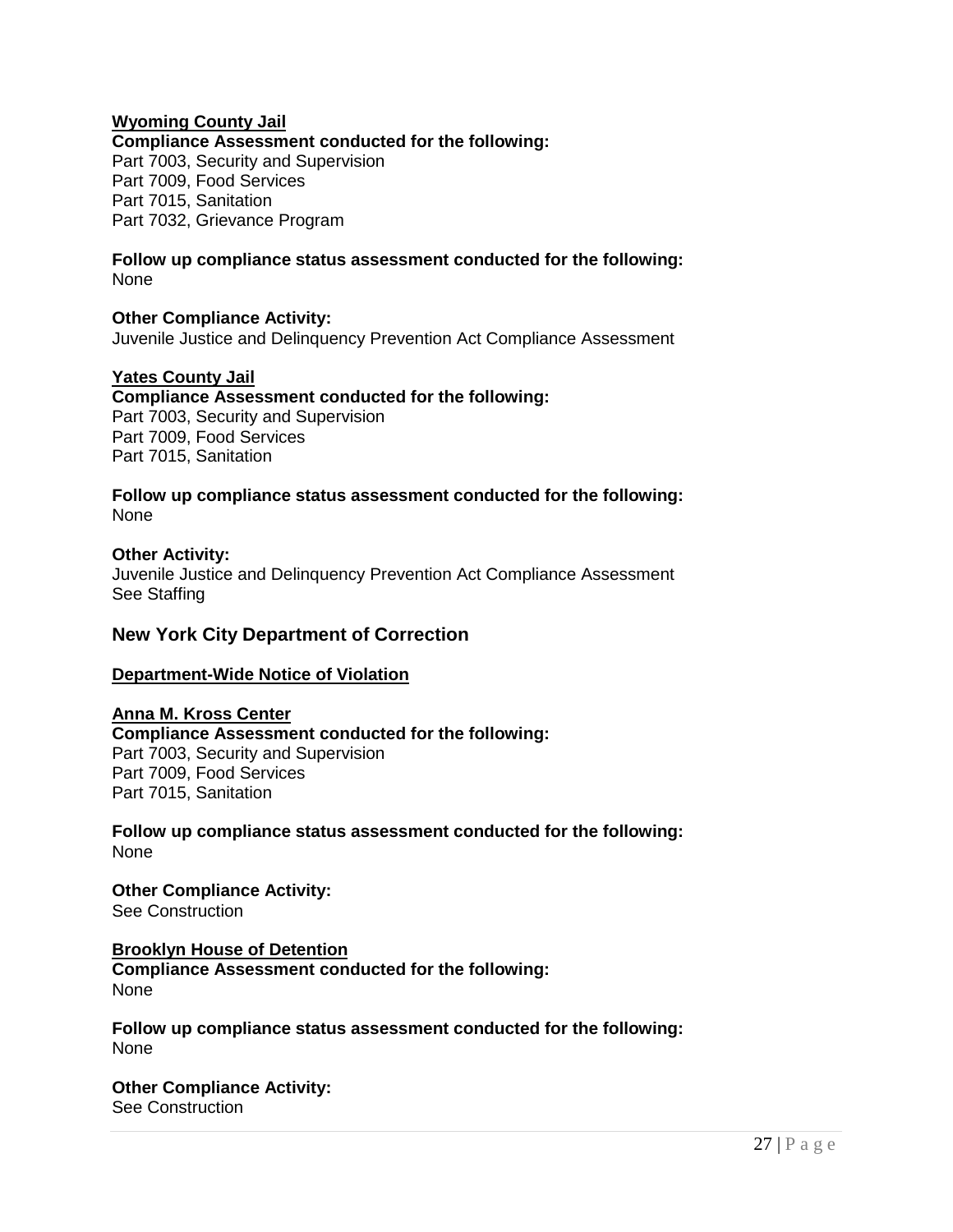#### **Eric M. Taylor Center**

**Compliance Assessment conducted for the following:**  None

**Follow up compliance status assessment conducted for the following:** None

**Other Compliance Activity:**  See Construction

**George Motchen Detention Center Compliance Assessment conducted for the following:**  None

**Follow up compliance status assessment conducted for the following:** None

**Other Compliance Activity:**  See Construction

**George R. Vierno Center Compliance Assessment conducted for the following:**  None

**Follow up compliance status assessment conducted for the following:** None

**Other Compliance Activity:**  See Construction

**Manhattan Detention Center Compliance Assessment conducted for the following:**  None

**Follow up compliance status assessment conducted for the following:** None

**Other Compliance Activity:**  None

**North Infirmary Command Compliance Assessment conducted for the following:**  None

**Follow up compliance status assessment conducted for the following:** None

**Other Compliance Activity:**  See Construction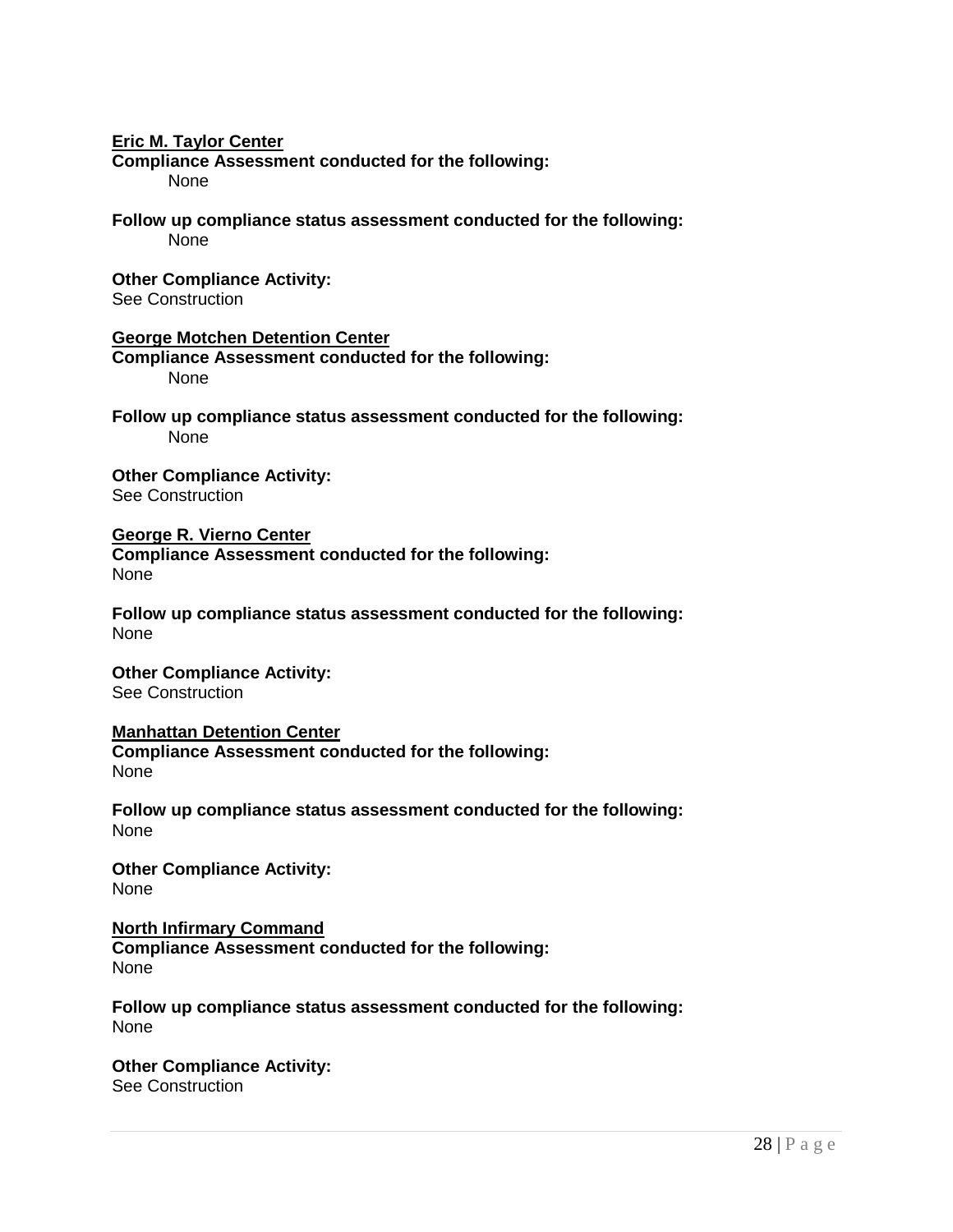# **Otis Bantum Correctional Center**

**Compliance Assessment conducted for the following:**  None

**Follow up compliance status assessment conducted for the following:** None

### **Other Compliance Activity:**

Enhanced Supervision Approval

#### **Robert N. Doraven Center**

#### **Compliance Assessment conducted for the following:**

Part 7003, Security and Supervision Part 7006, Discipline Part 7013, Classification Part 7022, Reportable Incidents Part 7032, Grievance Program

#### **Follow up compliance status assessment conducted for the following:** None

#### **Other Compliance Activity:**

Use of Force Information Request See Construction See Capacity Management Court Directive Issued 9/15

- 9 NYCRR § 7003.3(a)
- 9 NYCRR § 7003.3(e)
- 9 NYCRR § 7003.3(f)
- 9 NYCRR § 7063.5(c)

#### **Rose M. Singer Center**

**Compliance Assessment conducted for the following:** None

**Follow up compliance status assessment conducted for the following:** None

**Other Compliance Activity: See Construction** 

### **Vernon C. Bain Center Compliance Assessment conducted for the following:** None

**Follow up compliance status assessment conducted for the following:** None

#### **Other Compliance Activity:**  None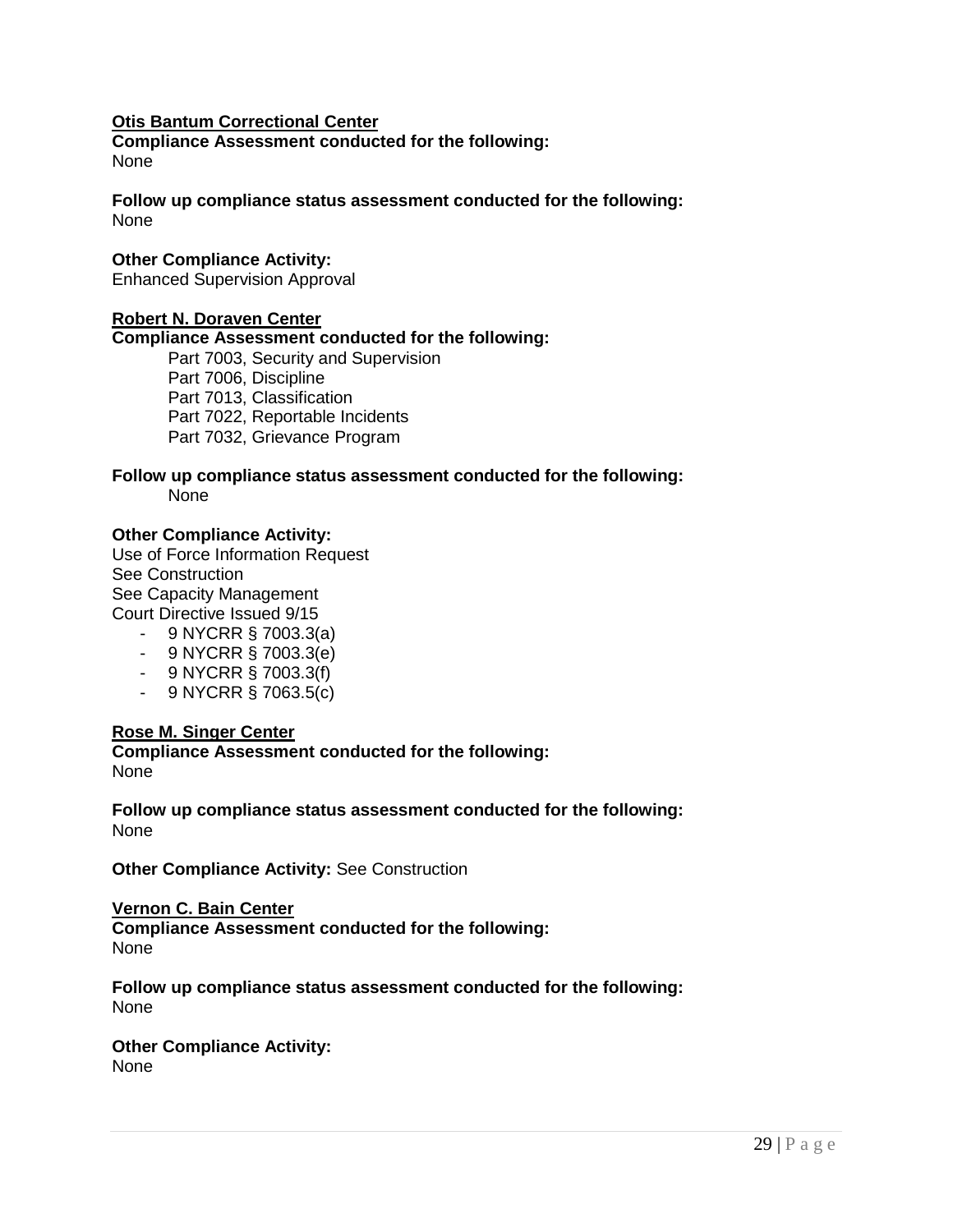# **West Facility**

**Compliance Assessment conducted for the following:**  None

**Follow up compliance status assessment conducted for the following:** None

**Other Compliance Activity:** 

None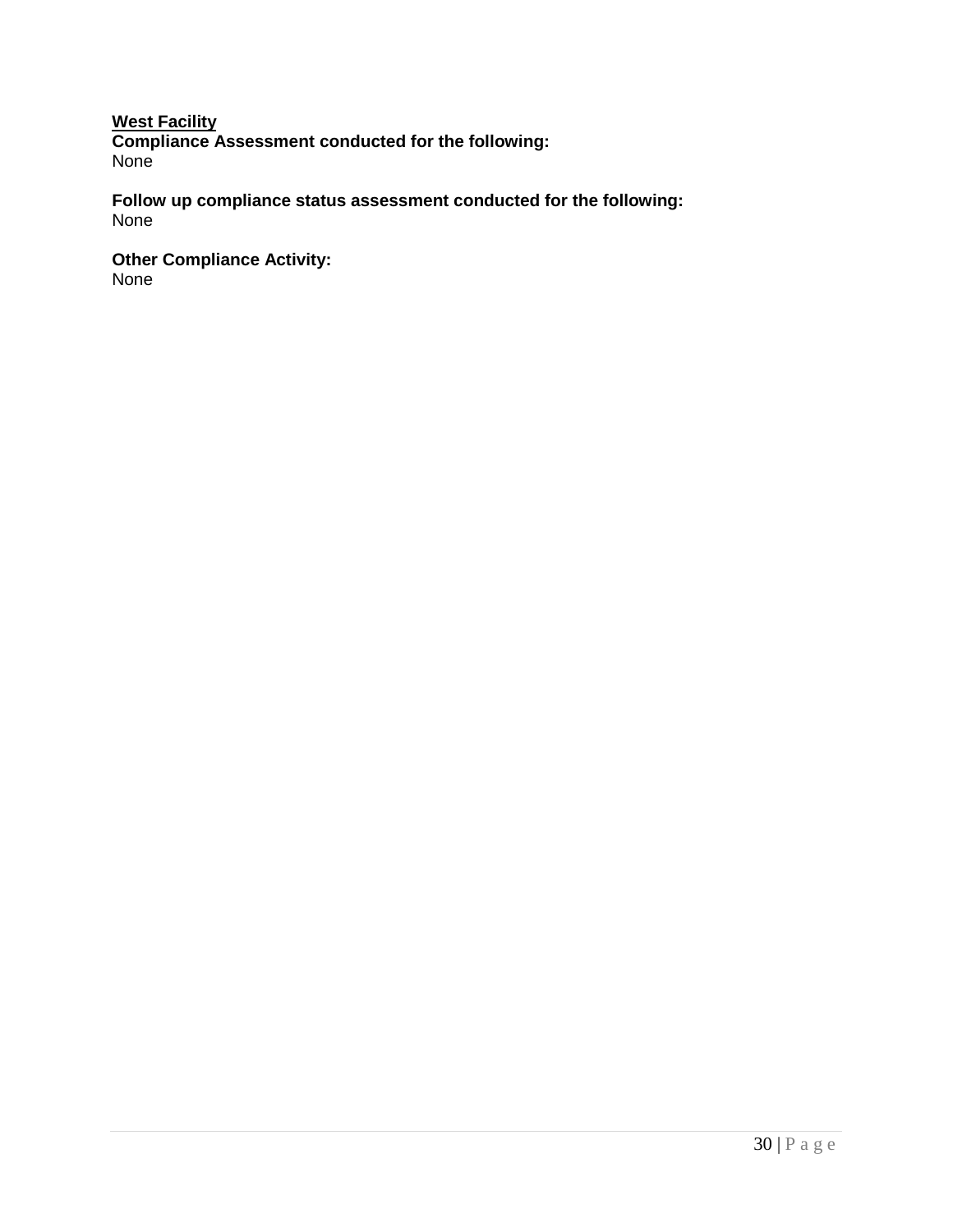# **COUNTY FACILITY REPORTABLE INCIDENTS**

In fulfilling its oversight and regulatory responsibilities, the Commission requires that all local correctional facilities report incidents that endanger inmates or staff, or disrupt facility operations. In 2015 the Commission received 3315 **Reportable Incidents from county jails** according to the Commission's list of mandatory categories. Incidents are reported around the clock. Every incident report is screened by a Correctional Facility Specialist, logged, and then assigned a file number. These reports are then reviewed to determine whether any further inquiry is necessary and if on-site follow-up is appropriate.

| <b>Table I</b>                                     | 2015 County Jail Reportable Incidents |  |  |  |
|----------------------------------------------------|---------------------------------------|--|--|--|
| <b>CATEGORY</b>                                    | # INCIDENTS                           |  |  |  |
| <b>ASSAULT</b>                                     |                                       |  |  |  |
| Inmate on Inmate Assault                           | 593                                   |  |  |  |
| <b>Inmate/Personnel Assault</b>                    | 170                                   |  |  |  |
| Inmate/Visitor Assault                             | 1                                     |  |  |  |
| Personnel/Inmate Assault                           | $\overline{2}$                        |  |  |  |
| Visitor/Inmate Assault                             | $\mathbf{1}$                          |  |  |  |
| Inmate Group Assault/Gang Assault                  | 39                                    |  |  |  |
| <b>Visitor Assault</b>                             | 0                                     |  |  |  |
| <b>SEX OFFENSE</b>                                 |                                       |  |  |  |
| Inmate on Inmate Sexual Offense                    | 1                                     |  |  |  |
| <b>Inmate/Personnel Sexual Assault</b>             | 12                                    |  |  |  |
| Inmate/Visitor Sexual Assault                      | $\bf{0}$                              |  |  |  |
| Personnel/Inmate Sexual Assault                    | $\bf{0}$                              |  |  |  |
| Visitor/Inmate Sexual Assault                      | $\bf{0}$                              |  |  |  |
| <b>CONTAGIOUS ILLNESS</b>                          |                                       |  |  |  |
| Inmate Contagious Illness                          | 20                                    |  |  |  |
| Personnel Contagious Illness                       | $\bf{0}$                              |  |  |  |
| Group Contagious Illness                           | $\bf{0}$                              |  |  |  |
| <b>CONTRABAND</b>                                  |                                       |  |  |  |
| <b>Inmate Introduced Contraband</b>                | 416                                   |  |  |  |
| Personnel Introduced Contraband                    | 3                                     |  |  |  |
| Visitor Introduced Contraband                      | 70                                    |  |  |  |
| <b>Unknown Source Contraband</b>                   | 103                                   |  |  |  |
| Arrest of Security Staff/Civilian Staff Contraband | $\bf{0}$                              |  |  |  |
| <b>DEATH</b>                                       |                                       |  |  |  |
| Inmate Death (County and NYCDOC)                   | 13                                    |  |  |  |
| <b>Personnel Death</b>                             | $\bf{0}$                              |  |  |  |
| <b>Visitor Death</b>                               | $\bf{0}$                              |  |  |  |
| Newborn/Infant Death                               | $\bf{0}$                              |  |  |  |
| <b>GENERAL INCIDENT DISRUPTION</b>                 |                                       |  |  |  |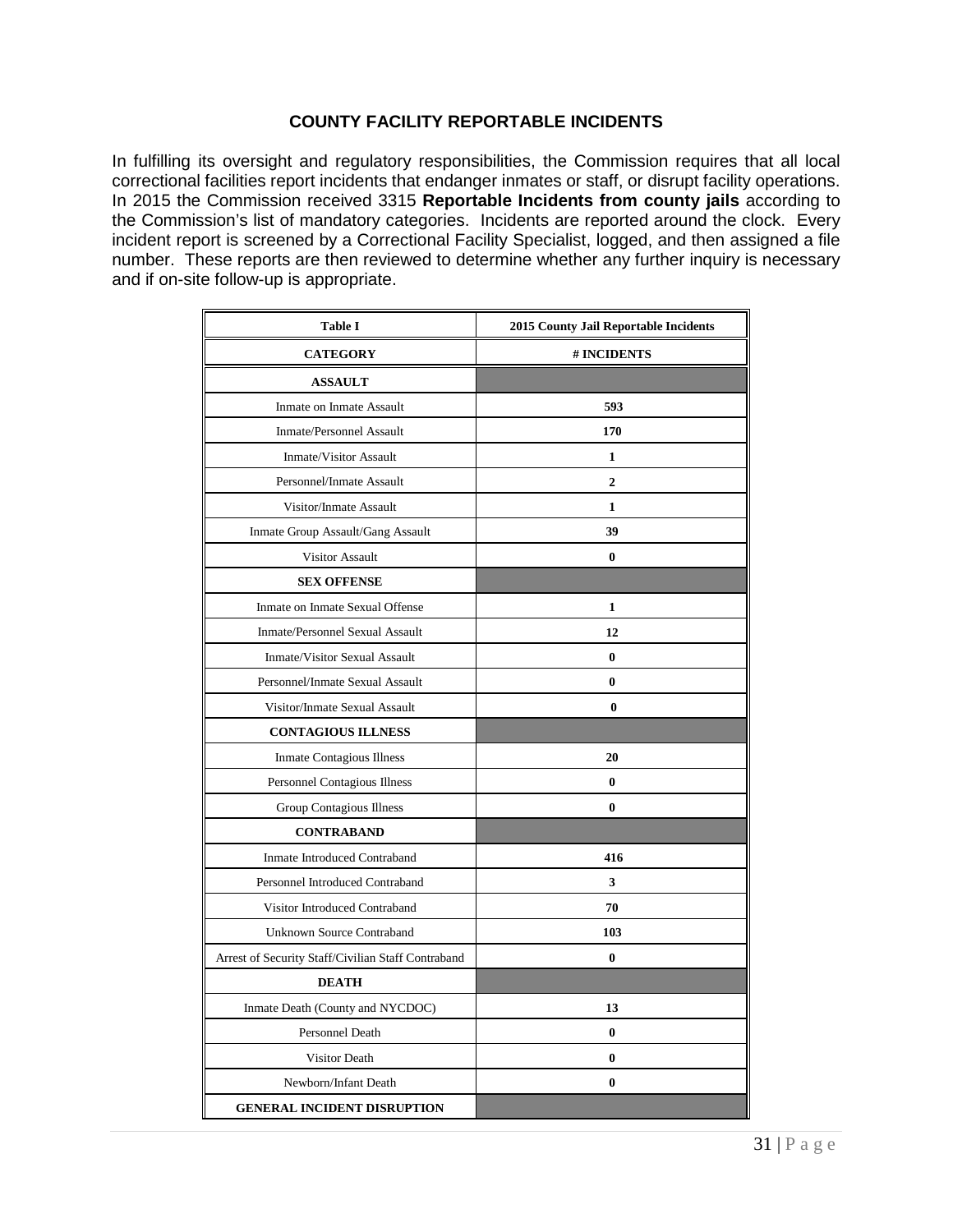| Major Maintenance/Service Disruption                                      | 12          |
|---------------------------------------------------------------------------|-------------|
| <b>GENERAL INCIDENT DISTUBANCES</b>                                       |             |
| Major Disturbance                                                         |             |
| <b>Minor Disturbance</b>                                                  | 16          |
| Individual Inmate Disturbance                                             | 861         |
| <b>GENERAL INCIDENT NATURAL/CIVIL</b>                                     |             |
| Natural/Civil Emergency                                                   | 1           |
| Declared County/State Emergency                                           | 0           |
| Evacuation (All or a portion of the facility)                             | 0           |
| <b>GENERAL INCIDENT</b><br>ESCAPE/ABSCONDENCE/ERRONEOUS<br><b>RELEASE</b> |             |
| <b>Escape County Supervision</b>                                          | 1           |
| Escape Other Agency Supervision                                           | 0           |
| Attempted Escape                                                          | 3           |
| Abscondence                                                               | 0           |
| <b>Erroneous Release</b>                                                  | 2           |
| <b>GENERAL INCIDENT FIRE</b>                                              |             |
| Fire/Arson                                                                | 1           |
| Fire/Non-Arson                                                            | 3           |
| Fire/Unknown Source                                                       | 0           |
| <b>DISCHARGE OF FIREARM</b>                                               |             |
| Discharge of Firearm                                                      | 4           |
| <b>GROUP ACTION</b>                                                       |             |
| Inmate Group Action                                                       | 5           |
| Personnel Group Action                                                    | 0           |
| <b>HOSTAGE SITUATION</b>                                                  |             |
| <b>Hostage Situation</b>                                                  | 0           |
| PHYSICAL INJURY/HOSPITALIZATION                                           |             |
| <b>Inmate Attempted Suicide</b>                                           | 149         |
| Inmate Self-Inflicted Injury                                              | 70          |
| Inmate Accidental Injury                                                  | 181         |
| Personnel Accidental Injury                                               | $\mathbf 2$ |
| Hospital Admission of Inmate                                              | 560         |
| Release of Hospitalized Inmate                                            | $\pmb{0}$   |
| <b>TOTAL</b>                                                              | 3315        |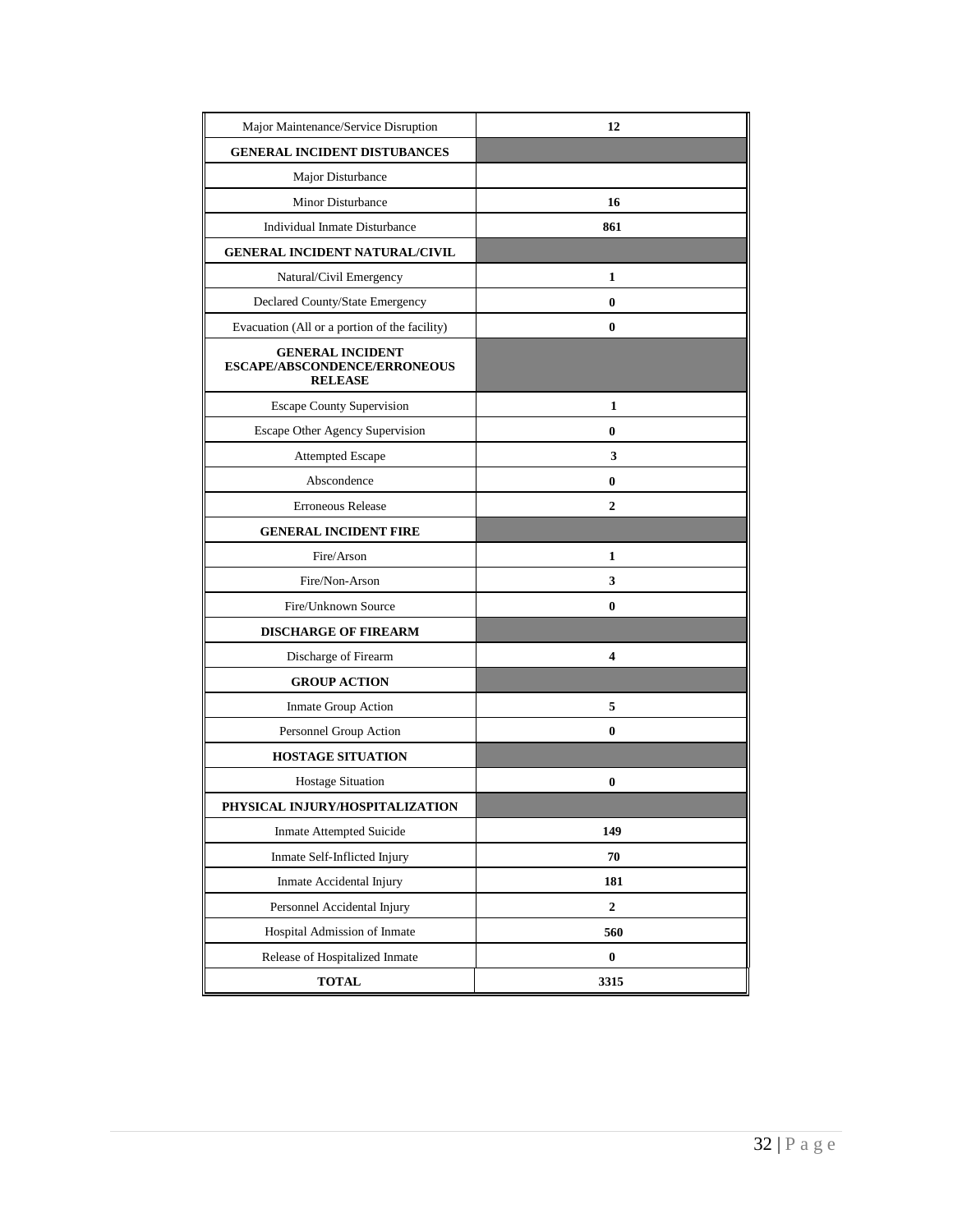# **OFFICE OF CHILDREN and FAMILY SERVICES' REPORTABLE INCIDENTS**

Pursuant to New York State Correction Law, §§45 [6-b] and 47 [2], the five (5) secure centers operated by the New York State Office of Children and Family Services (OCFS) are required to report to the State Commission of Correction all incidents deemed to be of a serious or potentially problematic nature. Reports are received by Commission staff twenty-four hours a day, seven days a week. Each individual report is reviewed by a facility specialist, assigned a tracking number and then logged into the Commission's OCFS incident data base. While any one incident may involve more than one category type, the table below lists only the major categories as defined by SCOC. Following the initial review, the Commission then determines if additional information should be gathered or if the incident merits an on-site investigation. Both major and sub-categories are considered when determining the appropriate follow-up action by Commission staff.

| Table II: 2015 OCFS Secure Center Reportable Incidents - SCOC Primary<br>CategoriesError! Bookmark not defined. |                |  |  |  |
|-----------------------------------------------------------------------------------------------------------------|----------------|--|--|--|
| <b>CATEGORY</b>                                                                                                 | # INCIDENTS    |  |  |  |
| <b>Assaults on Resident(s) by Resident(s) AOR</b>                                                               | 224            |  |  |  |
| <b>Assaults on Staff by Resident(s) AOS</b>                                                                     | 201            |  |  |  |
| <b>Contraband Controlled Substance</b>                                                                          | 8              |  |  |  |
| Contraband (other)                                                                                              | 76             |  |  |  |
| <b>Contraband</b> (Weapon)                                                                                      | 10             |  |  |  |
| <b>Resident Criminal Arrest</b>                                                                                 | 3              |  |  |  |
| <b>Destruction of Property</b>                                                                                  | 61             |  |  |  |
| <b>Facility Discipline Action</b>                                                                               | 441            |  |  |  |
| <b>Emergency Room Treatment</b>                                                                                 | 189            |  |  |  |
| Hospitalization                                                                                                 | $\overline{2}$ |  |  |  |
| <b>Individual Resident Disturbance</b>                                                                          | 300            |  |  |  |
| <b>Minor Resident Disturbance</b>                                                                               | 200            |  |  |  |
| <b>Physical Restraint Applied</b>                                                                               | 161            |  |  |  |
| <b>Resident Accidental Injury</b>                                                                               | 67             |  |  |  |
| <b>Resident Group Disturbance</b>                                                                               | 31             |  |  |  |
| <b>Resident Incident Injury</b>                                                                                 | 140            |  |  |  |
| <b>Staff Accidental Injury</b>                                                                                  | 43             |  |  |  |
| <b>Staff Incident Injury</b>                                                                                    | 141            |  |  |  |
| <b>TOTAL</b>                                                                                                    | 2298           |  |  |  |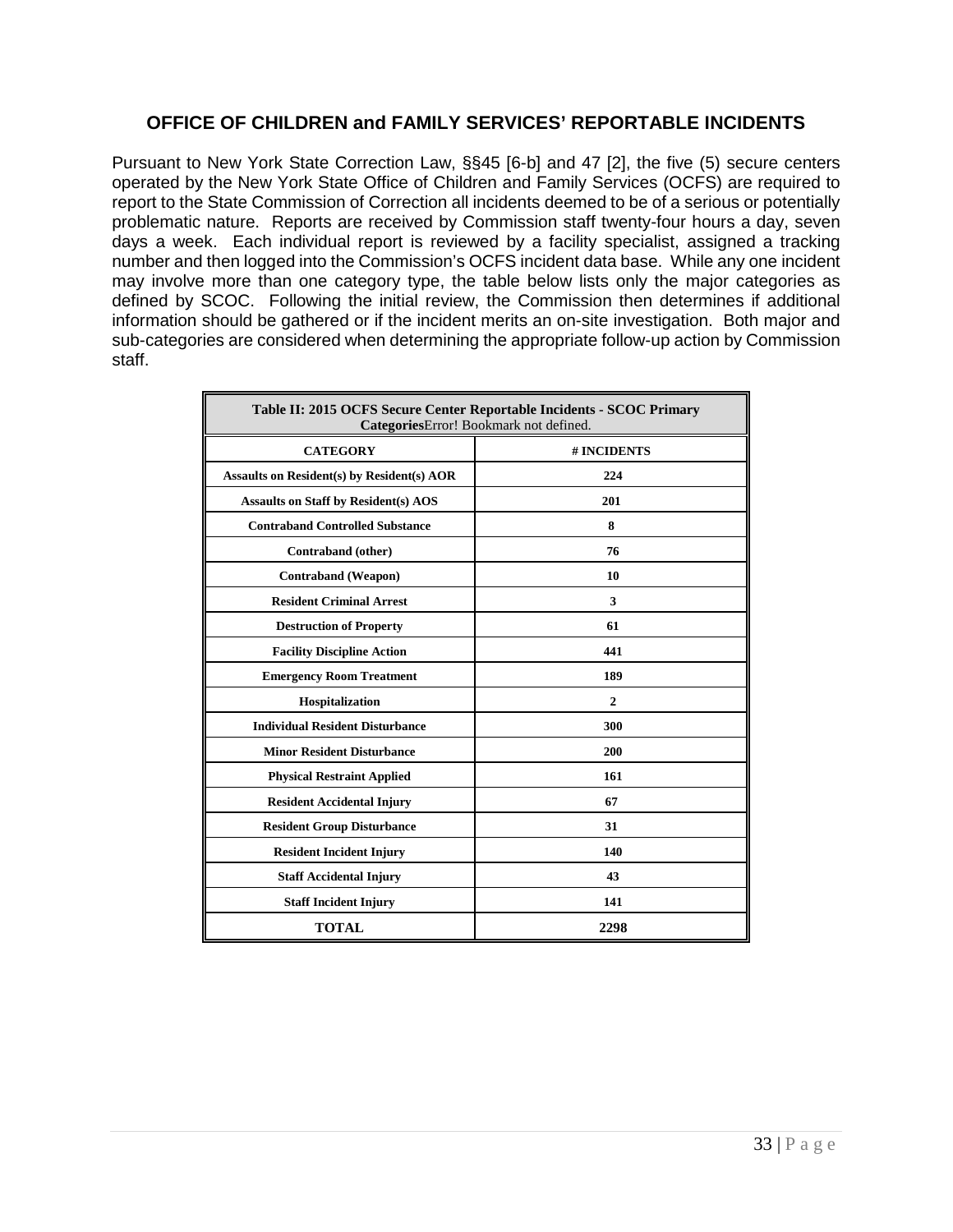# **LOCAL POLICE REPORTABLE INCIDENTS**

Pursuant to Correction Law, §45[6], local police departments operating lockups are required to report to the Commission those incidents deemed to be of an unusual nature which may endanger detainees, law enforcement staff, or otherwise disrupt facility operations. In 2015, the Commission received 825 reportable incidents from local police agencies. Reportable incidents are received around the clock. Every incident report is reviewed by a Facility Specialist, assigned a tracking number and logged. Based upon the initial review, it is then determined if additional inquiry, technical assistance, or an on-site investigation is necessary.

| <b>Table III: 2015 Local Police Reportable Incidents</b> |     |  |  |  |
|----------------------------------------------------------|-----|--|--|--|
| <b>CATEGORY</b><br># INCIDENTS                           |     |  |  |  |
| <b>Suicides</b>                                          |     |  |  |  |
| <b>Attempted Suicide</b>                                 | 38  |  |  |  |
| Detainee to Hospital                                     | 645 |  |  |  |
| Other                                                    | 141 |  |  |  |
| <b>TOTAL</b>                                             | 825 |  |  |  |

# **STATE and LOCAL COMPLAINTS**

Complaints from inmates, their families, advocates, elected officials, and other state and local agencies are received by the Commission on a daily basis. When complaints are received, they are classified and electronically logged. Many county complaints can be addressed through the facility grievance process. Such complaints are typically returned to the sender for filing with the facility grievance program. Those retained are referred to a Correctional Facility Specialist for response. Health complaints are referred directly to the Commission's Forensic Medical Unit for review and follow-up when appropriate. An electronic query of the complaints received from a particular facility is generated by field staff as part of their preparation for future site visits.

Beginning in 1984, the Commission developed a procedure for the centralized compilation of inmate complaints from state and local facilities. This procedure breaks down complaints into discrete categories, and allows Correctional Facility Specialists to address specific problems and trends in a systematic fashion. Inmates often report multiple issues within a single piece of correspondence. In 2015, the Commission received 3616 categories of complaints from state and local inmates or their families. The numbers below reflect the breakdown of those complaint categories.

Below is a summary of state and local facility complaint categories received in **2015:**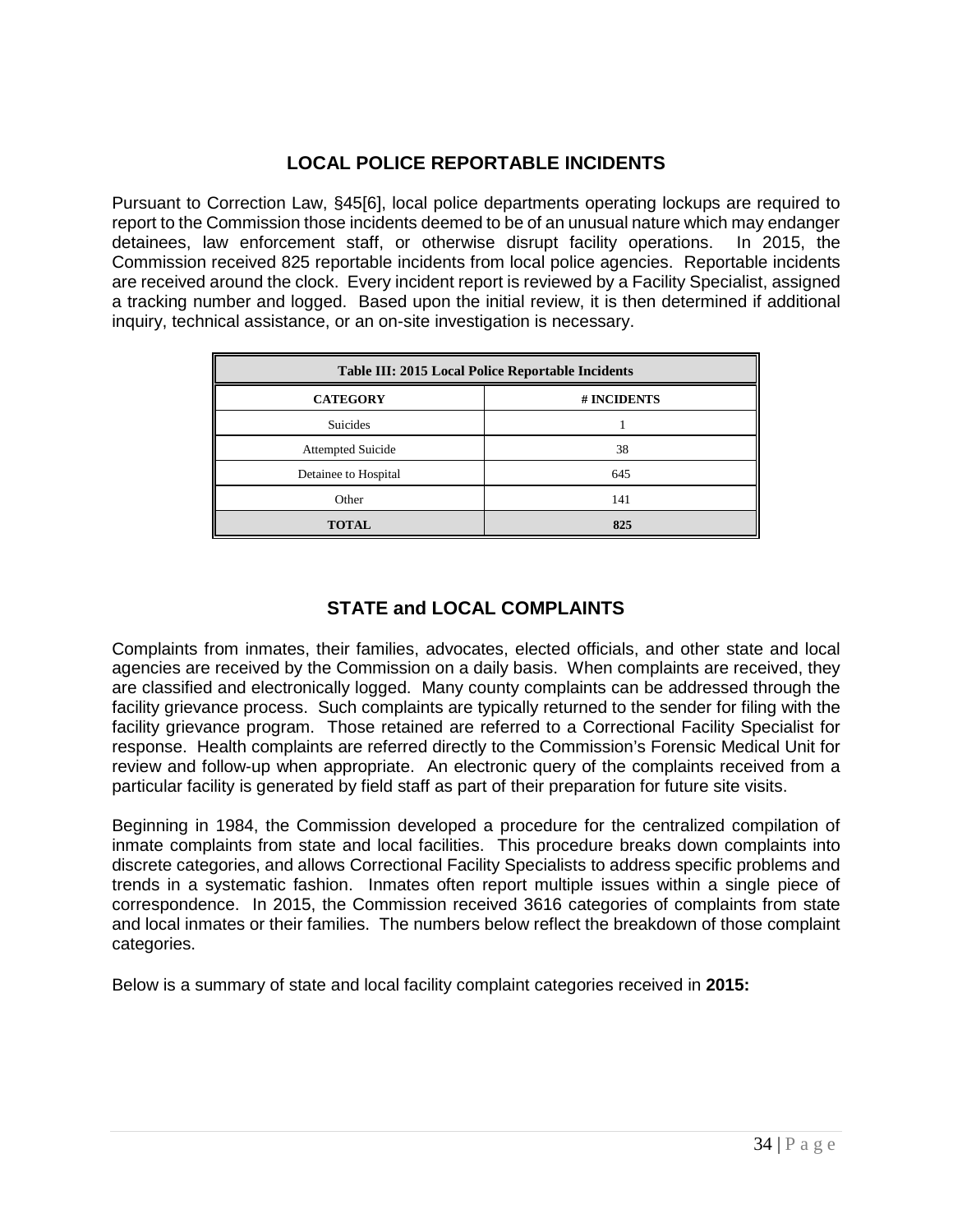| <b>Table IV</b>                           | <b>State</b><br><b>Complaints</b> |                                       | <b>Local Complaints</b> |  |
|-------------------------------------------|-----------------------------------|---------------------------------------|-------------------------|--|
| <b>CATEGORY</b>                           | <b>Total</b>                      | <b>CATEGORY</b>                       | <b>Total</b>            |  |
| Non Discriminatory Treatment              | 2                                 | Non Discriminatory Treatment          | 1                       |  |
| Visitation                                | 9                                 | Visitation<br>6                       |                         |  |
| Facility Transfer / Classifications       | 59                                | Substitute Jail Order                 | 1                       |  |
| Security and Supervision                  | $\mathfrak{2}$                    | Security and Supervision              | $\overline{0}$          |  |
| Sanitation                                | 1                                 | Sanitation                            | $\overline{0}$          |  |
| Religion                                  | $\overline{4}$                    | Religion                              | 6                       |  |
| Prisoner Personal Hygiene                 | $\overline{4}$                    | Prisoner Personal Hygiene             | $\overline{0}$          |  |
| <b>Printed Materials and Publications</b> | $\Omega$                          | Printed Materials and Publications    | $\Omega$                |  |
| Personnel Standards(Officer Conduct)      | 48                                | <b>Personnel Standards</b>            | 12                      |  |
| Personal Safety                           | 118                               | Personal Safety                       | 11                      |  |
| Packages                                  | 31                                | Packages                              | 3                       |  |
| Double Bunking/Double Celling             | 3                                 | Maximum Facility Capacity             | $\mathbf{0}$            |  |
| Legal Services/Law Library                | 6                                 | <b>Legal Services</b>                 | $\tau$                  |  |
| <b>Inmate Workers</b>                     | 5                                 | <b>Inmate Workers</b>                 | $\mathbf{1}$            |  |
| Health Services /Medical Treatment        | 68                                | Health Services /Medical Treatment    | 7                       |  |
| Inmate Grievance Program                  | 74                                | Inmate Grievance Program              | 99                      |  |
| Good Behavior Calculation                 | 1                                 | Good Behavior<br>$\mathbf{0}$         |                         |  |
| <b>Food Services</b>                      | 38                                | Food Services<br>29                   |                         |  |
| Exercise                                  | $\overline{4}$                    | Exercise                              | 1                       |  |
| <b>Educational Services</b>               | 1                                 | Discipline Program                    | 62                      |  |
| <b>Funeral Deathbed Visit</b>             | 5                                 | <b>Construction and Renovation</b>    | 5                       |  |
| Discipline Program                        | 160                               | Correspondence                        | 31                      |  |
| Correspondence                            | 54                                | Commissary                            | 14                      |  |
| Commissary                                | 6                                 | Classification                        | 18                      |  |
| Admissions/Reception                      | $\boldsymbol{0}$                  | Admissions/Reception                  | $\boldsymbol{0}$        |  |
| Access To Media                           | $\mathbf{0}$                      | Access To Media                       | $\mathbf{0}$            |  |
|                                           |                                   | <b>Funeral Deathbed Visit</b>         | $\mathbf{0}$            |  |
|                                           |                                   | <b>Educational Services for Youth</b> | $\mathbf{1}$            |  |
| Miscellaneous                             | 127                               | Miscellaneous                         | 55                      |  |
| <b>TOTAL</b>                              | 830                               | <b>TOTAL</b>                          | 370                     |  |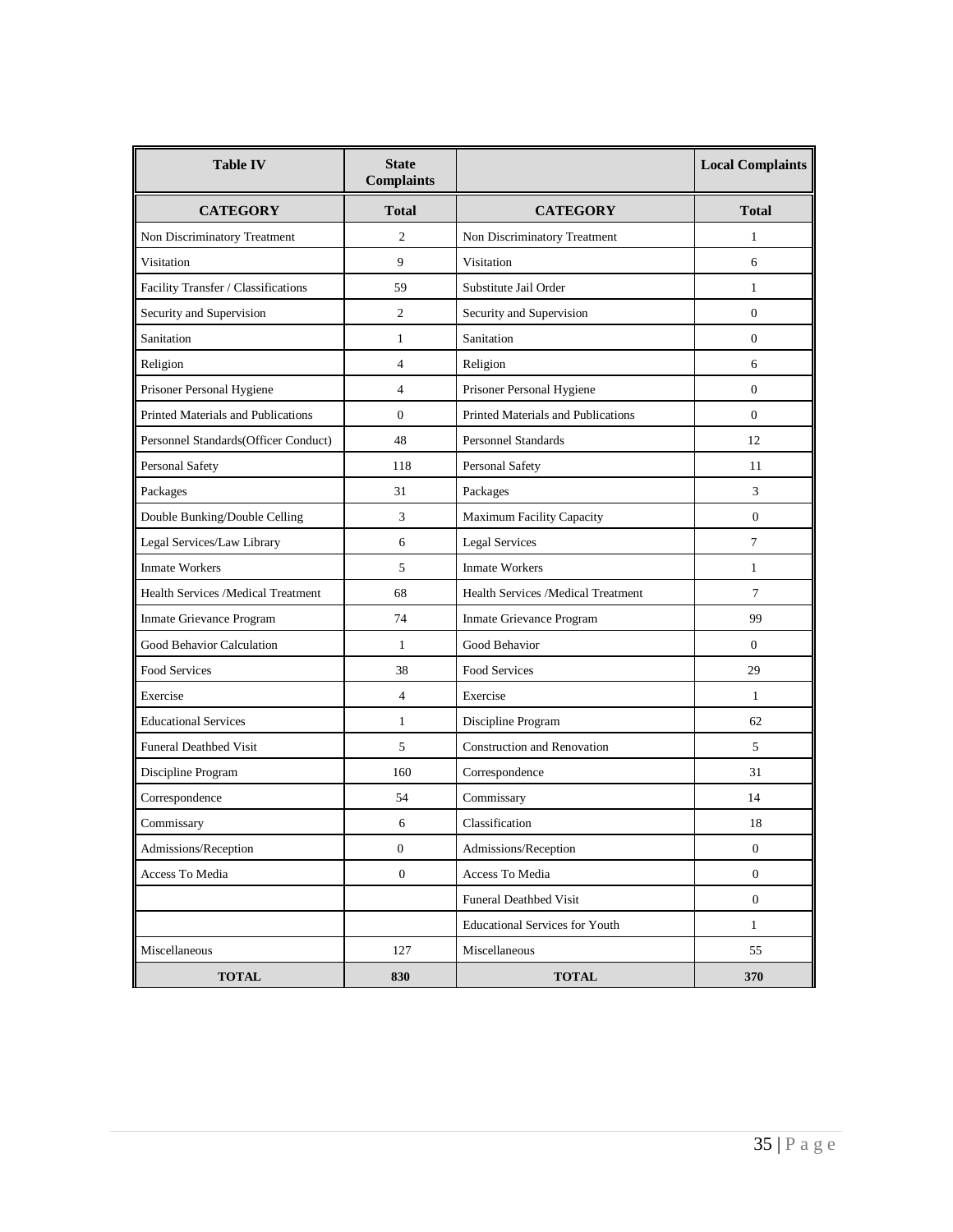# **COUNTY GRIEVANCES**

According to the Commission's Minimum Standards, 9 NYCRR Part 7032, each county correctional facility is required to establish, implement, and maintain a formal inmate grievance program. This program allows inmates a process at the facility level to address their complaints regarding written or unwritten facility policies, procedures, rules, practices, programs, or the action or inaction of any person within the facility. If a grievance is denied at the facility level, inmates have the option to appeal that disposition to the Commission within a specified time frame. Appeals are forwarded to the Commission for review and disposition by the Citizen's Policy and Complaint Review Council (CPCRC). **During 2015, the Commission received 2109 categories of grievances from local inmates (See Table V).** When grievances are appealed to the Commission, they are reviewed, categorized, and electronically filed. Grievances are forwarded to the Correctional Facility Specialist assigned to the sending facility. Grievances that pertain to health care matters are forwarded directly to the Forensic Medical Unit for processing. Grievances are thoroughly reviewed and researched by the Correctional Facility Specialist, the Deputy Director of Operations, and the Commission's Office of Counsel. Grievances are then put before the CPCRC for final disposition. Both the inmate/grievant and facility officials receive a written decision from the CPCRC for each grievance received. As with complaints, field staff produces a report from the grievance data base that provides them with the total number of grievances by category prior to a scheduled county jail site visit.

| Table V: County Facility Grievances Categories for 2015 |              |  |  |  |  |
|---------------------------------------------------------|--------------|--|--|--|--|
| <b>CATEGORY</b>                                         | # GRIEVANCES |  |  |  |  |
| Visitation                                              | 64           |  |  |  |  |
| Security and Supervision                                | 51           |  |  |  |  |
| Sanitation                                              | 21           |  |  |  |  |
| Religion                                                | 60           |  |  |  |  |
| Prisoner Personal Hygiene                               | 92           |  |  |  |  |
| Printed Materials and Publications                      | 12           |  |  |  |  |
| <b>Personnel Standards</b>                              | 211          |  |  |  |  |
| Personal Safety                                         | 1            |  |  |  |  |
| Packages                                                | 16           |  |  |  |  |
| Maximum Facility Capacity                               | 5            |  |  |  |  |
| <b>Legal Services</b>                                   | 175          |  |  |  |  |
| <b>Inmate Workers</b>                                   | 1            |  |  |  |  |
| Health Services /Medical Treatment                      | 358          |  |  |  |  |
| Inmate Grievance Program                                | 143          |  |  |  |  |
| Good Behavior Allowance                                 | 2            |  |  |  |  |
| <b>Food Services</b>                                    | 173          |  |  |  |  |
| Exercise                                                | 45           |  |  |  |  |
| <b>Educational Services for Youth</b>                   | 6            |  |  |  |  |

# **Table V Grievance Categories for 2015**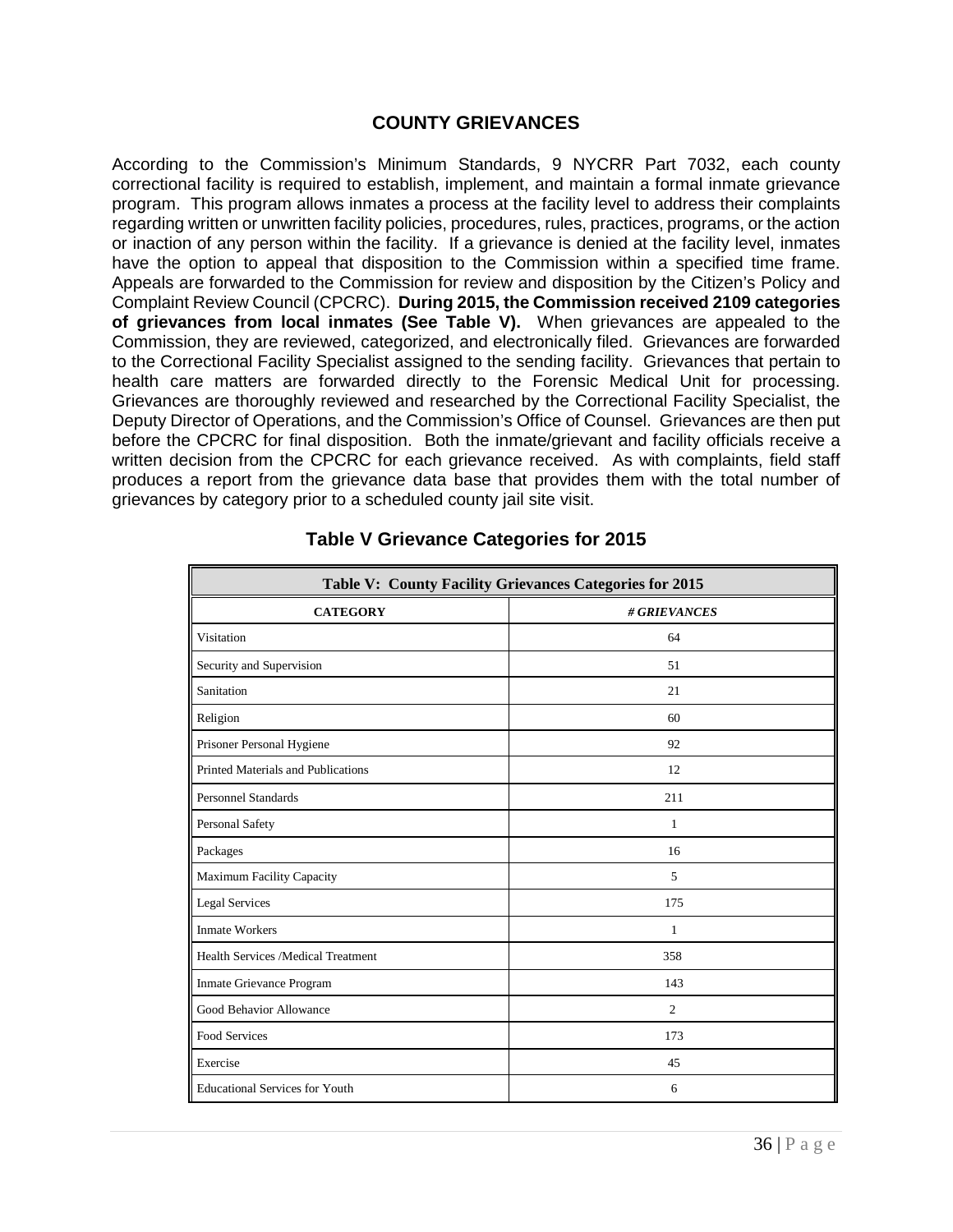| <b>Table V: County Facility Grievances Categories for 2015</b> |                |  |  |  |
|----------------------------------------------------------------|----------------|--|--|--|
| Discipline Program                                             | 160            |  |  |  |
| Correspondence                                                 | 78             |  |  |  |
| Commissary                                                     | 51             |  |  |  |
| Classification                                                 | 58             |  |  |  |
| Admissions/Reception                                           | 13             |  |  |  |
| Access to Media                                                | 1              |  |  |  |
| <b>Staffing</b>                                                | $\overline{4}$ |  |  |  |
| <b>Funeral and Deathbed Visits</b>                             | $\overline{4}$ |  |  |  |
| Nondiscriminatory Treatment                                    | 70             |  |  |  |
| Miscellaneous                                                  | 234            |  |  |  |
| <b>TOTAL</b>                                                   | 2109           |  |  |  |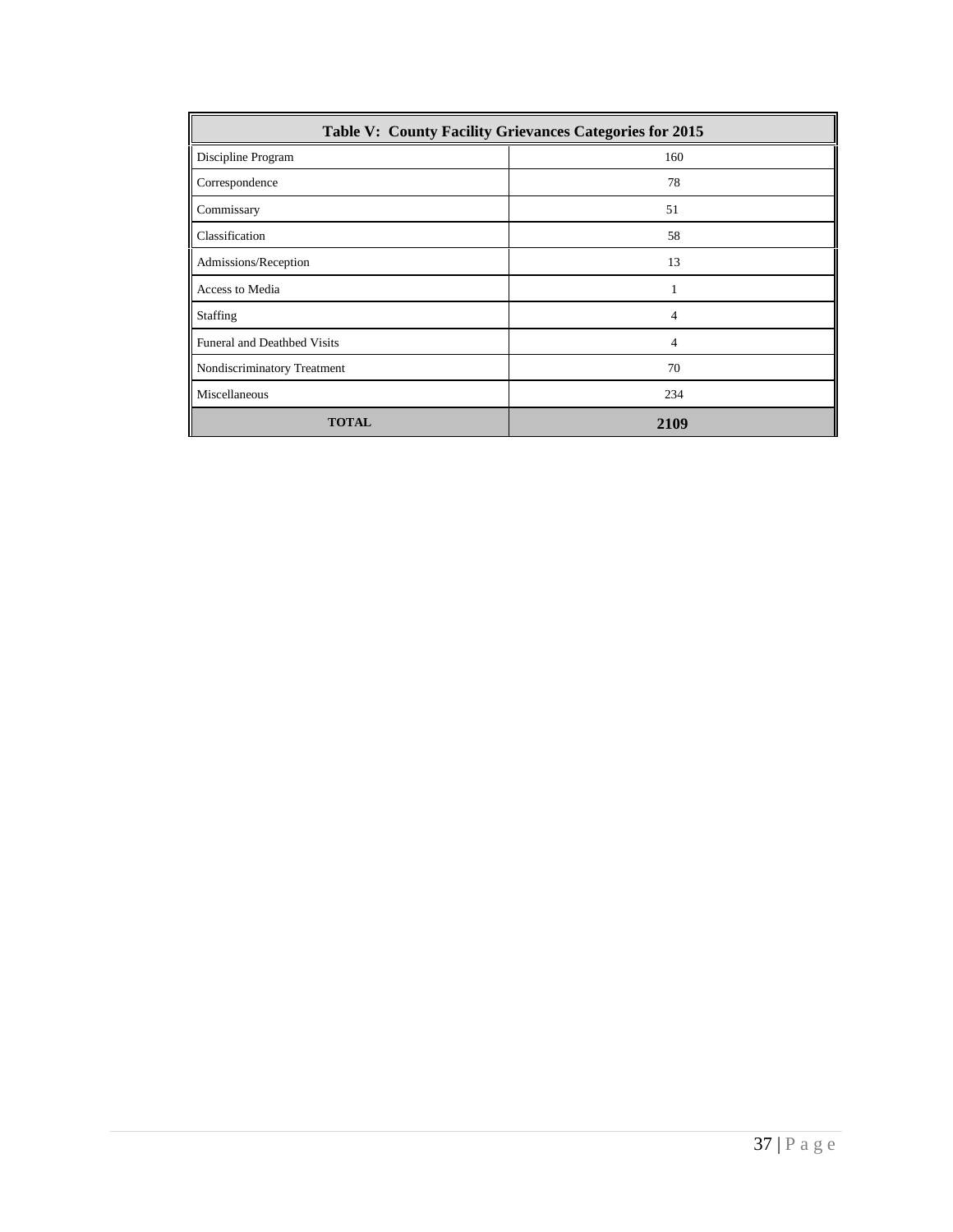# **NYS Minimum Standards Compliance Monitoring - 9 NYCRR, Parts 7500-7512/ Juvenile Justice and Delinquency Prevention Act (JJDPA)**

The Commission's Field Operations Bureau is responsible for monitoring New York State's compliance with the Juvenile Justice and Delinquency Prevention Act (JJDPA). Where possible, this work is paired with the Commission's auditing of local police lockups to determine compliance with the New York State Minimum Standards for City Jails, Town and Village Lockups, Parts 7500- 7512. In 2015, compliance of the JJDPA and Parts 7500-7512 for jurisdictions upstate were conducted at the following facilities:

### **First Quarter Compliance Assessments**

Buffalo Police Department East Greenbush Police Department Menands Police Department Niskayuna Police Department Rotterdam Police Department Schenectady County Jail Schenectady Police Department

### **Second Quarter Compliance Assessments**

Amherst Police Department East Aurora Police Department Elmira City Police Department Hamburg Town Police Department Hamburg Village Police Department Horseheads Police Department Lackawanna Police Department Lancaster Police Department Newburgh City Police Department Newburgh City Court Newburgh Town Police Department Norwich Police Department Orchard Park Town Police Department Poughkeepsie City Police Department Rensselaer Police Department Sydney Police Department West Seneca Police Department

# **Third Quarter Compliance Assessments**

Clemente State Park Police Department Gloversville Police Department Highland Falls Police Department Ithaca Police Department Larchmont Police Department Newburgh City Court Police Department Newburgh City Police Department Piermont Police Department Poughkeepsie Police Department Riverbank State Park Police Department Rockland County District Attorney's Office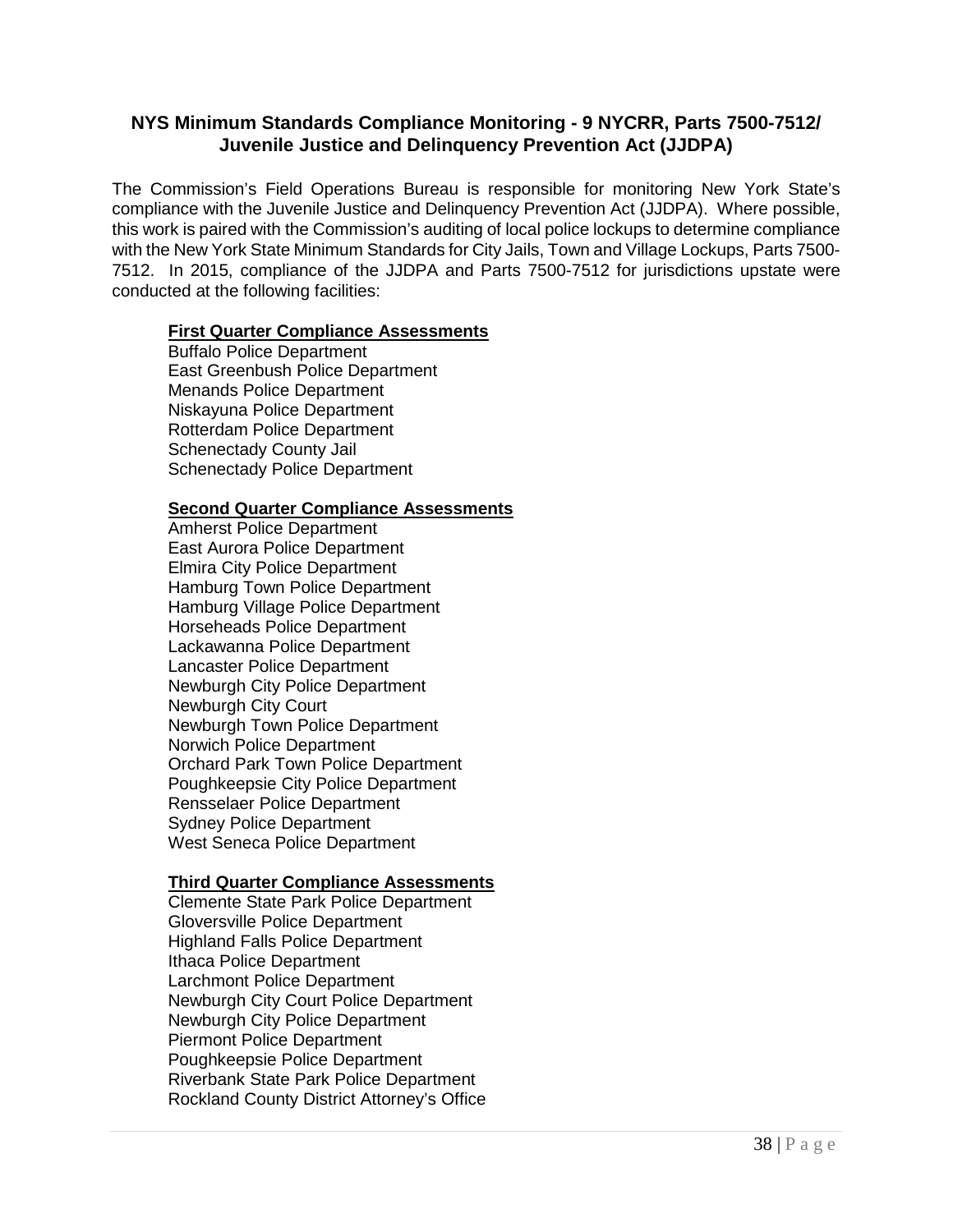Sag Harbor Police Department Shelter Island Police Department Suffolk County Police Department Precinct 1 Suffolk County Police Department Precinct 2 Suffolk County Police Department Precinct 3 Suffolk County Police Department Precinct 4 Suffolk County Police Department Precinct 5 Suffolk County Police Department Precinct 6 Suffolk County Police Department Precinct 7 Town of Newburgh Police Department Tuxedo Police Department Walton Police Department Westchester County Department of Corrections

#### **Fourth Quarter Compliance Assessments**

Buffalo Police Department Hastings Police Department Mamaroneck Town Police Department Mamaroneck Village Police Department New Rochelle Police Department Niagara Falls Police Department Pelham Manor Police Department

In 2015 compliance reviews with the requirements of the JJDPA and Parts 7500-7512 for New York City jurisdictions were conducted at the following facilities:

#### **First Quarter Compliance Assessments**

Brooklyn Court Section NYPD  $# 6<sup>th</sup>$  Precinct NYPD #10<sup>th</sup> Precinct NYPD #25th Precinct NYPD Midtown Precinct NYPD #26th Precinct NYPD #28th Precinct NYPD #43rd Precinct NYPD #45<sup>th</sup> Precinct NYPD #33rd Precinct NYPD #34th Precinct NYPD Central Park NYPD #30<sup>th</sup> Precinct NYPD #32nd Precinct Manhattan District Attorney's Office

#### **Second Quarter Compliance Assessments**

NYPD #1st Precinct NYPD #44th Precinct NYPD #46<sup>th</sup> Precinct NYPD #47<sup>th</sup> Precinct NYPD #49<sup>th</sup> Precinct NYPD #50<sup>th</sup> Precinct NYPD #52nd Precinct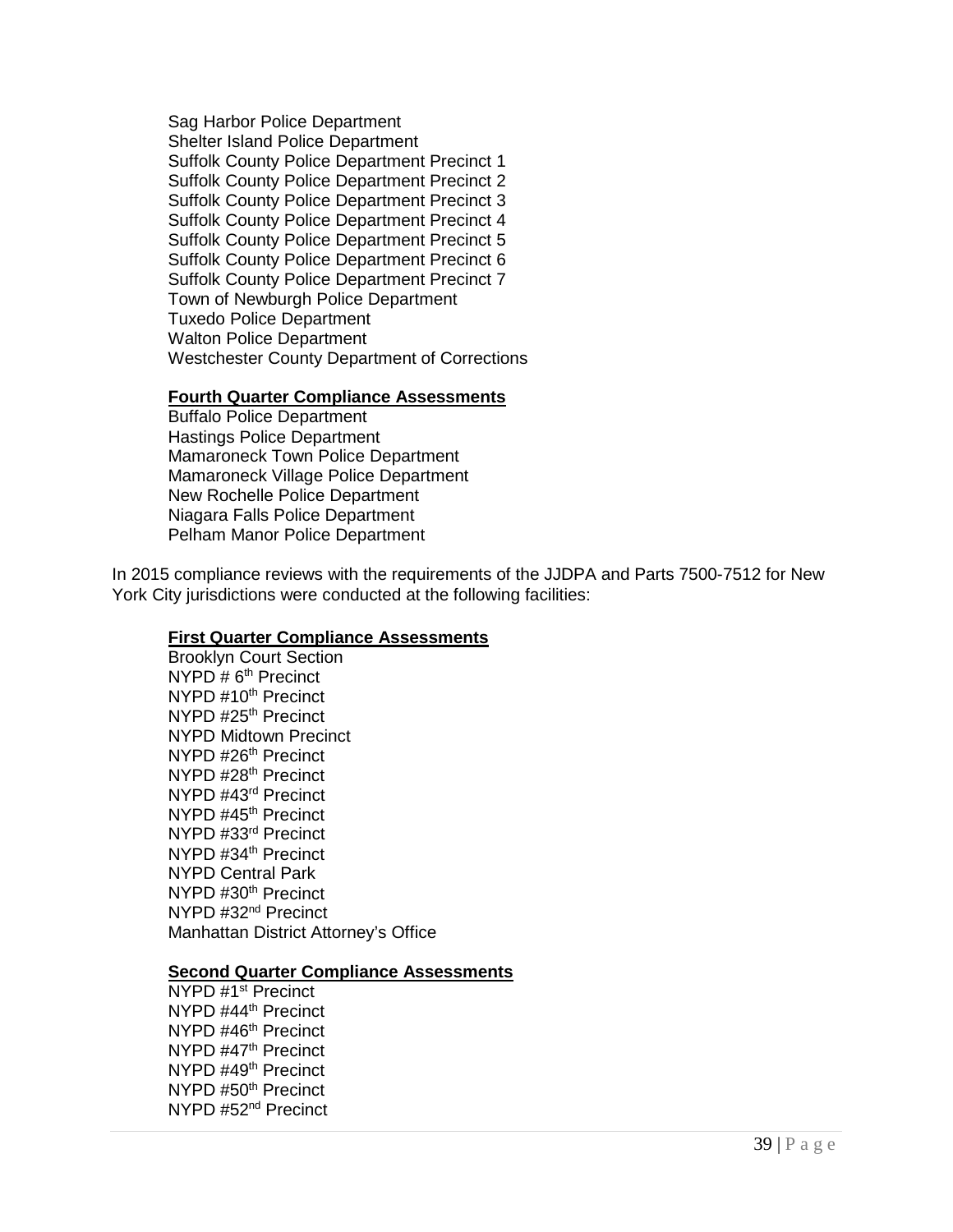#### **Third Quarter Compliance Assessments**

NYPD 40<sup>th</sup> Precinct NYPD 41<sup>st</sup> Precinct NYPD 42<sup>th</sup> Precinct NYPD 48th Precinct NYPD 60<sup>th</sup> Precinct NYPD 78<sup>th</sup> Precinct NYPD 79<sup>th</sup> Precinct NYPD 81<sup>st</sup> Precinct NYPD 110<sup>th</sup> Precinct NYPD 112<sup>th</sup> Precinct Yankee Stadium Lockup NYC MTA Atlantic Terminal NYC MTA District 1 NYC MTA District 2 NYC MTA District 3 NYC MTA District 4 NYC MTA District 5 NYC MTA District 6 NYC MTA District 7

# **Fourth Quarter Compliance Assessments**

NYPD 23rd Transit Police

#### **New York State Family Courts**

Compliance with the Juvenile Justice and Delinquency Prevention Act was assessed at the following Family Court Facilities in 2015:

#### **First Round**

Broome Family Court Chemung Family Court Chenango Family Court Cortland Family Court Delaware Family Court Madison Family Court Otsego Family Court Schuyler Family Court Tioga Family Court Tompkins Family Court

#### **Second Round**

Clinton County Family Court Dutchess County Family Court Essex County Family Court Franklin County Family Court Fulton County Family Court Hamilton County Family Court Montgomery County Family Court New Rochelle Family Court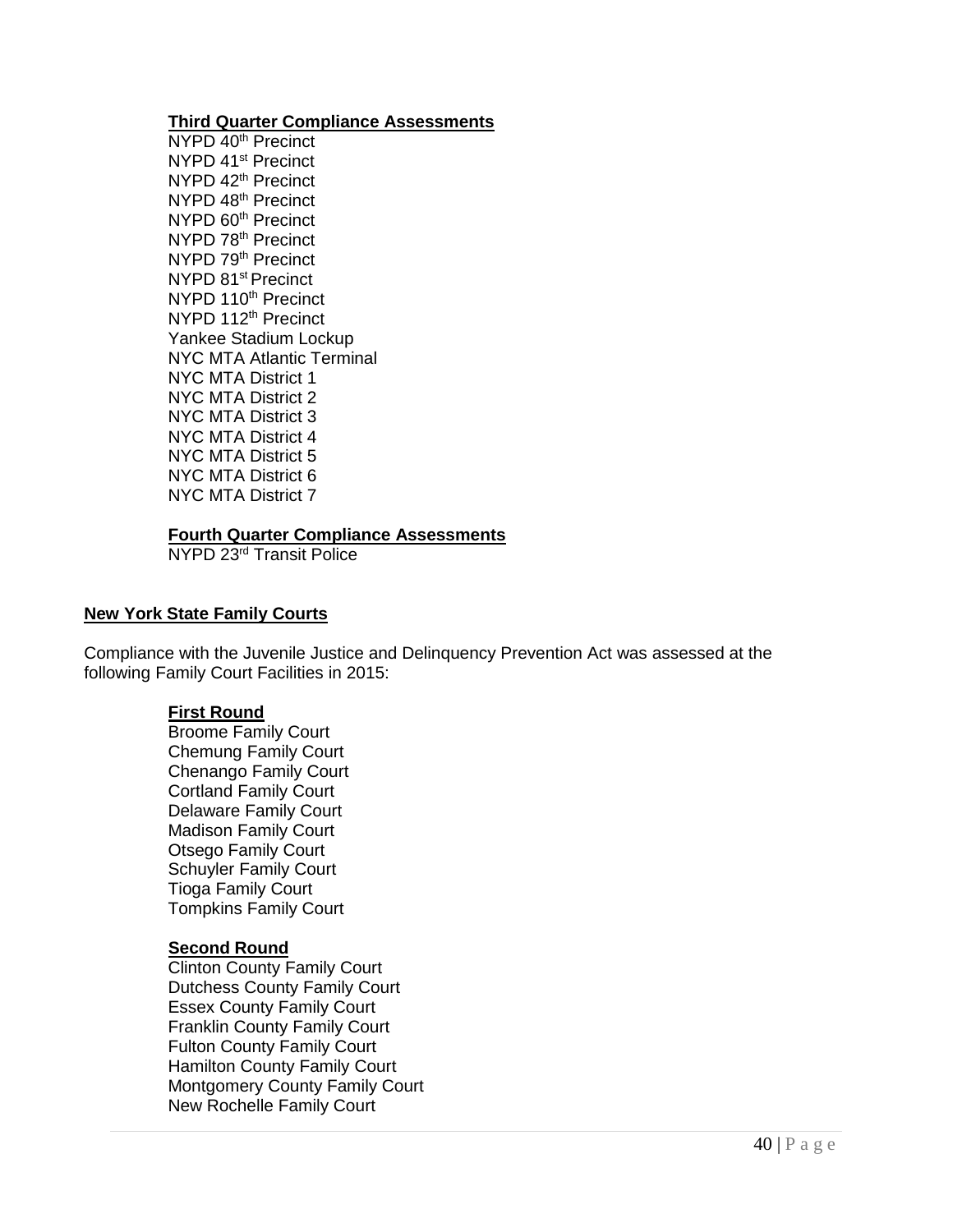Orange Family Court Putnam County Family Court Rockland Family Court Saratoga County Family Court Schenectady County Family Court St. Lawrence County Family Court Warren County Family Court Washington County Family Court White Plains Family Court Yonkers Family Court

# **Capacity Management**

At the end of 2015, there were approximately 76,414 persons incarcerated within New York State's prisons, local county jails, and the New York City Department of Correction (NYCDOC). As a result, inmate capacity management within various facilities can be problematic due to overcrowding. The Commission continually monitors the capacities of these facilities, via a daily electronic population reporting system for county facilities, and via facsimile for New York City and state prisons. The latter is also utilized to monitor the census of all county-sentenced inmates scheduled for transfer to a state facility. In 2015, SCOC revised the Maximum Facility Capacity at the following facilities:

Delaware County Jail – Reformulation (Double Celling) Livingston County Jail – Reformulation Wayne County Jail – Reformulation Nassau County Correctional Center – Reformulation Saratoga County Jail – Reformulation Ontario County Jail – Reformulation Orange County Jail – Reformulation

When capacity issues arise, the Commission employs its statutory authority under Correction Law section 504 to move local prisoners from overpopulated facilities to those with available housing. The Commission's authority to set facility prisoner capacities allows it to evaluate and approve temporary or interim space in crowded local facilities. This authority also allows the Commission to authorize double-bunking and double-celling programs in the DOCCS.

# **Double-Bunking, Double-Celling, & Special Housing New York State Department of Corrections and Community Supervision (DOCCS)**

By the end of 2015, double-bunked cells within the NYS DOCCS totaled 99 beds and were located at both Wallkill (72) and Clinton (27) Correctional Facilities. This arrangement is the result of a variance approved at the Commission's January 2015 meeting. In addition, the Commission has sanctioned the use of an additional 1,400 cells, located in seven 200-bed housing areas, designated as S-Blocks, or Special Housing Units, in which each cell is permanently approved to house two individuals. During the 2015 reporting period, Commission staff conducted a site visit to each of the two facilities managing double-bunk variances for the purpose of inspecting each double-bunked housing area. This inspection includes the assessment of the general physical condition of the space and notes the condition and operation of any equipment in the area. SCOC personnel further determine the degree to which normal inmate services are impacted by doublebunking, such as medical, dental, food services, visitation, laundry services, and the availability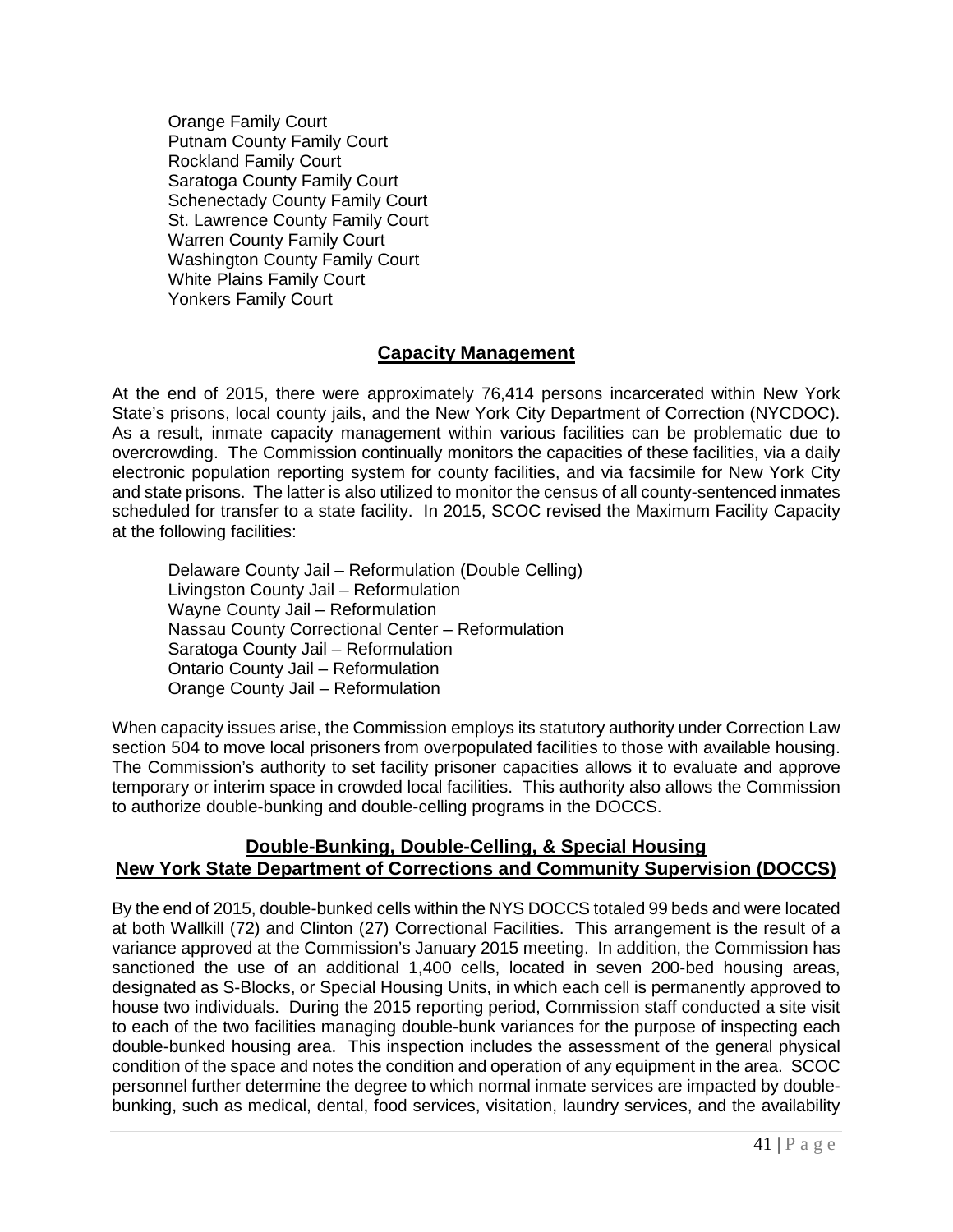of academic and vocational programs. During the 2015 site visit, all of these areas were deemed to be operating at an acceptable level.

# **Facility Planning and Improvement**

The basic function relegated to Facility Planning and Improvement is set forth in two areas of New York State Law. According to NYS Correction Law, section 45(10), the State Commission of Correction shall "approve or reject plans and specifications for the construction or improvement of correctional facilities."

The second area is found in County Law, Section 216. This statute states: "No site or location for any county jail shall be selected or acquired by such board of supervisors which shall not have been approved by the state commission of correction." The Commission provides technical planning, capital project development and construction plan review services for development of new correctional facilities. The Commission has viewed the modernization of an aging and overcrowded local correctional infrastructure as a major priority. The agency reviews and approves site selection and construction plans, monitors progress, and assists in problem identification and solution. In carrying out these responsibilities, staff responsibility goes far beyond the simple review of blueprints and plans. Particular attention is directed to building code requirements, operational rules and regulations, and case law affecting conditions of confinement. Additionally, Commission staff provides local decision makers with technical assistance to help assure the jurisdiction of satisfactory, safe and secure methods of incarcerating offenders in a cost effective manner.

During 2015, findings and determination reports relative to construction plans and specification were prepared by Commission staff and forwarded with recommended action on forty (40) projects variously submitted by the New York State Department of Correction and Community Supervision (NYS DOCCS), county correctional facilities, police/court detention units, and the New York City Department of Correction (NYCDOC). The calendar below lists those projects submitted to the Commission in 2015.

An additional twenty two (22) "replace or renovate" projects were also reviewed and processed. Due to their limited scope of work, the approval for these projects was waived by the Commission. Commission staff also processed five (5) change order requests for previously approved projects. Commission staff provided thirty-six (36) technical assistance requests related to facility planning and development.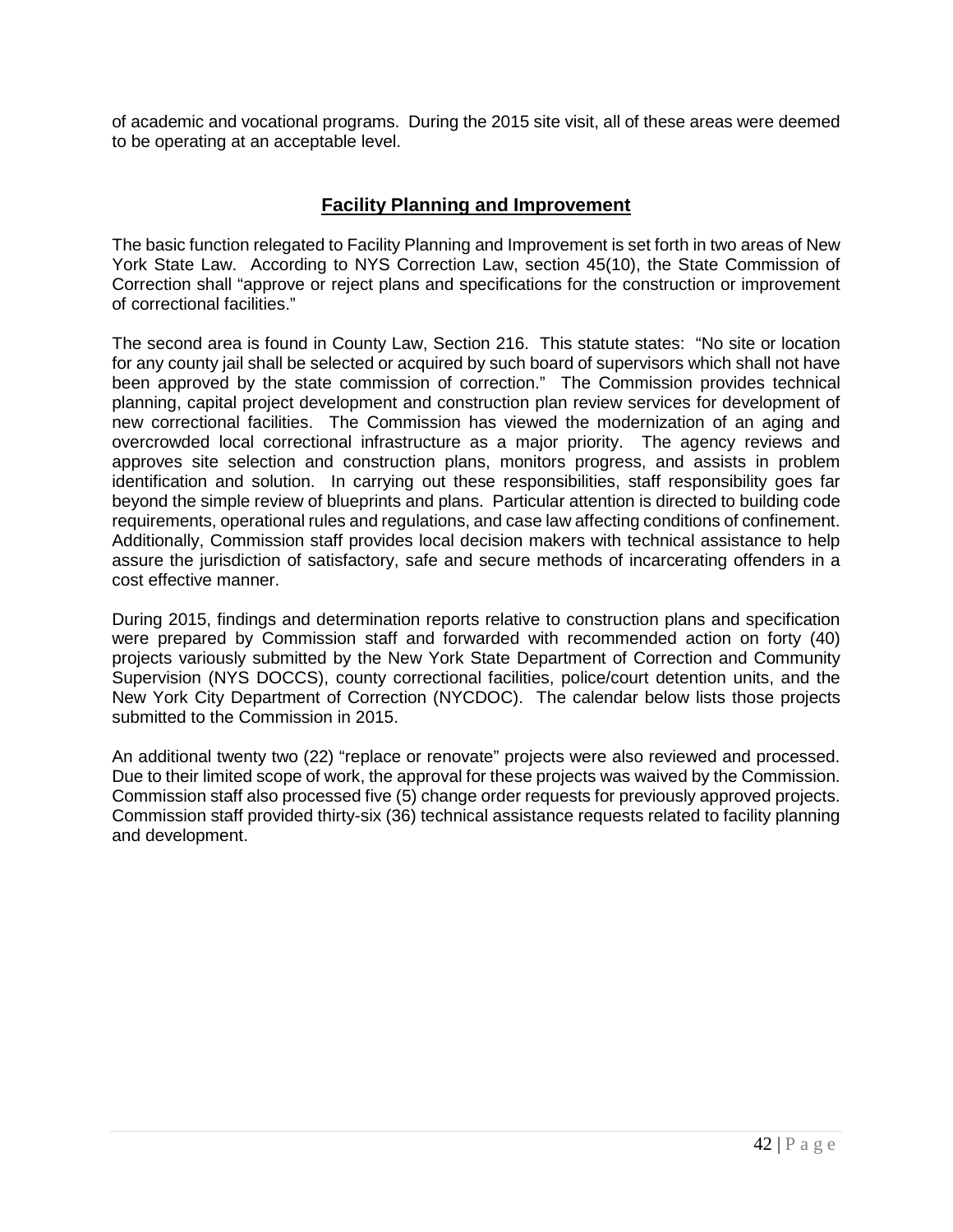|                              | 2015 Commission of Correction Monthly Facility Improvement Agenda                                                                    |  |  |  |  |
|------------------------------|--------------------------------------------------------------------------------------------------------------------------------------|--|--|--|--|
|                              | <b>January</b>                                                                                                                       |  |  |  |  |
| <b>COUNTY</b><br><b>JAIL</b> | Schenectady County Jail - Pre-Screening Shed Construction Project                                                                    |  |  |  |  |
| <b>NYC DOC</b>               | Otis Bantum Correctional Center Annex (OBCC) - New Multi-Purpose Rooms for the<br><b>Enhanced Supervision Area Project</b>           |  |  |  |  |
|                              | <b>February</b>                                                                                                                      |  |  |  |  |
| <b>NYS</b><br><b>DOCCS</b>   | Sullivan Correctional Facility - Replace Perimeter Fence, Perimeter Systems and<br><b>Redirect Drainage Project</b>                  |  |  |  |  |
| <b>NYS</b><br><b>DOCCS</b>   | Wallkill Correctional Facility - Provide Perimeter Security Fence/Alarm System<br>Project                                            |  |  |  |  |
| <b>COUNTY</b><br><b>JAIL</b> | Suffolk County Sheriff's Office - Bid Package "E" Renovation to Dorms at<br>Yaphank Correctional Facility Project                    |  |  |  |  |
|                              | <b>March</b>                                                                                                                         |  |  |  |  |
| <b>COUNTY</b><br><b>JAIL</b> | Montgomery County Jail - Jail Fence Modification                                                                                     |  |  |  |  |
| <b>COUNTY</b><br><b>JAIL</b> | Ontario County Jail - Pod Segregation and Constant Watch Dorm Modification                                                           |  |  |  |  |
|                              | <b>April</b>                                                                                                                         |  |  |  |  |
| <b>NYS</b><br><b>DOCCS</b>   | Eastern Correctional Facility - Replace Perimeter Fence, Rework Visitor Center<br><b>Parking Lot Project</b>                         |  |  |  |  |
| <b>NYS</b><br><b>DOCCS</b>   | Green Haven Correctional Facility - Replace Windows, Doors and Locking Systems<br>1 <sup>st</sup> Floor J-Block, Building 15 Project |  |  |  |  |
| <b>NYS</b><br><b>DOCCS</b>   | Shawangunk Correctional Facility - Replace Cell Block Glazing A, B, C, and D<br>Project                                              |  |  |  |  |
| <b>COUNTY</b><br><b>JAIL</b> | Lewis County Jail - Control Room/911 Center Renovation Project                                                                       |  |  |  |  |
| <b>COUNTY</b><br><b>JAIL</b> | Saratoga County Jail - Jail Chapel Conversion to Dormitory Project                                                                   |  |  |  |  |
|                              | <b>May</b>                                                                                                                           |  |  |  |  |
| <b>COUNTY</b><br><b>JAIL</b> | Franklin County Jail - Outdoor Exercise Staff Shelter Project                                                                        |  |  |  |  |
| <b>COUNTY</b><br><b>JAIL</b> | Montgomery County Jail - Shower Renovation Project                                                                                   |  |  |  |  |
| <b>COUNTY</b><br><b>JAIL</b> | Orange County Jail - Control Room Renovation Project                                                                                 |  |  |  |  |
| <b>COUNTY</b><br><b>JAIL</b> | Westchester County Jail - Perimeter Road and Fencing Renovation Project                                                              |  |  |  |  |
| <b>LOCAL</b><br><b>PD</b>    | Nassau County Police Department - New Fourth Precinct Building Project                                                               |  |  |  |  |
| <b>LOCAL</b><br><b>PD</b>    | Seneca Falls Police Department - New Municipal Building Lockup/Court Hold<br>Project                                                 |  |  |  |  |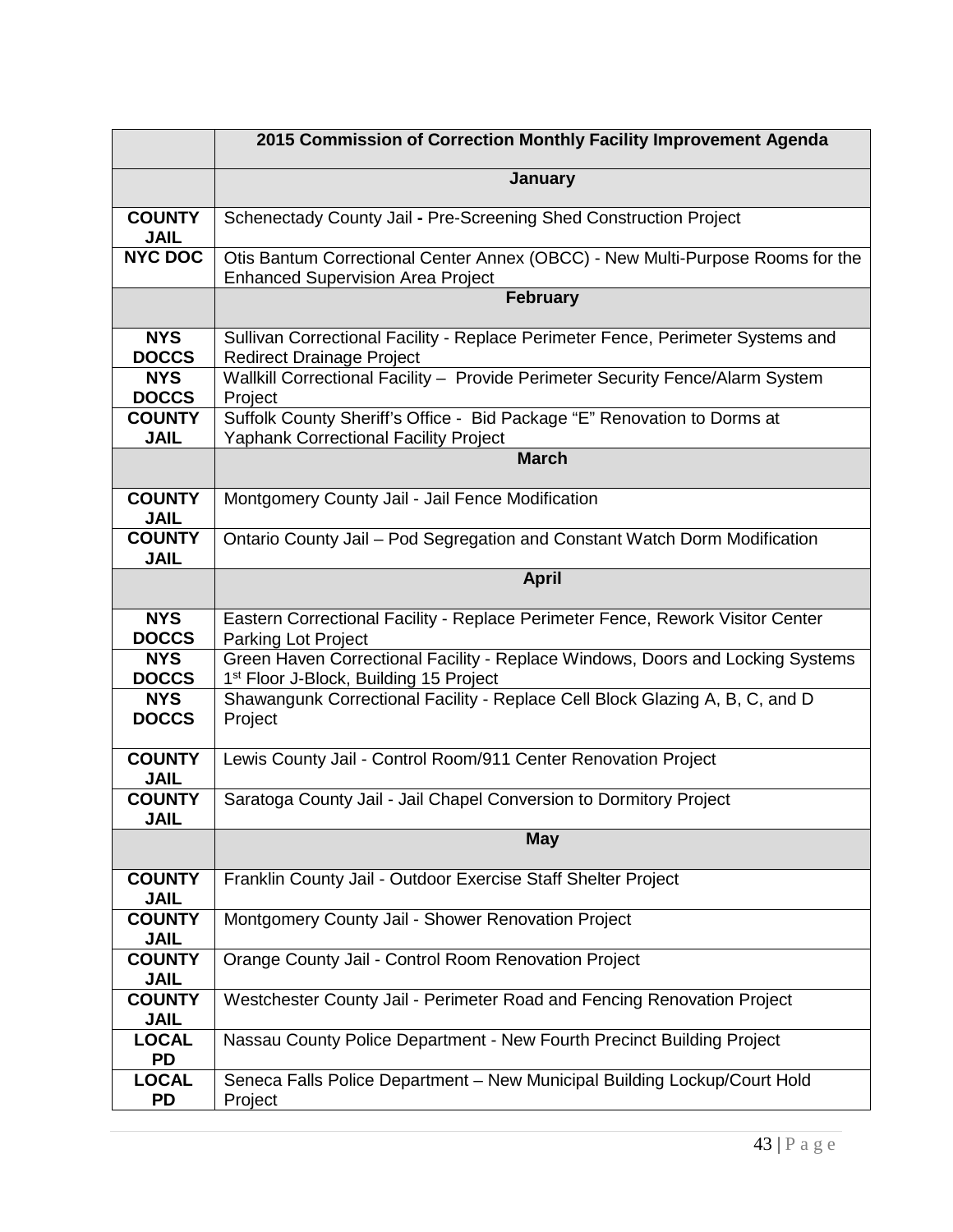|                               | June                                                                                                                                   |  |  |  |  |
|-------------------------------|----------------------------------------------------------------------------------------------------------------------------------------|--|--|--|--|
| <b>NYS</b><br><b>DOCCS</b>    | Midstate Correctional Facility - Window Replacement Project, Buildings 3 and 22                                                        |  |  |  |  |
| <b>COUNTY</b><br><b>JAIL</b>  | Greene County Jail - Request for Approval of Site Selection for New County Jail                                                        |  |  |  |  |
| <b>COUNTY</b><br><b>JAIL</b>  | Schoharie County Jail - Request for Approval of Site Selection for New County Jail                                                     |  |  |  |  |
| <b>LOCAL</b><br><b>PD</b>     | Nassau County Police Department - New Fourth Precinct Building Project                                                                 |  |  |  |  |
|                               | July                                                                                                                                   |  |  |  |  |
| <b>NYS</b><br><b>DOCCS</b>    | Groveland Correctional Facility - Window Replacement Project, Buildings 143, 144,<br>and 145                                           |  |  |  |  |
| <b>COUNTY</b><br><b>JAIL</b>  | Erie County Holding Center and Erie County Correctional Facility - Security and<br>Video Upgrade and Other Various Renovation Projects |  |  |  |  |
|                               | <b>August</b>                                                                                                                          |  |  |  |  |
| <b>NYC DOC</b>                | George Motchan Detention Center (GMDC) - New School Annex Renovation                                                                   |  |  |  |  |
| <b>COUNTY</b><br><b>JAIL</b>  | Dutchess County Jail - Request for Approval of Site Selection for New County Jail                                                      |  |  |  |  |
| <b>COUNTY</b><br><b>JAIL</b>  | Rockland County Jail - Cell Window Modification Project                                                                                |  |  |  |  |
| <b>COUNTY</b><br><b>COURT</b> | Orange County Court Detention - New court holding cell construction Project                                                            |  |  |  |  |
| <b>COUNTY</b><br><b>COURT</b> | Warren County Interim Court - New court holding cell construction Project                                                              |  |  |  |  |
|                               | <b>September</b>                                                                                                                       |  |  |  |  |
| <b>NYC</b><br><b>DOC</b>      | Eric M. Taylor Center (EMTC) - Entrance Renovation and Redesign Project                                                                |  |  |  |  |
| <b>NYC</b><br><b>DOC</b>      | George R. Vierno Center (GRVC) - Entrance Renovation and Redesign Project                                                              |  |  |  |  |
| <b>NYS</b><br><b>DOCCS</b>    | Auburn Correctional Facility - Rehabilitate Non-Contact Visit Space Project                                                            |  |  |  |  |
| <b>NYS</b><br><b>DOCCS</b>    | Edgecombe Correctional Facility - Repair/Replace Security Fencing Project                                                              |  |  |  |  |
| <b>COUNTY</b><br><b>JAIL</b>  | Orange County Correctional Facility - Medical Unit Exercise Yard Construction<br>Project                                               |  |  |  |  |
| <b>LOCAL</b><br><b>PD</b>     | Greece Police Department - New Police Headquarters and Courthouse Addition<br>Project                                                  |  |  |  |  |
|                               | <b>October</b>                                                                                                                         |  |  |  |  |
| <b>NYS</b><br><b>OCFS</b>     | Brookwood Secure Center - Rehabilitate Resident Units 5 through 10 Project                                                             |  |  |  |  |
| <b>NYS</b><br><b>DOCCS</b>    | Clinton Correctional Facility - Rehabilitate 2 <sup>nd</sup> Floor Dorm J Building 23 Project                                          |  |  |  |  |
| <b>NYS</b><br><b>DOCCS</b>    | Clinton Correctional Facility - Rehabilitate Auditorium Building 1 Project                                                             |  |  |  |  |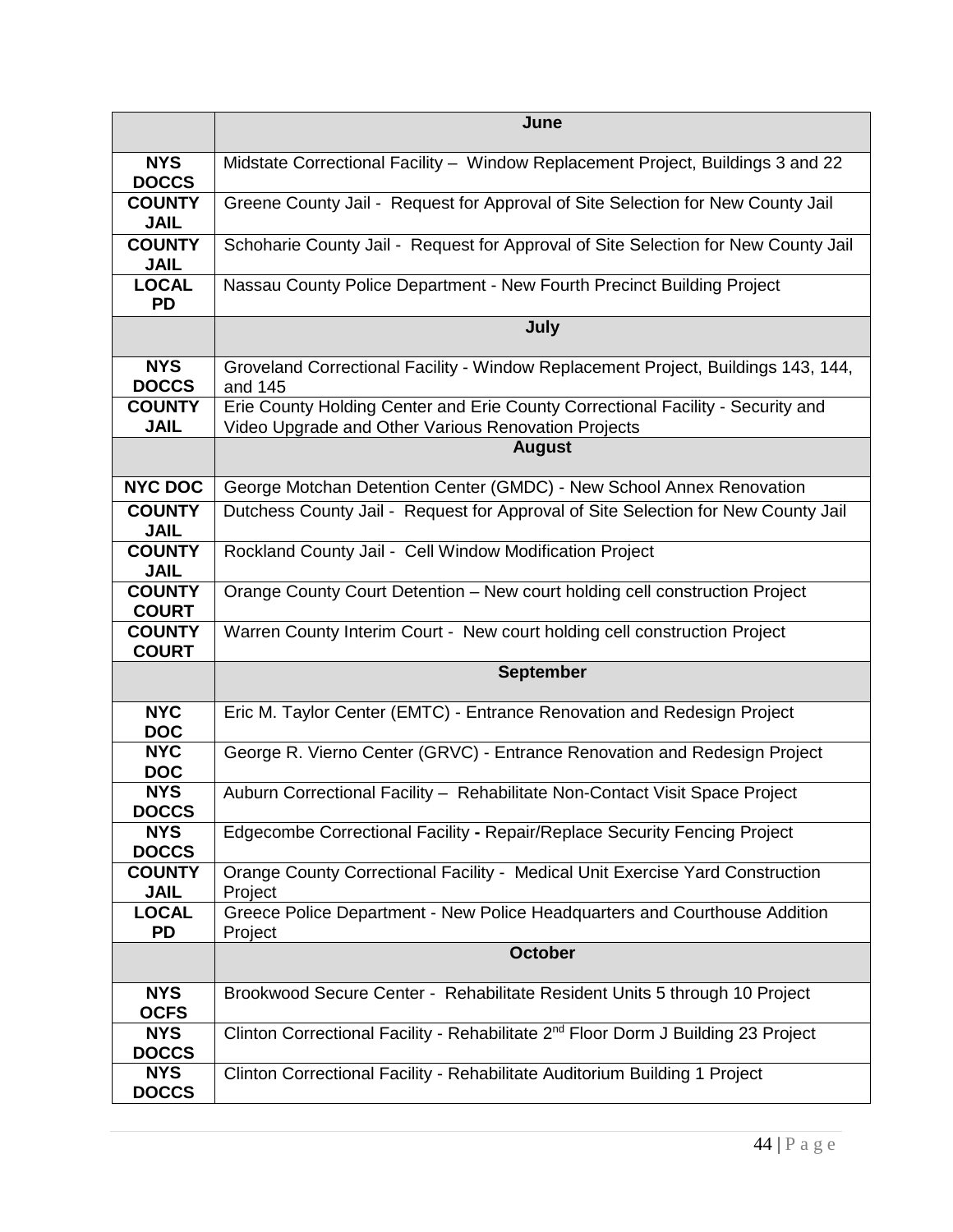| <b>NYC</b><br><b>DOC</b>      | Anna M. Kross Center (AMKC) - New Clinic Holding Pens Construction Project                                                         |
|-------------------------------|------------------------------------------------------------------------------------------------------------------------------------|
| <b>NYC</b><br><b>DOC</b>      | Brooklyn House of Detention Complex (BKDC) - Rooftop Exercise Area Modification                                                    |
| <b>NYC</b><br><b>DOC</b>      | George Motchan Detention Center (GMDC) - Mini Clinic Additions Project                                                             |
| <b>NYC</b><br><b>DOC</b>      | George R. Vierno Detention Center (GRVC) - Balcony Railing Enclosure Project                                                       |
| <b>NYC</b><br><b>DOC</b>      | Rose M. Singer Center (RMSC) - Subdivision of the Dayrooms Project                                                                 |
| <b>COUNTY</b><br><b>JAIL</b>  | Saratoga County Jail - Installation of Security Fence Project                                                                      |
|                               | <b>November</b>                                                                                                                    |
| <b>NYS</b><br><b>DOCCS</b>    | Green Haven Correctional Facility - Replace Windows, Doors and Locking Systems<br>1 <sup>st</sup> Floor J-Block 15 Project         |
| <b>NYS</b><br><b>DOCCS</b>    | Sullivan Correctional Facility - Replace of Cell Manual Release Components<br>Building #3-Units A, B, C and D Project              |
| <b>NYC</b><br><b>DOC</b>      | Eric M. Taylor Center (EMTC) - Demo Wood Mod Housing Units and Relocate<br>Patrol Road with Security Fencing and Lighting          |
| <b>NYC</b><br><b>DOC</b>      | George Motchan Detention Center (GMDC) - Reallocation of Housing Units from<br><b>RMSC</b>                                         |
| <b>NYC</b><br><b>DOC</b>      | George R. Vierno Detention Center (GRVC) - Balcony Railing Closure Surrounding<br>the Dayrooms Project                             |
| <b>NYC</b><br><b>DOC</b>      | Robert N. Davoren Center (RNDC) - East Wing Outdoor Yard Sub-Division Project                                                      |
| <b>COUNTY</b><br><b>JAIL</b>  | Cattaraugus County Jail - Visitation Room Renovation                                                                               |
| <b>COUNTY</b><br><b>JAIL</b>  | Franklin County Jail - Black Creek Security Upgrade Project                                                                        |
| <b>COUNTY</b><br><b>JAIL</b>  | Orange County Jail - Cell Conversion into Staff Bathroom And establishment of<br>Booking Room into Non-Standard Housing Renovation |
| <b>COUNTY</b><br><b>COURT</b> | Ontario County Courthouse - New Court Holding Construction Project                                                                 |
|                               | <b>December</b>                                                                                                                    |
| <b>NYS</b><br><b>DOCCS</b>    | Eastern Correctional Facility - Replace Toilets & Flush Meters Building 3 and 4<br>Project                                         |
| <b>COUNTY</b><br><b>JAIL</b>  | Cortland County Jail - Request for Approval of Site Selection for New County Jail                                                  |
| <b>LOCAL</b><br><b>PD</b>     | East Hampton Police Department - Renovate Police Lockup Project                                                                    |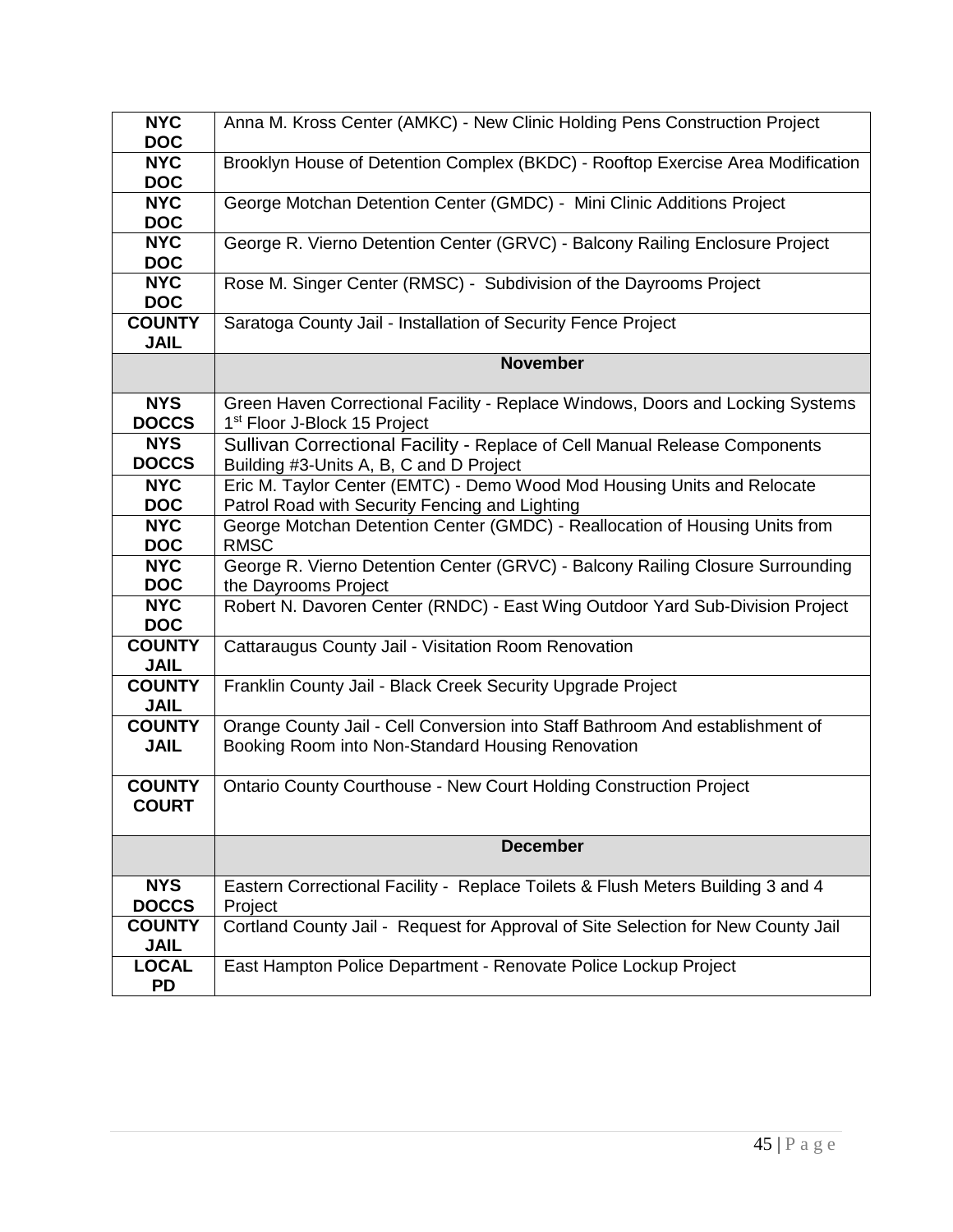# **FACILITY PLANNING AND DEVELOPMENT TECHINCAL ASSISTANCE PROVIDED 2015**

 Brookwood Secure Center-Medication pass through doors modification Broome County Jail-Medical Unit/Gym Dorm Conversion Buffalo Police Department-New Female Lockup Area Cattaraugus County Jail-Pass-through Feeding Door Hatch modification Chautauqua County Jail-Contact Visitation Tables Cortland County Jail-New Facility Development Dutchess County Jail-Temporary Housing Units/New Facility Needs Assessment Erie County Holding Center-Outdoor Exercise Pens Project Erie Penitentiary-Visitation Room Modification Project Franklin County Jail-Security Control System replacement Greene County Jail-New Jail Committee Meetings Herkimer County Jail-New Jail Project Jefferson County Jail-Conversion of indoor Recreation area into a Dorm Lewis County Jail-Control Room/911 Center Renovation McCormick Secure Center-Kitchen storage/feed up line security Montgomery County Jail-Security Fence Upgrade Project Metro Transit Authority-Grand Central Terminal New Police Lockup Nassau Police Department-New Police Precinct Lock up NYC DOC-Various Facilities Main Entrance Renovation and Redesign NYC DOC-Anna M. Kross Center - Renovation Projects NYC DOC-Brooklyn Detention Center - Court Separation Pens NYC DOC-Manhattan Detention Center - Court Separation Pens NYC DOC-George Motchen Detention Center- New Secure Classrooms NYC DOC-West Facility-Sprung removal and Perimeter fence relocation New York Police Department-Bronx (New Horizons) PD building Lockup area NYS DOCCS-Clinton Correctional Facility Annex – Dorm Renovation NYS DOCCS-Clinton Correctional Facility- Escape Repairs Orange County Jail-Medical Unit Exercise Yard Construction Orange County Jail-Holding Cell Conversion Project Putnam County Jail–Subdivision of Housing Units Rockland County Jail-Female Constant watch dorm Seneca Police Department-New PD Design Sullivan County Jail-New Jail Design Development. Town of Greece Police Department-Police and Court Holding Area Washington County Jail-Rear Entrance Gate Security Enhancements Westchester County Correctional Facility-New Perimeter Road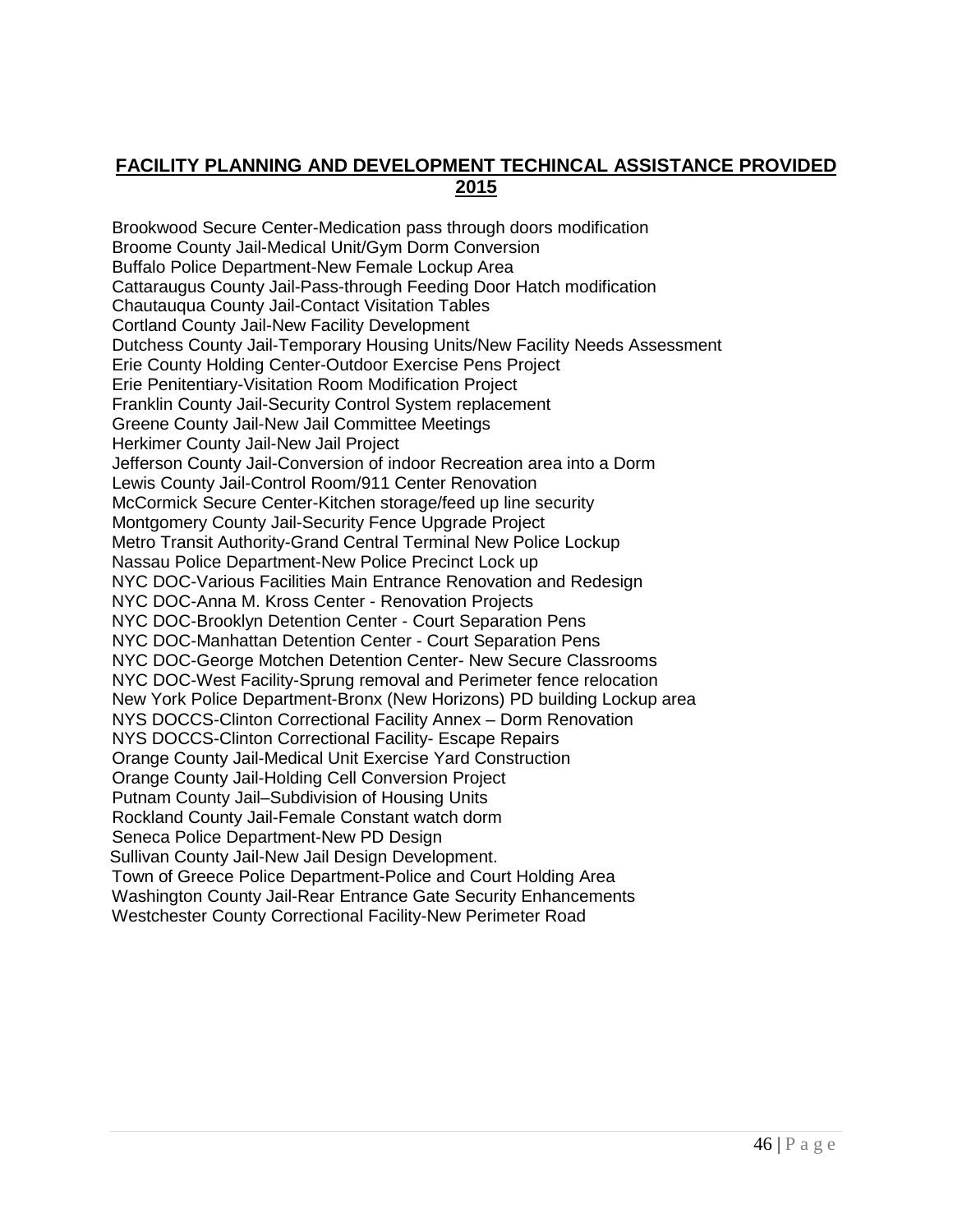# **NEW JAIL TECHNICAL ASSISTANCE PROGRAM (NITAP)**

# **Cortland County**

SCOC staff had preliminary discussions with the Sheriff and Undersheriff on the planning of a new county jail.

# **Dutchess County**

SCOC staff continued work with county officials on the planning of an expansion of the current county jail. This included:

- Assistance in planning and opening four 50-bed modular housing areas on the current jail site
- Meeting with county officials to discuss:
	- a. the jail planning and approval process
	- b. SCOC's position on various design concepts
	- c. Applicable timeframes and milestones

# **Greene County**

SCOC staff worked with county officials as they moved forward with plans to construct a new county jail. Such interaction included:

- Attendance at monthly committee meetings to discuss
	- a. Direct Supervision concepts
	- b. Position of SCOC on various construction and operationally-related topics
	- c. Needs Assessment
	- d. Design concepts
	- e. Site selection and approval process

In 2015, the Commission approved a site on the grounds of the Coxsackie Correctional Facility.

# **Herkimer County**

Although the planning of a new county jail is in litigation (County of Herkimer v. Village of Herkimer), SCOC have continued discussions with county officials.

#### **Jefferson County**

SCOC staff worked with the Jefferson County Sheriff's Office/Correctional Facility in converting an indoor exercise area into a 37-bed dormitory. Such assistance included:

- Identification of the indoor exercise area as a potential housing area
- Designing the dormitory
- Assisting with transition-related tasks, including
	- a. Staffing needs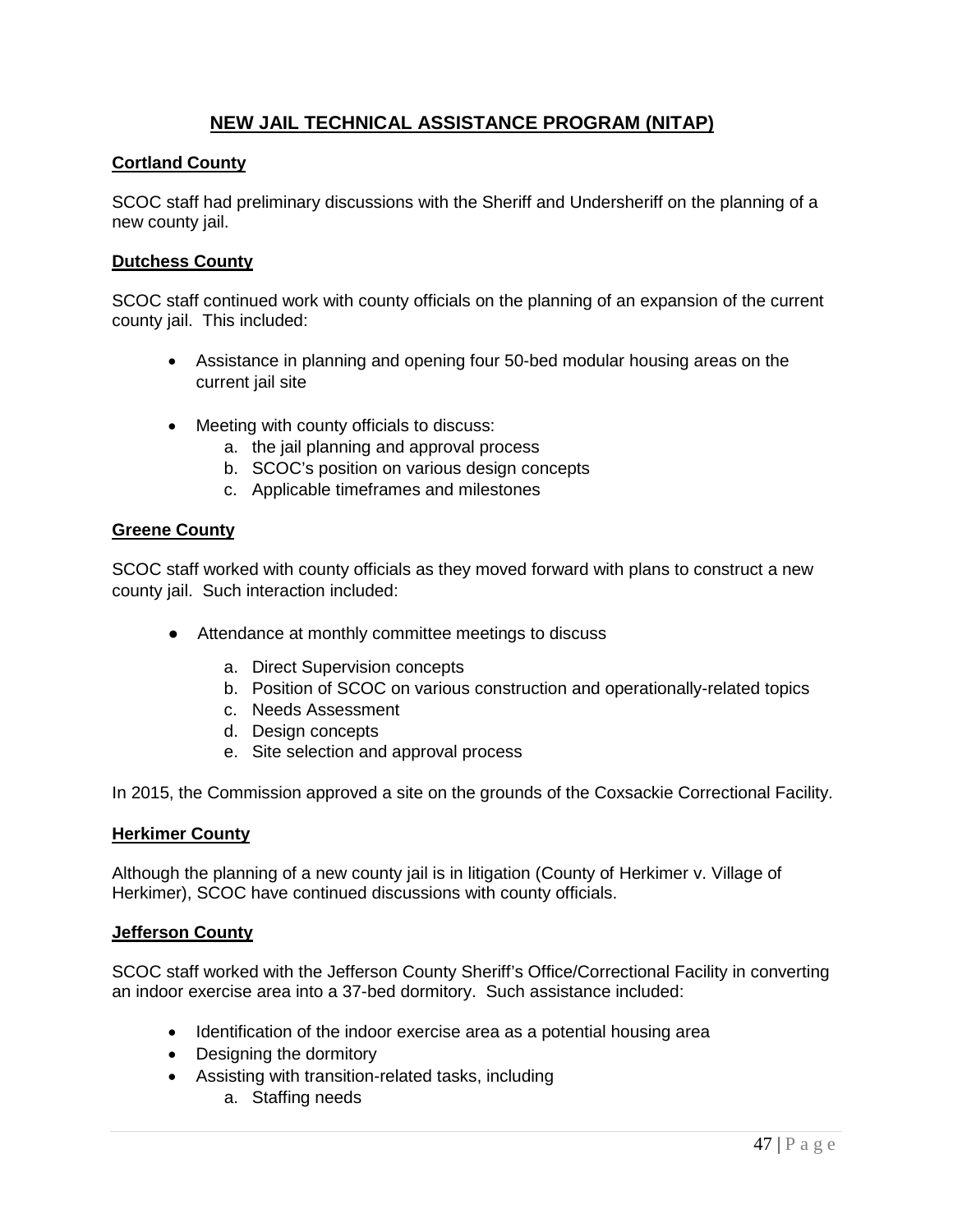- b. Furniture, fixtures, and equipment needs
- **c.** Inmate Classification

# **Saratoga County**

SCOC staff worked with the Saratoga County Sheriff's Office/Correctional Facility in converting part of a chapel into a 12-bed dormitory for inmate workers. Such assistance included:

- Identification of the indoor exercise area as a potential housing area
- Designing the dormitory
- Assisting with transition-related tasks, including
	- a. Staffing needs
	- b. Furniture, fixtures, and equipment needs
	- c. Inmate Classification

# **Schoharie County**

Although the planning of a new county jail still awaits funding approval from the Federal Emergency Management Agency, SCOC staff have continued discussions with county officials. Further, the Commission continues to authorize the county to house its inmates in neighboring counties, as the current jail is uninhabitable due to flooding in 2001.

# **Sullivan County**

SCOC staff continued to work with county officials as they progressed in the planning of a new county jail. Such assistance included technical assistance reviews of schematic drawings and discussions of same in meetings in Sullivan County.

# **TECHNICAL ASSISTANCE**

SCOC staff provided technical assistance related to the improvement of operations to the following facilities:

| Chautauqua County Jail                           | Inmate Classification and Grievance Program workshops           |
|--------------------------------------------------|-----------------------------------------------------------------|
| <b>Dutchess County Jail</b>                      | Follow-up to previous Inmate Classification workshop            |
| Franklin County Jail                             | Security operations                                             |
| Jefferson County Jail                            | Inmate Classification workshop                                  |
| Livingston County Jail                           | Inmate Classification and Grievance Program workshops           |
| <b>Orange County Jail</b>                        | Grievance Program workshop                                      |
| Seneca County Jail                               | Inmate Discipline workshop                                      |
| St. Lawrence County Jail                         | Inmate Grievance Processing                                     |
| <b>Tompkins County Jail</b>                      | Inmate Classification and Discipline workshops                  |
| <b>Westchester County Jail</b>                   | Constant Supervision of inmates (identifying appropriate cells) |
| Town of Poughkeepsie<br><b>Police Department</b> | <b>Supervision of Female Prisoners</b>                          |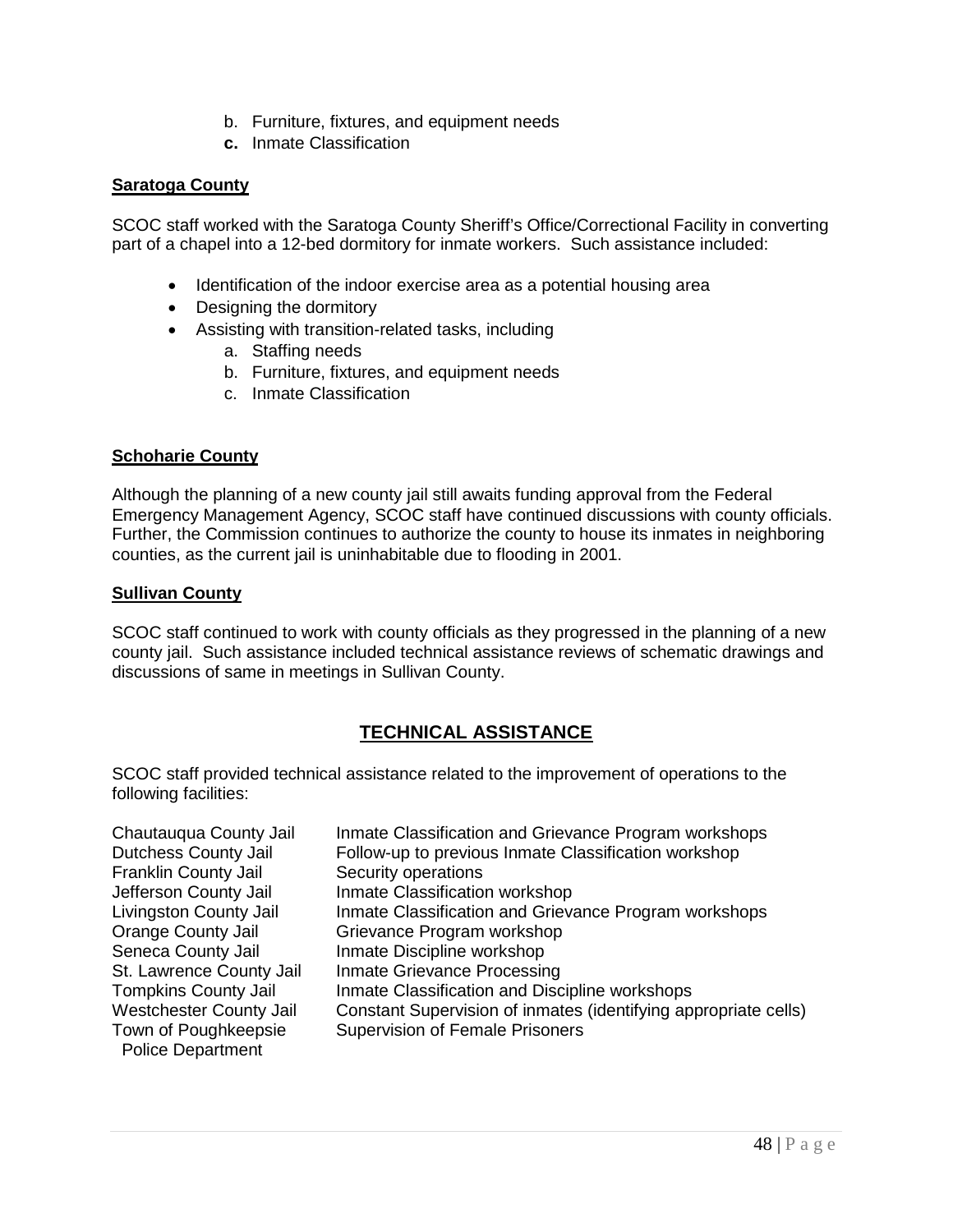- SCOC staff who are Subject Matter Experts provided assistance to the NYS Department of Civil Service in reviewing and preparing exam questions and appeals.
- SCOC staff delivered three Information Gathering Sessions in Oriskany, White Plains, and Buffalo to assist in the development of a Grievance Webinar. During these sessions, SCOC staff provided assistance which focused on inmate grievance programs.

# **STAFFING SERVICES**

Commission Minimum Standards, 9 NYCRR Part 7041, Staffing Requirements, provide that the Commission shall determine the minimum number of staff necessary to operate each correctional facility in New York. Upstate county jails and New York City correctional facilities are unique institutions with wide variation in size, age, and configuration. Each must be staffed at a costeffective level that provides for adequate levels of inmate supervision and for staff and public safety. The Commission provides the correctional staffing services for all county correctional facilities and more recently, for the City of New York. Commission staffing specialists travel to facilities upon local government request, and to all newly constructed facilities. The staffing assessment is based on specific correctional functions, physical plant configuration, inmate population trends, and other factors unique to a particular correctional facility. Detailed guidelines direct staff in developing a facility staffing plan. A proposed minimum institutional position and staffing analysis is prepared, and then negotiated to consensus with county legislative officials, the county executive, sheriff, or commissioner. The Commission affords timely security staffing expertise not available in localities, eases the local criminal justice budget process and promotes local government confidence in the safety of widely disparate facilities.

During the 2015 reporting period, the revision of six (6) staffing analyses was finalized by Field Operations staff:

- Dutchess County Jail Staffing Revised Position and Staffing Analysis (Increase)
- Ontario County Jail Staffing Revised Position and Staffing Analysis (Increase)
- Westchester County DOC Staffing Revised Position and Staffing Analysis (Increase)
- Yates County Jail Staffing Revised Position and Staffing Analysis (Decrease)

During the 2015 reporting period, the following jails were provided with technical assistance by Commission staff regarding issues related to staffing coverage:

- Onondaga Justice Center (Constant Watch)
- Orange County Jail (Constant Watch)
- Monroe County Jail
- Rensselaer County Jail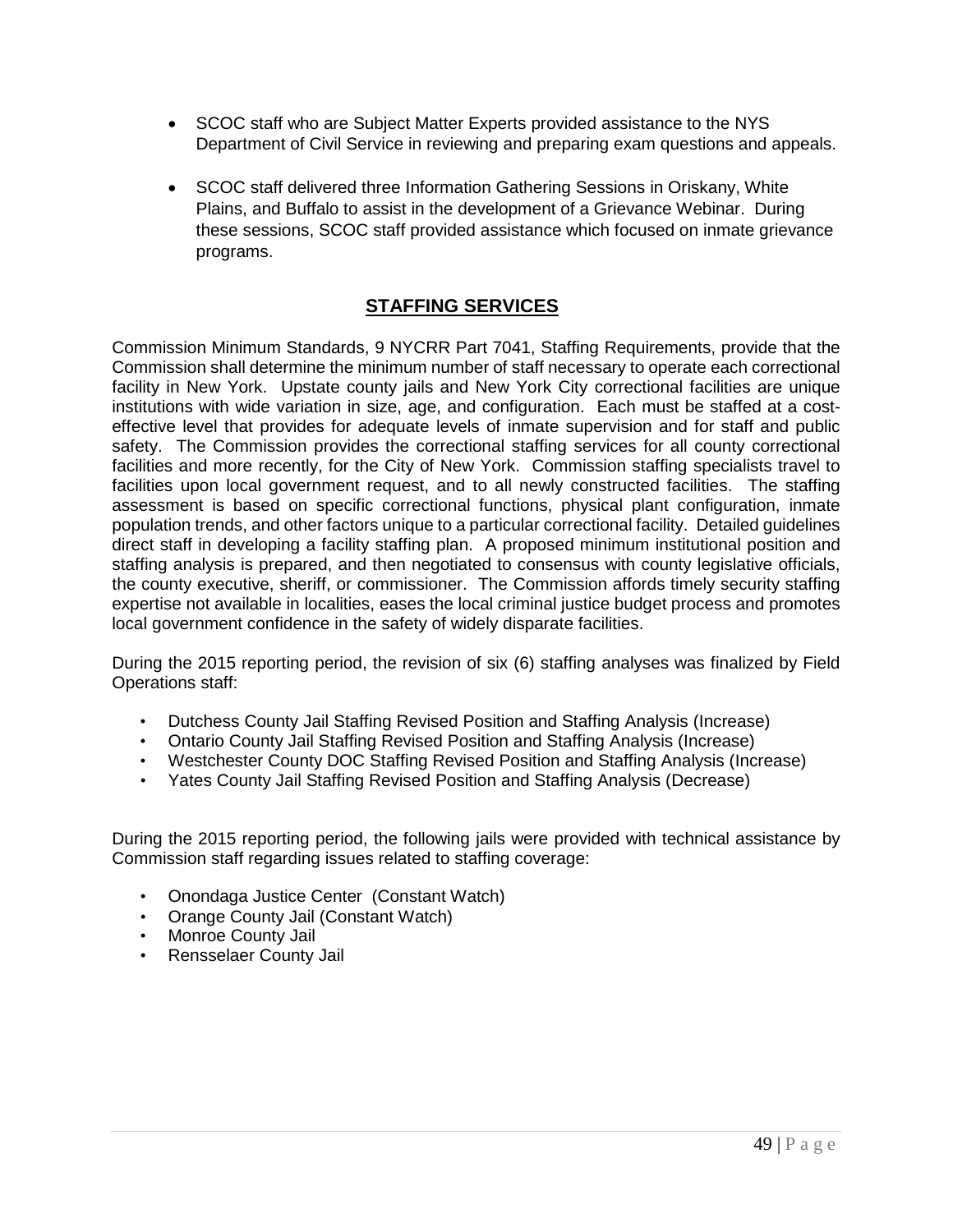# **CHAIRMAN'S MEMORANDA**

The Commission is a key player in the delivery of salient correctional management information and education to county correctional facilities. The Chairman's Memorandum, a bulletin that is sent to all county sheriffs and administrators of correctional facilities and police departments, is an efficient vehicle for the delivery of such information. In 2014, the following Memoranda were issued:

- Chairman's Memorandum # 1 Electronic Prescriptions
- 
- Chairman's Memorandum # 3 Electronic Prescriptions
- Chairman's Memorandum # 4 Substitute Jail Orders
- 
- 
- 
- Chairman's Memorandum # 8 New Grievance Form
- 
- Chairman's Memorandum # 10 Lockup Incident Reporting
- 
- Chairman's Memorandum # 2 Changes to Correction Module on IT Portal
	-
	-
- Chairman's Memorandum # 5 Grievance Webinar Development Sessions
- Chairman's Memorandum # 6 Upgrade of SharePoint for grievances and complaints
- Chairman's Memorandum # 7 Electronic submission of reportable incidents via the eJustice Portal
	-
- Chairman's Memorandum # 9 Updated Reportable Incident Manual
	-

# **FIELD INVESTIGATIONS (NON-MEDICAL RELATED)**

- Erie County Sheriff's Office-staff continued the investigation of the December 16, 2014 escape of an inmate from the custody of the Erie County Sheriff's Office.
- Monitoring during initial custody of inmate David Sweat
- Clinton County Correctional Facility- Monitoring for inmate Joyce Mitchell
- Rensselaer County Jail- Monitoring for inmate Joyce Mitchell

# **FORENSIC MEDICAL UNIT**

The Forensic Medical Unit is a Field Operations unit within the State Commission of Correction. This unit is intended to fulfill the health care oversight mandate of Correction Law, Article 3 by providing the SCOC and its Medical Review Board (MRB) with expertise in the investigation of inmate mortality, the evaluation of State and local correctional facility health care delivery. The unit also provides technical assistance to state and local correctional facilities for the improvement of health care delivery. Technical assistance is regularly provided in the development of health care delivery procedures including tuberculosis control, occupational health and safety, health care staffing, health facility designs and handling of pharmaceuticals among others. Each year a number of New York's jails are visited by trained health care system evaluators. Health care delivery systems are evaluated in each facility, recommendations are made and technical assistance is rendered. The Forensic Medical Unit also presents its cases to the MRB, investigates medical grievances and complaints, and conducts various special investigations as directed by the Commission. This includes the following activities: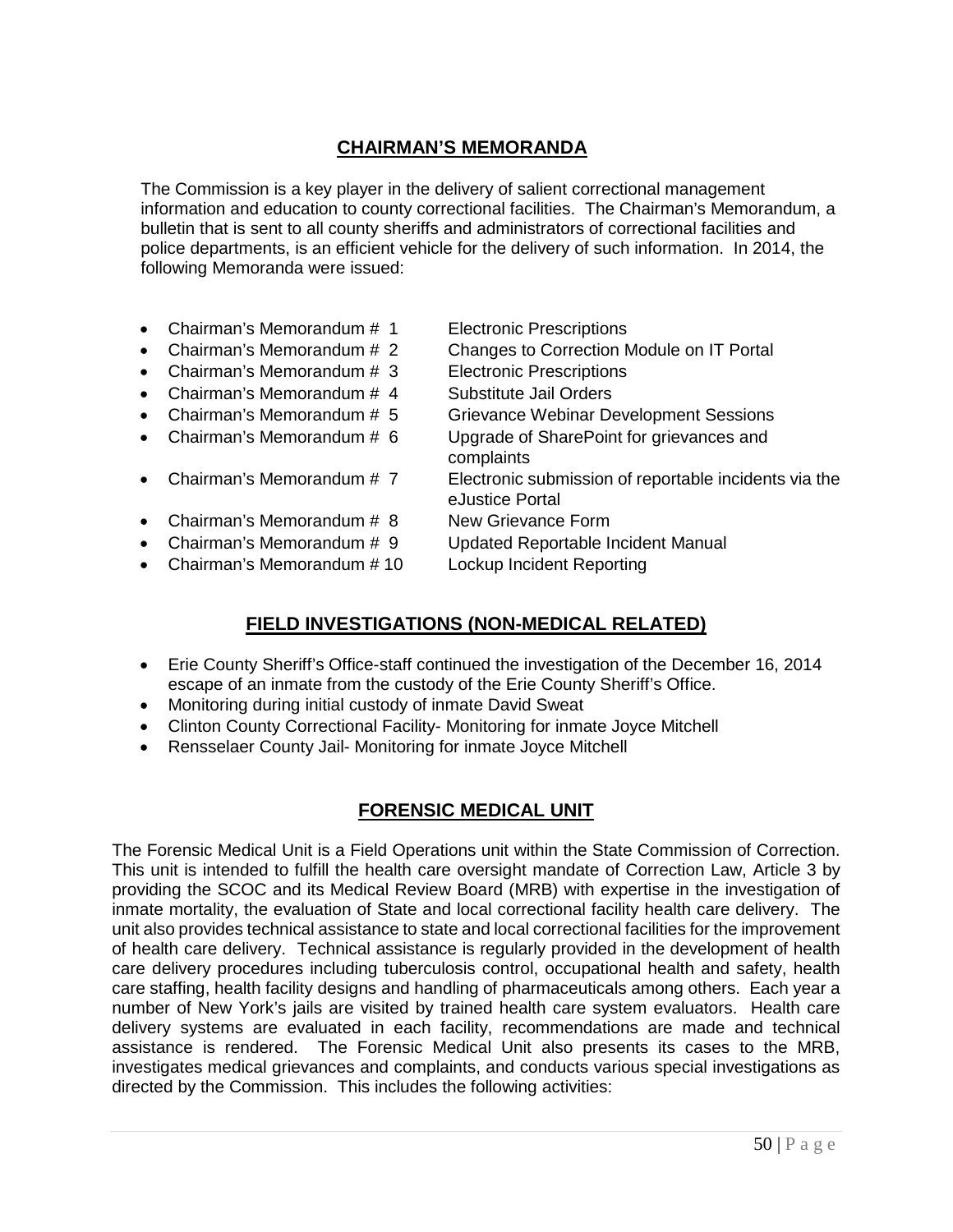- Field mortality investigation;
- Health services evaluation;
- Standards development and compliance;
- Resolution of complaints and grievances;
- Collection and interpretation of data and statistics;
- Development and administration of technical assistance programs; and
- Policy formulation and advice.

# **Mortality Investigations**

The State Commission of Correction's Forensic Unit conducted twenty-two (22) mortality and nineteen (19) abridged mortality investigations. Those cases and their corresponding facilities are as follows:

### **Mortality Investigations (Full Board Cases):**

Robert Doran/Attica Correctional Facility #12-M-155 Dennis Reyes/Great Meadow Correctional Facility #13-M-129 Frances Donnelly/Rockland County Jail #14-M-001 Luis Alvarado-Ortiz/Chautauqua County Jail #13-M-126 Rashad McNulty/Westchester County Jail #13-M-021 Manuel Rodriguez/Mid-State Correctional Facility #14-M-005 Kevin Brown/Nassau County Jail #14-M-023 John Gleeson/Nassau County Jail #14-M-096 Mark Johnson/NYC DOC-OBCC #13-M-079 William Rodriguez/Great Meadow Correctional Facility #13-M-104 Jack Franqui/Suffolk County Policy Department 7<sup>th</sup> Precinct #13-M-014 Kyam Livingston/NYPD Brooklyn Court #14-M-106 Dwayne Calder/NYC DOC-GMDC #12-M-141 Lisa Dietz/Niagara County Jail #14-M-131 James Argento/Genesee County Jail #14-M-097 Vincent Lentini/NYC DOC - AMKC #13-M-157 Michael Williams/Albany County Jail #14-M-047 Jeffrey Deats/Genesee County Jail #14-M-172 Christopher Colon/Orange County Jail #14-M-027 Kenneth McConville/Montgomery County Jail #14-M-062 Nathaniel Banks/Chautauqua County Jail #14-M-152 Marteliion Ham/Chautauqua County Jail Special Investigation

# **Abridged MRB Mortality Cases**

James Freeman/Cattaraugus County Jail #14-M-048 Oliver Davis/Great Meadow Correctional Facility #13-M-010 Robert Gallo/Clinton Correctional Facility #13-M-165 Antwan Brown/Nassau County Jail #12-M-004 Jeffery Johnson/Green Haven Correctional Facility #12-M-158 Kyle Shore/Auburn Correctional Facility #13-M-198 Rodney Perry/Attica Correctional Facility #13-M-175 Rosilee Mendez/Erie County Holding Center #14-M-114 Apolinar Solis/NYC DOC – Otis Bantum Correctional Facility #13-M-176 Jon Massey/Jefferson County Jail #14-M-035 John Rose/Attica Correctional Facility #14-M-020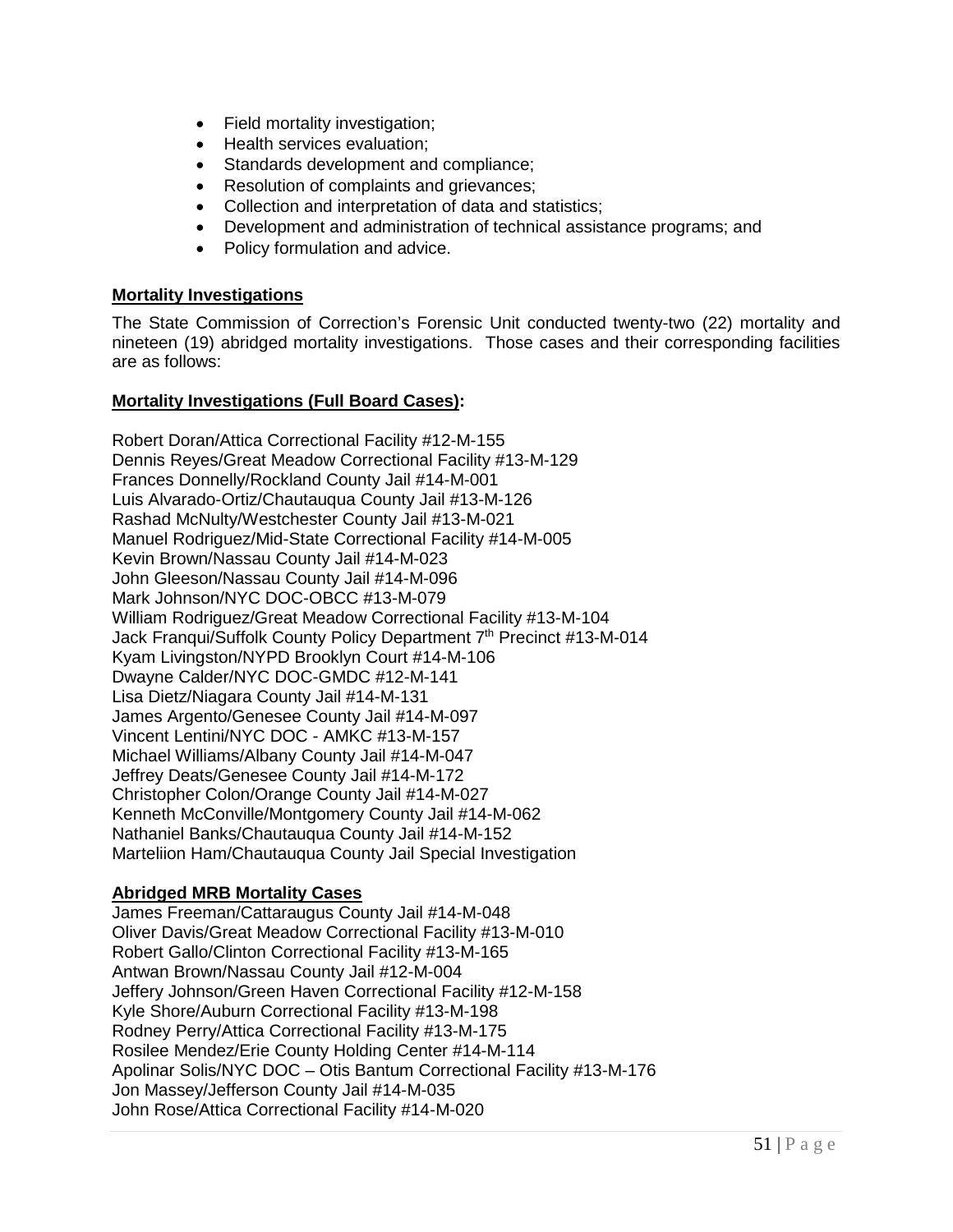Thomas Herman/Suffolk County Jail #15-M-046 Saleem Ali/Attica Correctional Facility #13-M-183 Glendon Jackson/Attica Correctional Facility #13-M-184 James Hadley/Great Meadow Correctional Facility #14-M-004 Robert Passero/Auburn Correctional Facility #14-M-010 Cindy Fletcher/Bedford Hills Correctional Facility #14-M-034 Jason Echevarria/NYC DOC – George R. Vierno Center #12-M-104 Angel Ramirez/NYC DOC – Anna M. Kross Center #11-M-086

# **Technical Assistance - Health Care Evaluations**

Technical assistance in the form of health services evaluations is typically provided in response to a formal request from a county correctional facility. It may also be provided as a result of findings of chronically inadequate healthcare delivery. In 2015, the following facilities received such technical assistance.

Franklin County Jail Saratoga County Jail Westchester County Jail

# **Construction or Expansion of Health Care Facilities**

Broome County Jail-Infirmary Rockland County Jail-Constant Supervision Schenectady County Jail-Intake

# **Monitoring**

Clinton County Jail & Rensselaer County Jail-Clinton Correctional Facility Escape Incident Medical/Mental Health Local Facilities Reportable Incidents Medical/Mental Health PD Reportable Incidents Nassau County Jail's Weekly BHU Medical Nassau County Jail's Weekly D2D (medical tier) NYS DOCCS-Self Inflict Injuries/Suicide Attempts Suffolk County Jail's Weekly BHU Medical

#### **Training Attended**

AMC HIV Teleconferences Omnisure Webinars Suicide Prevention T-T-T

#### **Interagency**

New York State AIDS Institute New York State Department of Corrections and Community Supervision Health Services New York State Department of Corrections and Community Supervision New York State Department of Health - Office of Professional Medical Conduct New York State Education - Office of the Professions New York State Office of Attorney General – Healthcare Bureau New York State Office of Mental Health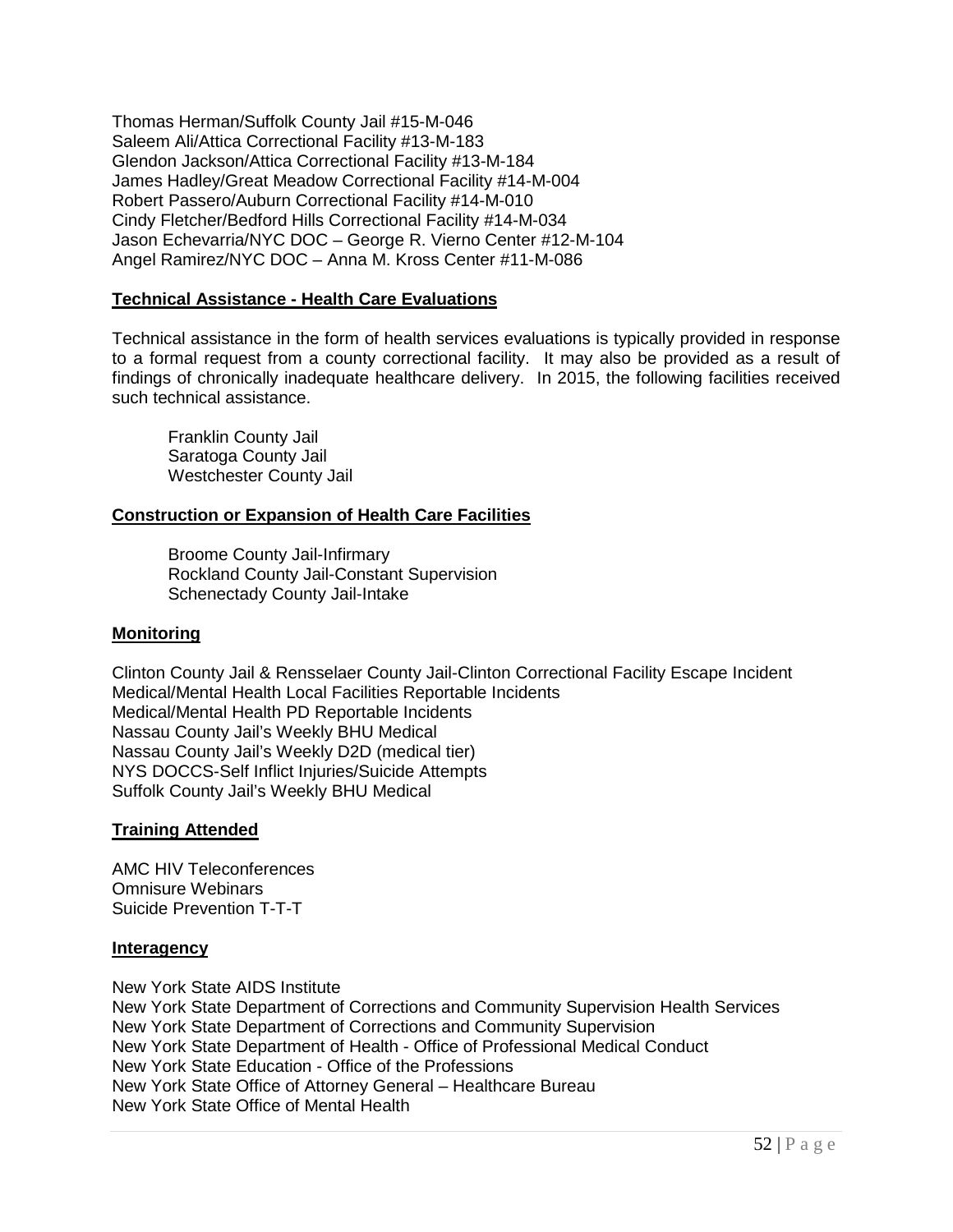New York State Sheriffs' Association Office of Health Services and Inspector General, Review of Mortality Cases

### **Mental Health and Suicide Prevention**

During the 1970's and early 1980's, suicide was the leading cause of death in county jails and preventable suicide emerged as a major source of successful litigation against local government. The Commission, in conjunction with the NYS Office of Mental Health (OMH), researched, developed, and obtained federal financing for a state-of-the-art suicide prevention program that has yielded a sustained annual reduction in suicide of more than 70 percent, despite extraordinary increases in local inmate populations. The Commission and OMH deliver suicide prevention training to all incoming correction officers, either directly, or by offering training to established correctional staff who, in turn, trains their own incoming correction officers. The training conducted for incoming correction officers is an intensive eight hour module.

Beginning in 2010, the Commission and OMH completed a comprehensive training curriculum revision, the first revision since 2000. New training manuals, screening guidelines, and videos were produced. An initial pilot training was conducted with county corrections and mental health instructions in June 2011. The new curriculum was revised and screening guidelines were officially released in November 2011. The first full instructor course was conducted in December 2011 for the New York State Department of Corrections and Community Supervision.

#### **Inmate Mortality:**

The following table lists the numbers and causes of death for inmates in all correctional facilities in New York State during the year 2015. The Commission receives notice of each of these deaths within six (6) hours of occurrence. Each case is separately investigated by the Commission's Forensic Medical Unit. Problematic cases are investigated in the field, carefully documented, presented to the Medical Review Board and published. In 2015, the Board and Commission published twenty-two (22) problematic cases in which recommendations to prevent similar recurrence and to improve medical and mental health care were made to correctional facility administrators.

|                        | <b>SUICIDE</b> | <b>AIDS</b> |     |   | NATURAL HOMICIDE UNKNOWN OTHER |   | <b>TOTAL</b> |
|------------------------|----------------|-------------|-----|---|--------------------------------|---|--------------|
| <b>NYS DOCCS</b>       | 10             |             | 91  | 6 | 9                              |   | 116          |
| <b>COUNTY JAILS</b>    | 8              |             | 6   |   | 8                              |   | 23           |
| <b>NYCDOC</b>          | າ              |             | 8   |   | າ                              |   | 12           |
| <b>POLICE LOCKUPS</b>  |                |             | O   |   |                                | 2 |              |
| <b>NYCPD PRECINCTS</b> |                |             | Ω   |   |                                |   |              |
| <b>TOTAL</b>           | 22             |             | 105 |   | 21                             | 2 | 157          |

#### **Reported Inmate Mortality - 2015**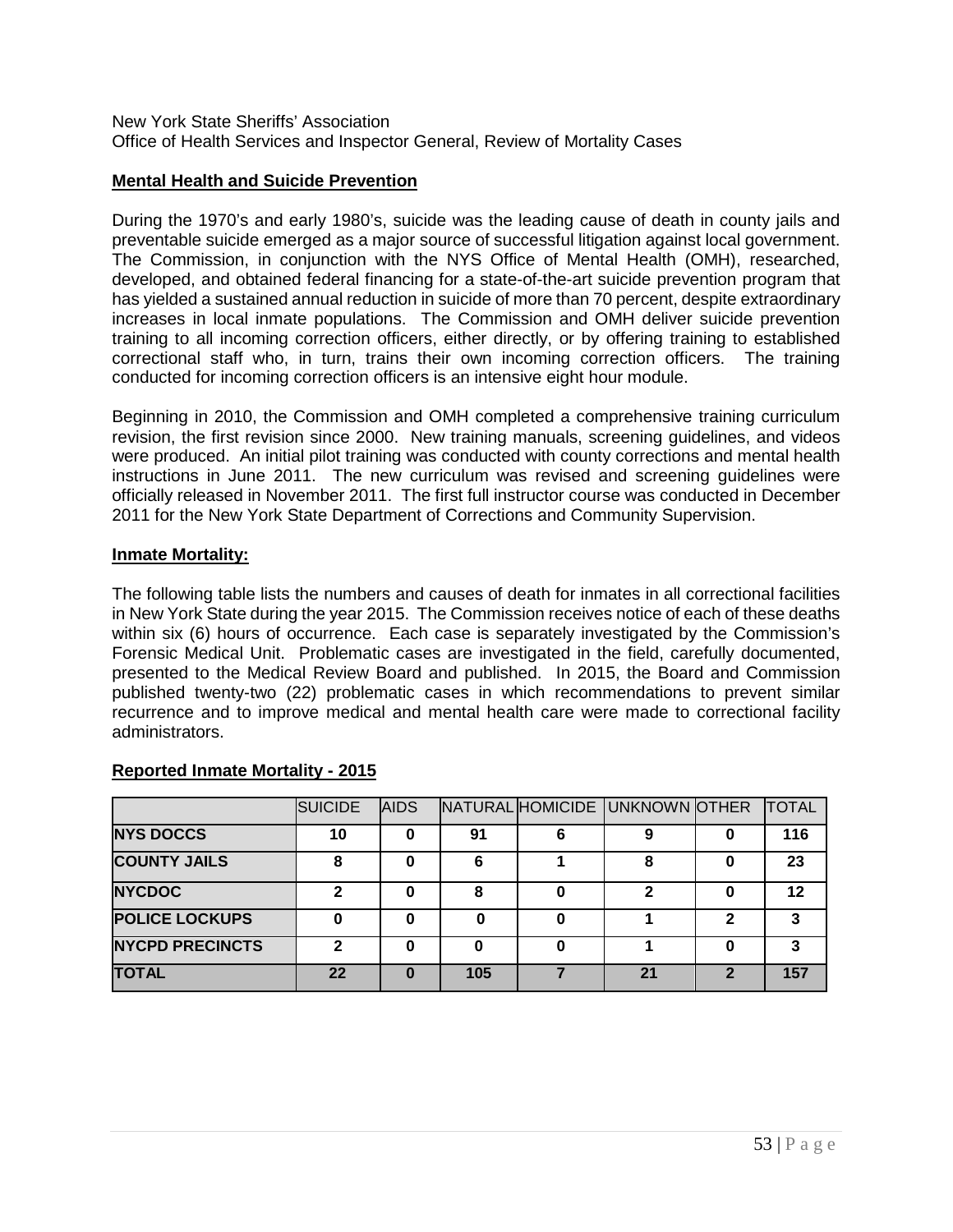# **COUNSEL'S OFFICE**

The Office of Counsel is responsible for the interpretation and analysis of all legal issues related to the work of the Commission. Part of this function includes the coordination of the Commission's legislative program, including the submission and review of legislation affecting the correctional and criminal justice system in New York State. The Commission's Office of Counsel continues to work collaboratively with the administrations of local correctional facilities on issues of mutual concern. Further, the Office of Counsel acts in an enforcement capacity with regard to actions to compel correctional facility compliance with minimum standard regulations, and acts as a liaison to the Attorney General's Office for all other agency-related litigation.

In addition to all the above listed functions, Counsel's Office has developed a technical assistance approach to correctional jurisdictions by providing legal opinions to sheriffs and jail administrators.

#### **Regulatory Reform**

In 2015, the Commission amended sections 7022.3, 7022.4, 7406.3, 7406.4 and 7508.2 of Title 9 NYCRR to allow for the electronic filing of reportable incidents to the Commission from correctional facilities.

Pursuant to State Administrative Procedure Act §207, the Commission carried out the required regulatory review of all rules adopted in calendar years 2000, 2005 and 2010. After publishing notice and an invitation for public comment, said rules were continued without amendment.

# **Legislation Summary**

The following legislative proposals were made to the Governor's Counsel's Office for the 2015- 2016 session:

- 1.) Amending County Law sections 674 and 677 and Correction Law section 46 to clarify the existing statutory duty of coroners and medical examiners to promptly provide an inmate's autopsy and toxicology report to the Commission's Medical Review Board. On November 20, 2015, Governor Cuomo signed the legislation into law as Chapter 490 of the Laws of 2015.
- 2.) Amending Correction Law §501 to allow for the provision of inmate health care services in county jails via contract with medical professional corporations.
- 3.) Amending Correction Law §500-b to allow county jails to comply with the Prison Rape Elimination Act (PREA) relative to the classification of transgender and intersex inmates.
- 4.) Amending Correction Law §43 to exclude records of the proceedings and the deliberations of the Correction Medical Review Board from disclosure under Article 31 of the Civil Practice Law and Rules (CPLR).

# **Litigation**

In the course of the year, one (1) case was closed and one (1) was pending as of the end of 2015.